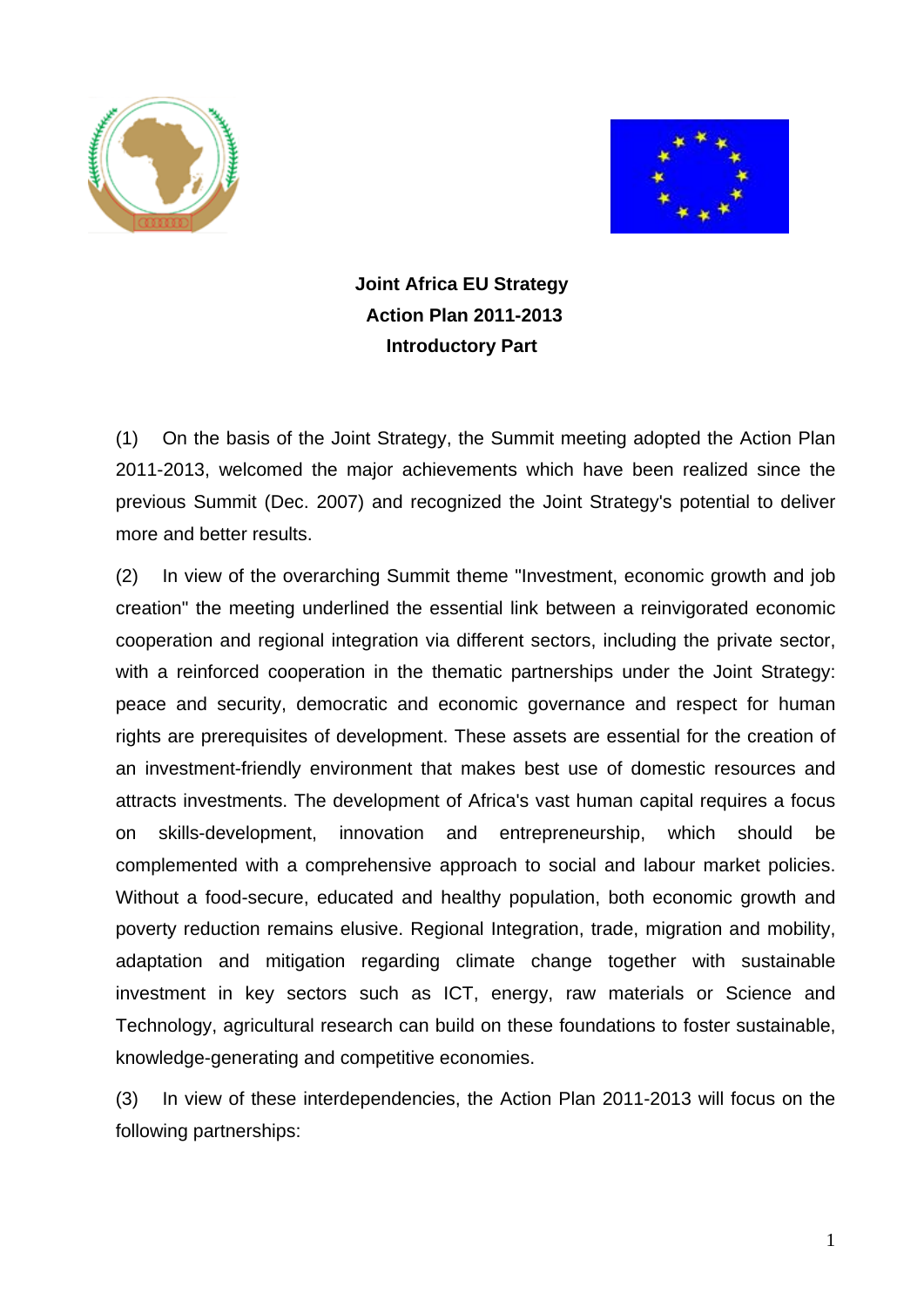## **Partnership 1: Peace and Security**

(4) The Summit welcomed the progress achieved in the implementation of the African Peace and Security Architecture (APSA) and agreed to build upon the operationalisation of APSA to address peace and security challenges in the African continent. Further work will build on ongoing cooperation with the African regional organizations, the results of AU-conducted APSA assessment and the AU/RECs/RMs indicative APSA Road Map, which will, once finalized, serve as a reference document for future support to APSA by the EU and other partners.

(5) The Summit stressed importance of the follow-up given to the Prodi-Panel Report on predictable, sustainable and flexible funding for African Peace-support operations. Future capacity building measures, including a new cycle of Amani Africa will be priorities with the objective to fully integrate the actual requirements of ongoing conflict prevention initiatives and crisis management operations. The accompanying political dialogue will be reinforced, including with the UN.

(6) The Summit expressed its firm determination to stand united in the protection of civilians in armed conflict, including children, following up on 1674 and UNSC-R 1894. Particular attention should also be paid to women, peace and security, following up on UNSC-R 1325 and UNSC-R 1820, ensuring the equal participation and full involvement of women in all efforts for the maintenance and promotion of peace and security, including peacebuilding.

(7) Furthermore, it agreed to pursue cooperation with a view to building up local resilience capacities to address the transnational security threats posed interalia by Climate Change, crime and terrorism in an integrated and comprehensive manner.

# **Partnership 2: Democratic Governance and Human Rights**

(8) The promotion of democratic governance and human rights constitutes a central objective of the Africa-EU partnership. In this respect, the newly established Platform for Dialogue on Governance and Human Rights should enable Africa and the EU to jointly address key issues of common concern with a view to formulate shared governance agendas and recommendations and to enhance the Africa -EU Partnership. This should include coordinated action in responding to political crises, support for the African Governance Architecture and economic governance. In this context, the AU decision to dedicate the January 2011 AU Summit to Shared Values was welcomed.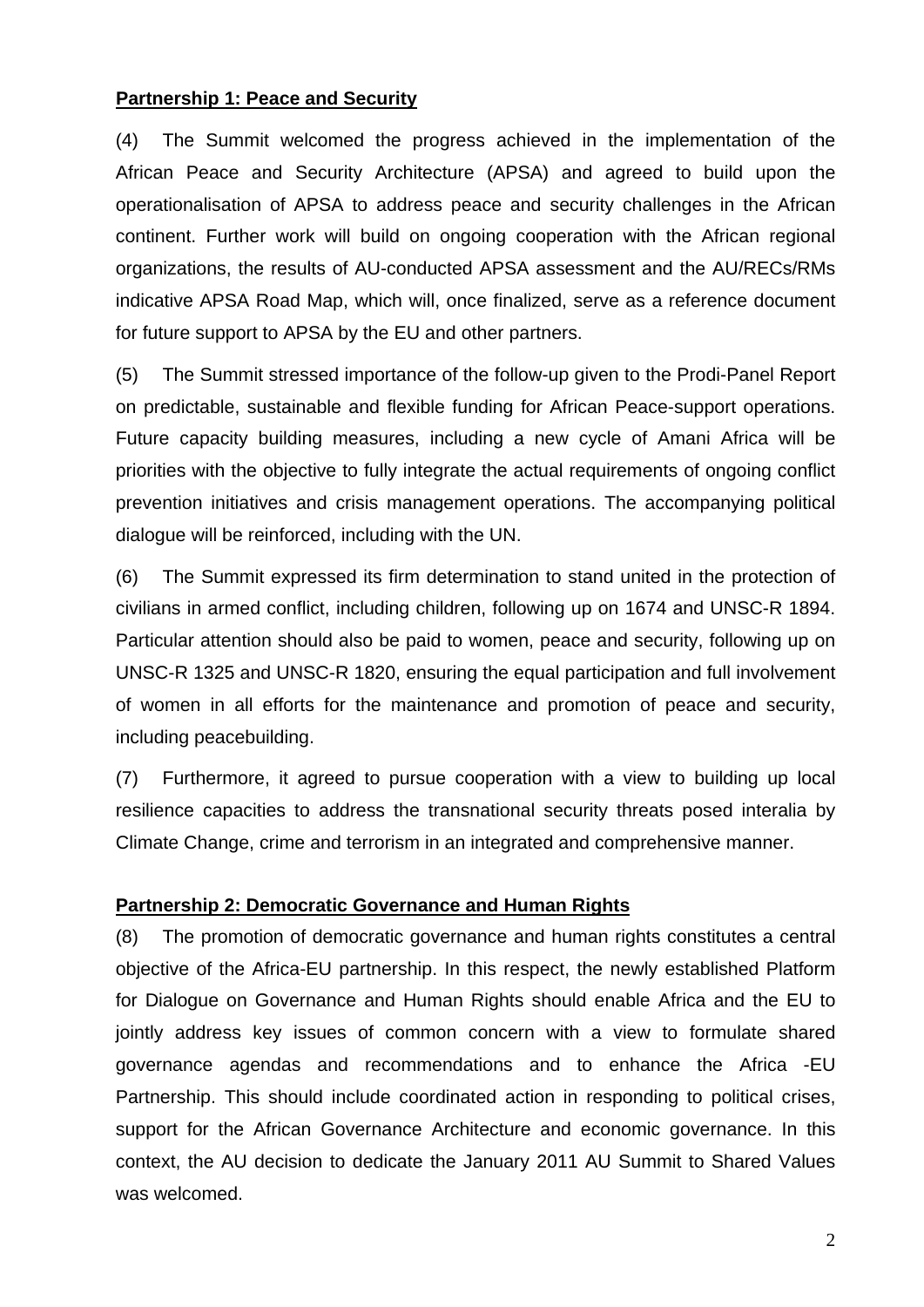(9) The Summit emphasised the importance of an effective multilateral system and reaffirmed the joint determination to strengthen their cooperation in these multilateral fora. In this context, both sides have committed to work together to ensure a better African and European cooperation in relevant international bodies, including the UN.

(10) The Summit confirmed the joint determination to strengthen cooperation in the area of cultural goods and other areas of cultural cooperation.

### **Partnership 3: Regional integration, Trade and infrastructure**

(11) Regional Integration, Trade and Investment are vectors of economic stability and inclusive and sustainable growth. Well integrated regional markets with efficient infrastructure will attract investment and facilitate business, enhance employment creation and revenues, and improve access to better and more goods and services. The Summit agreed to engage in political dialogue at the appropriate level with a view to finding solutions to common concerns on Economic Partnership Agreements (EPAs) as well as to exchange views and information on the development dimension and the impact on African economies of EU-Africa trade agreements. This includes the strengthening of the cooperation in the fields of internal markets and financial services, including the sharing of experiences.

(12) Building on the ongoing dialogue regarding cooperation on raw materials, the Summit agreed to cooperate on issues such as capacity building, governance, infrastructure and investment and geological knowledge and skills, and transparency of mining contracts.

(13) Recognising the crucial role of infrastructure development in regional integration, focus will be on areas such as energy, transport, agriculture health, water and ICT infrastructure development in Africa, reinforcing the necessary interconnections within Africa and between Africa and Europe. There is a shared and clear commitment to strengthen the policy and regulatory dialogue in this domain, and enhance concrete cooperation, notably as regards the policy and regulatory framework to attract and to facilitate African and European private direct investment and the development of private-public-partnership (PPP) schemes.

(14) Both sides were committed to intensifying the cooperation on information and communications technologies and space applications with the objective to strengthen Africa's participation in the Information Revolution.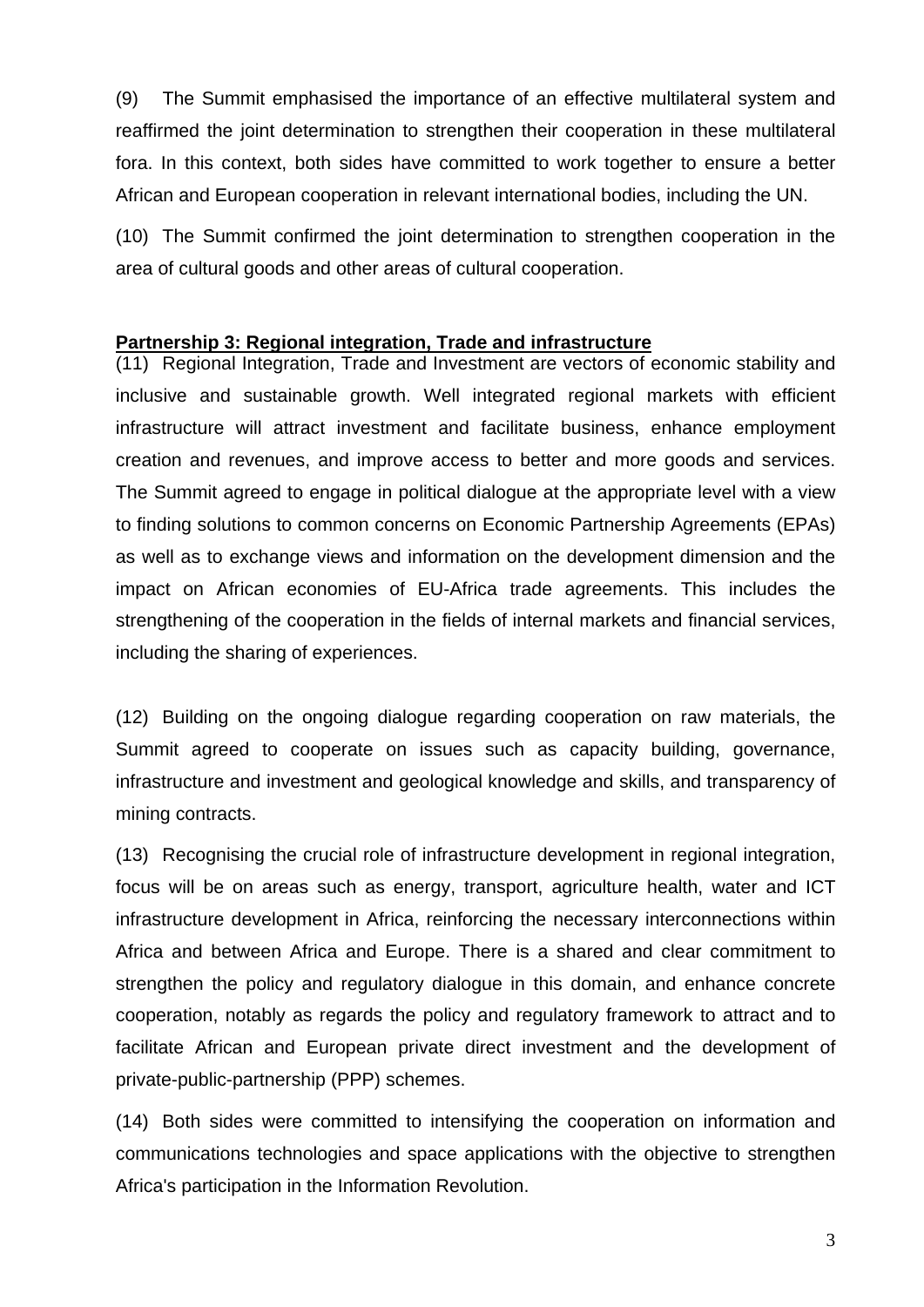### **Partnership 4: MDGs**

(15) The Summit underlined the need to live up to the respective commitments taken at the UN High Level Event on the MDGs in September 2010 in New York to mobilize the necessary resources, actors and policies, with the aim to accelerate progress towards the attainment of all the MDGs in Africa by 2015. They are all interlinked, mutually dependent and reinforcing and thus require a holistic, rights-based approach which addresses the impact of off-track MDGs on the achievement of progress in all areas. Priority was set to achieving the MDGs in promoting gender equality, health, food security, education and to accelerate progress on underlying policy and structures, including statistics. The implementation of the  $2^{nd}$  Action Plan will be instrumental in this regard, including its specific activities on maternal, newborn and child health, gender, primary and secondary education, land policy and sustainable development, access to water and sanitation and people with disabilities.

(16) In this context, the Summit agreed to further align initiatives of EU and AU Member States behind the CAADP processes for food security and agriculture and to foster the cooperation on accelerating the implementation of the African Land Policy Guidelines.

(17) The Summit recalled the role of agriculture as a dominant economic sector in which Sanitary and Phyto-Sanitary (SPS) standards are central and agreed to work together towards the harmonization and enhanced capacities of SPS frameworks in Africa, with reference to international food safety, animal health and plant health standards. Capacity building in SPS standards is of great importance for African agricultural sector. In this regard, the Summit agreed to promote intensive cooperation in this area with a view to enhance African capacities. The EU could provide assistance to the African countries in this area.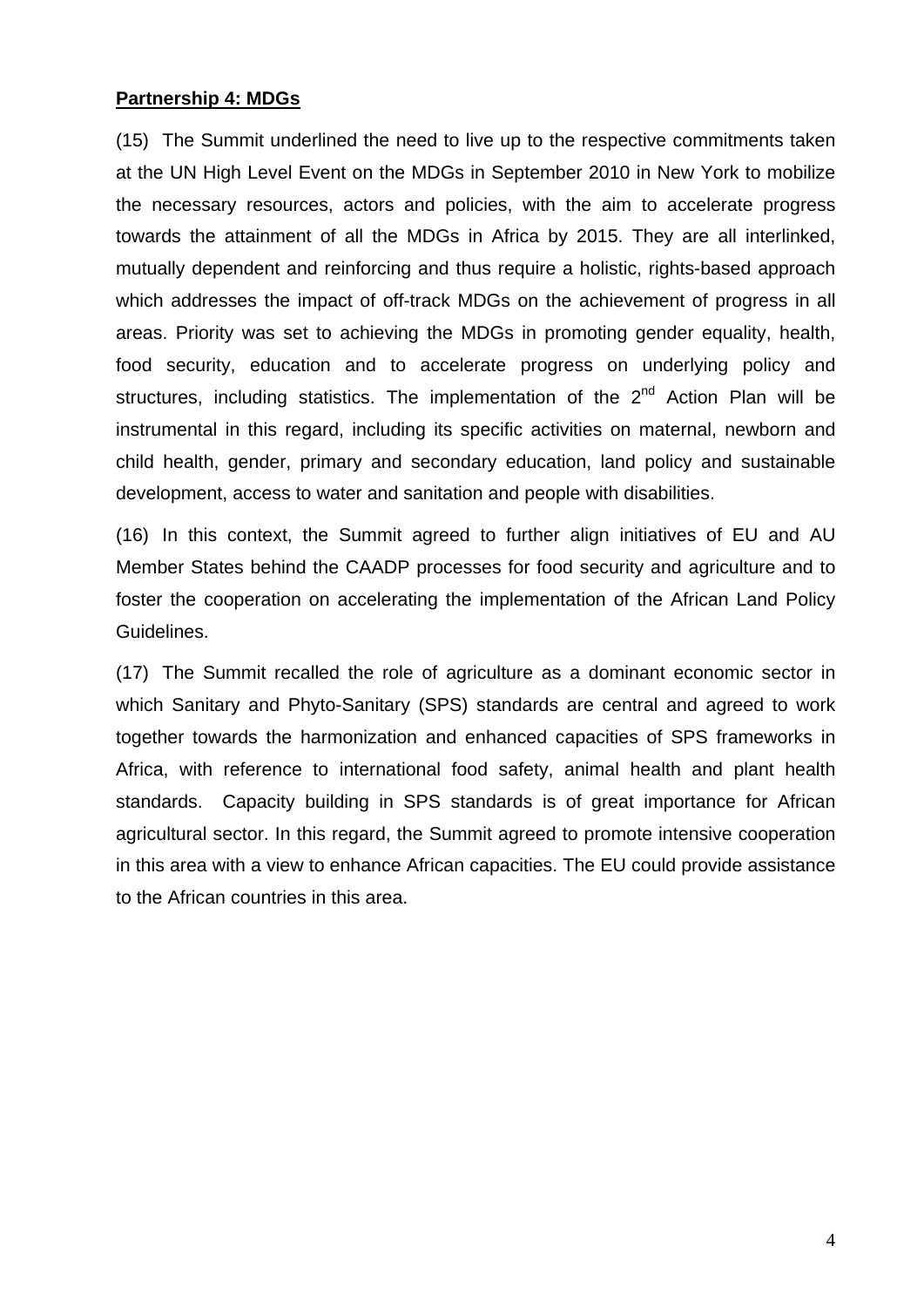# **Partnership 5: Energy**

(18) Access to sustainable and affordable energy and energy services is a key issue for African and European citizens. With its vast and untapped natural resources, Africa is an ideal place to develop new technologies and renewable energies, while the EU is particularly well equipped to support capacity building and provide renewable energy and energy efficiency technologies and assistance for the establishment of an adequate regulatory- and investment framework.

(19) The Summit fully supported the implementation of the Africa-EU Renewable Energy Cooperation Programme and the political targets agreed at the Vienna High Level Meeting on Energy in September 2010, to be reached by 2020, including to bring access to modern and sustainable energy services to an additional 100 million Africans; to double the capacity of cross border electricity connections both within Africa and between Africa and Europe; to double the use of natural gas in Africa as well as to increase African gas exports to Europe; to increase the use of renewable energy in Africa and to improve energy efficiency in Africa in all sectors.

### **Partnership 6: Climate change and Environment**

(20) Sustainable inclusive growth and development requires strategies that address economic, social and environmental challenges. The development of a 'Green Economy' provides both Africa and the EU with opportunities for new jobs and growth. To this end, cooperation on climate friendly technologies will be intensified and CDM and new emerging mechanisms utilized to the greatest possible extent. In this perspective, the meeting reaffirmed the shared post-Copenhagen objective to finalize an ambitious, legally binding post-2012 agreement.

(21) Having aligned their positions in the preparatory phase, the EU and Africa will unite their efforts for a successful outcome of Cancun, underlining the need of a balanced approach as regards adaptation and mitigation; of reducing emissions from deforestation and forest degradation and the need to prioritise adaptation funding on the most vulnerable developing countries, particularly in Africa, including through the implementation of the 2nd phase of the Great Green Wall for the Sahara and the Sahel Initiative (GGWSSI) and the ClimDev initiative.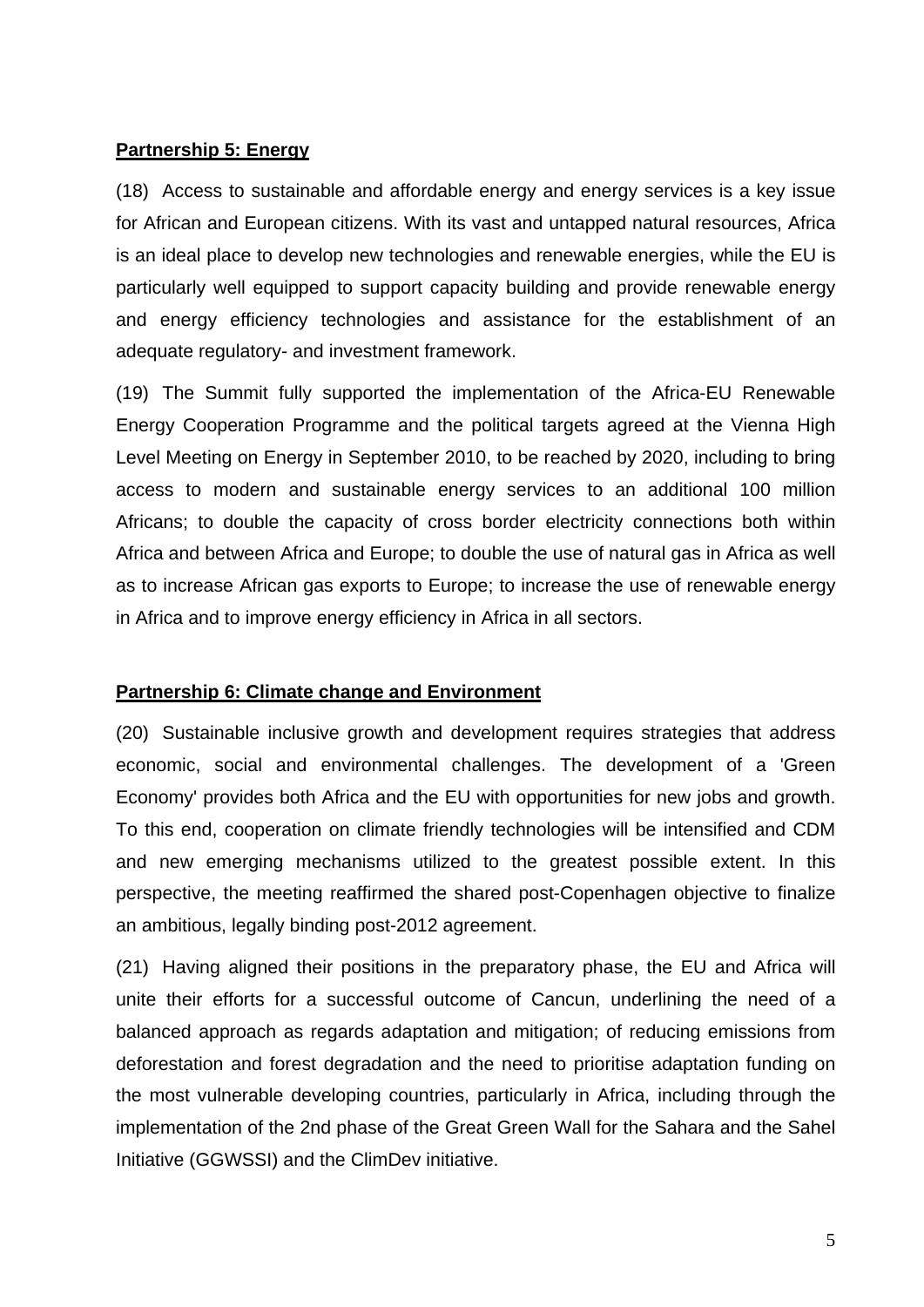(22) The Summit recalled the commitment made by European leaders to make available 7.2 bn € in 2010-2012 for fast-start Climate Change projects and initiatives, out of which a significant part will be available for Africa.

## **Partnership 7: Migration, Mobility and Employment**

(23) The Summit stressed the need to facilitate mobility and better manage legal migration in order to enhance the development impact of migration. The importance of eradicating the trafficking in human beings was underlined. Particular emphasis was put on illegal or irregular migratory flows and the further reduction of them, including through application of existing readmission provisions. The need to ensure the human rights of migrants, and strengthen protection for asylum seekers and refugees was also underscored.

(24) The Summit confirmed the commitment of all partners to create more and better jobs through the promotion of sustainable and inclusive growth, acknowledging the role of all stakeholders, including social partners and the private sector. It agreed to further intensify dialogue and cooperation in this area, focusing in particular on questions related to the implementation of the Ouagadougou Action Plan on Employment and Poverty Alleviation in Africa

(25) With respect to the mobility of students and academics, it was agreed to reinforce existing programmes such as Eramus Mundus, Edulink and Nyerere, together with initiatives such as the Pan-African University and Tuning Educational Structures and Programmes

(26) The Summit emphasized the need to strengthen the role of Diasporas in the African development process, and maximize the development benefits of remittances.

# **Partnership 8: Science, Info Society and Space**

(27) Actions under this partnership, including capacity building, will leverage faster inclusive economic growth and social development in Africa. The resulting knowledgegenerating/knowledge based economy will help address more efficiently the major common problems and global challenges, and will be able to compete more effectively in rapidly evolving world markets. The Summit therefore welcomed progress thus far and encouraged all stakeholders to contribute to the timely implementation of the Second Action Plan for Science, Information Society and Space.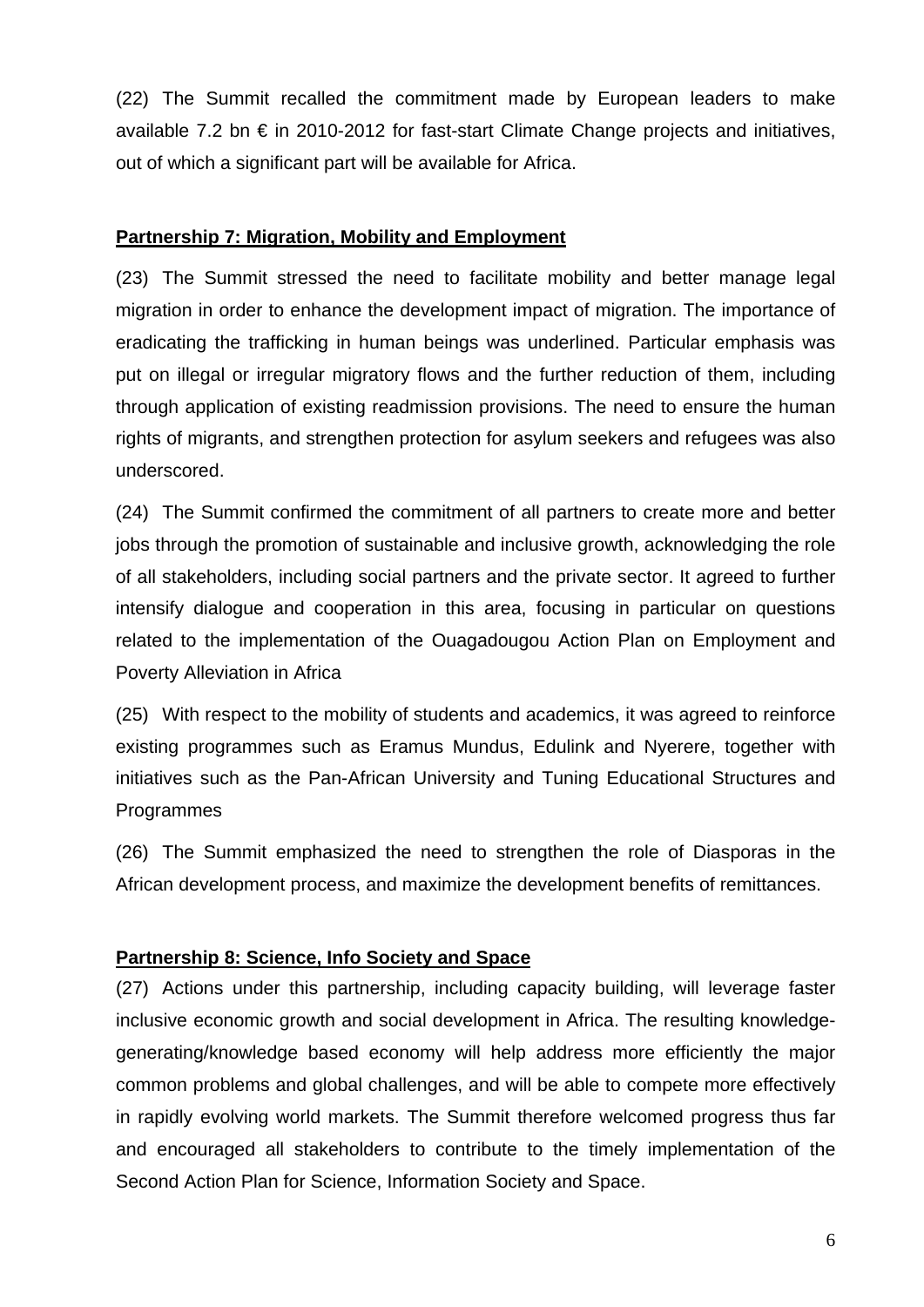(28) The Summit agreed to launch a high-level Science and Technology policy dialogue at Senior Officials- and at Ministerial level to strengthen the Science and Technology cooperation framework and to ensure the necessary guidance in the pursuit of agreed objectives.

### **Delivering Results: from commitments to joint action**

(29) The Summit recalled some of the deliverables achieved under the JAES so far, including the  $\epsilon$  1 billion to support the African Peace and Security Agenda and Architecture, the 1bnFood Facility, the training for Election observers, the  $\epsilon$  168 million in grants which have mobilised a total financing of about €2 billion for infrastructure projects in Africa, the creation of a Diaspora Network, the access to sustainable energy services for 2.5 million people, the Joint Climate Change Declaration endorsed at this Summit meeting, and the African Research Grants and awards to promote science and technology in Africa. These demonstrate the ability of the two continents to produce visible results that benefit African and European citizens and the potential of the Joint Strategy to deliver more and better in the future.

(30) With respect to the implementation of the Action Plan 2011-2013, the Summit confirmed the principles of shared efforts and responsibilities, and underlined the readiness to cooperate with all committed African and European stakeholders (civil society, parliaments, private sector, local authorities) and with interested international partners.

(31) As a driving force behind the development of African and European economies and translating the above mentioned political objectives into a partnership of concrete results, a stronger engagement of the private sector will be essential. It will be equally important to establish closer relations with EU and International Financial institutions (EIB, WB, AfDB and BADEA). Moreover, following the recent AU Summit in Kampala, both sides agree to further engage in the discussions on the African proposals to jointly establish an African Integration Facility to support the implementation of the Joint Strategy and its Action Plan.

(32) The Summit agreed to examine flagship initiatives in each of the five African regions as soon as they are jointly identified on the basis of existing instruments; NPCA was identified as a key instrument to support and coordinate such agreed initiatives. There was agreement to build future implementation activities on a reinforced cooperation with the Regional Economic Communities concerned.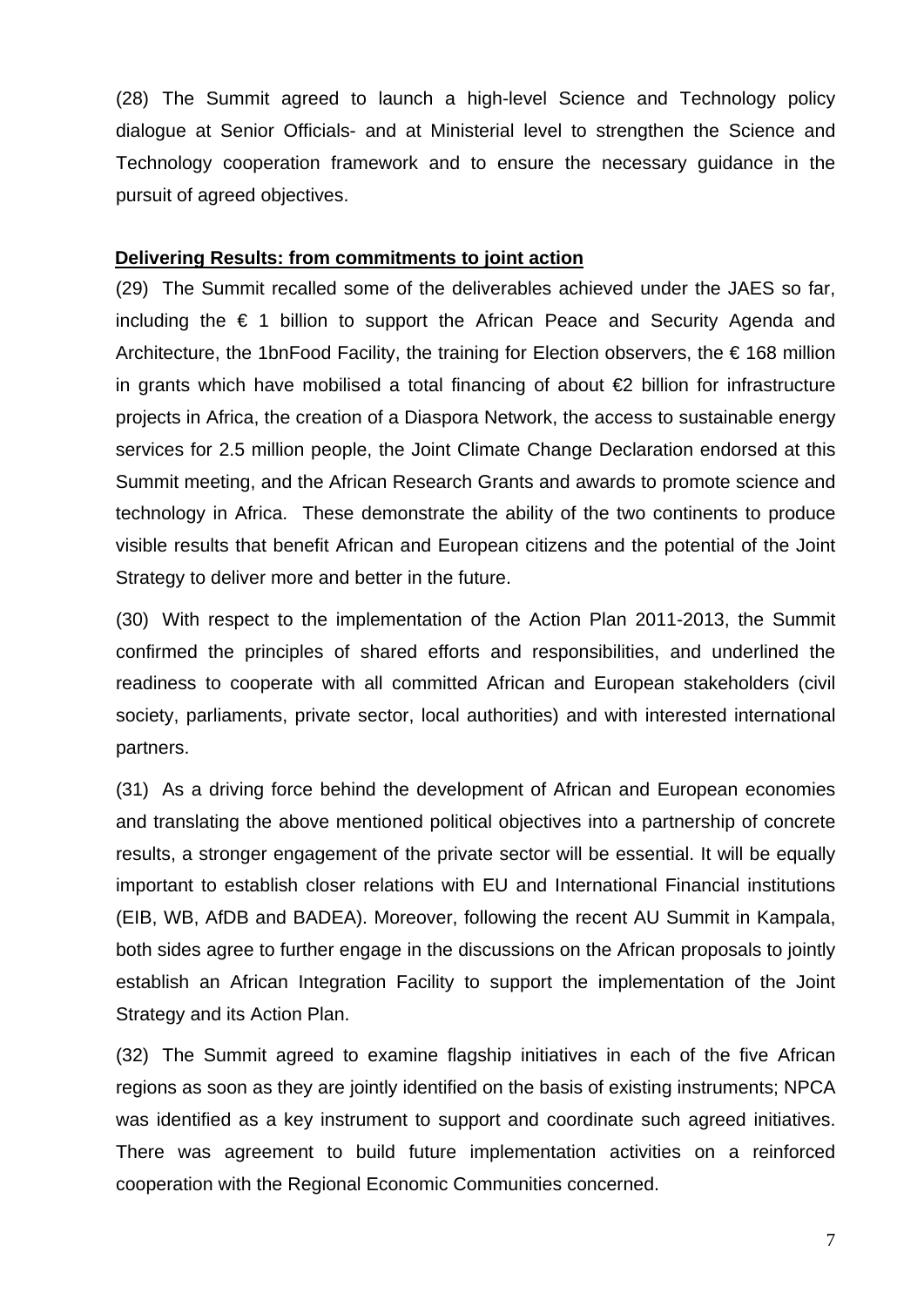(33) Finally, the Summit urged all stakeholders to deliver concrete results which will positively and directly affect people's life. Each partnership should be assessed on this basis. With the Lisbon Treaty entering into force, relations with Africa have become an integral part of the EU's overall political, economic, social and humanitarian agenda. This will ensure greater consistency and coherence between the EU's Africa policy and its overall interests, ambitions and policies. It will also offer Africa, which is consolidating its institutional architecture, a chance to better engage with the EU on a strategic level, and allow both partners to coordinate or align their positions in the runup to major international events and ensure greater impact.

\_\_\_\_\_\_\_\_\_\_\_\_\_\_\_\_\_\_\_\_\_\_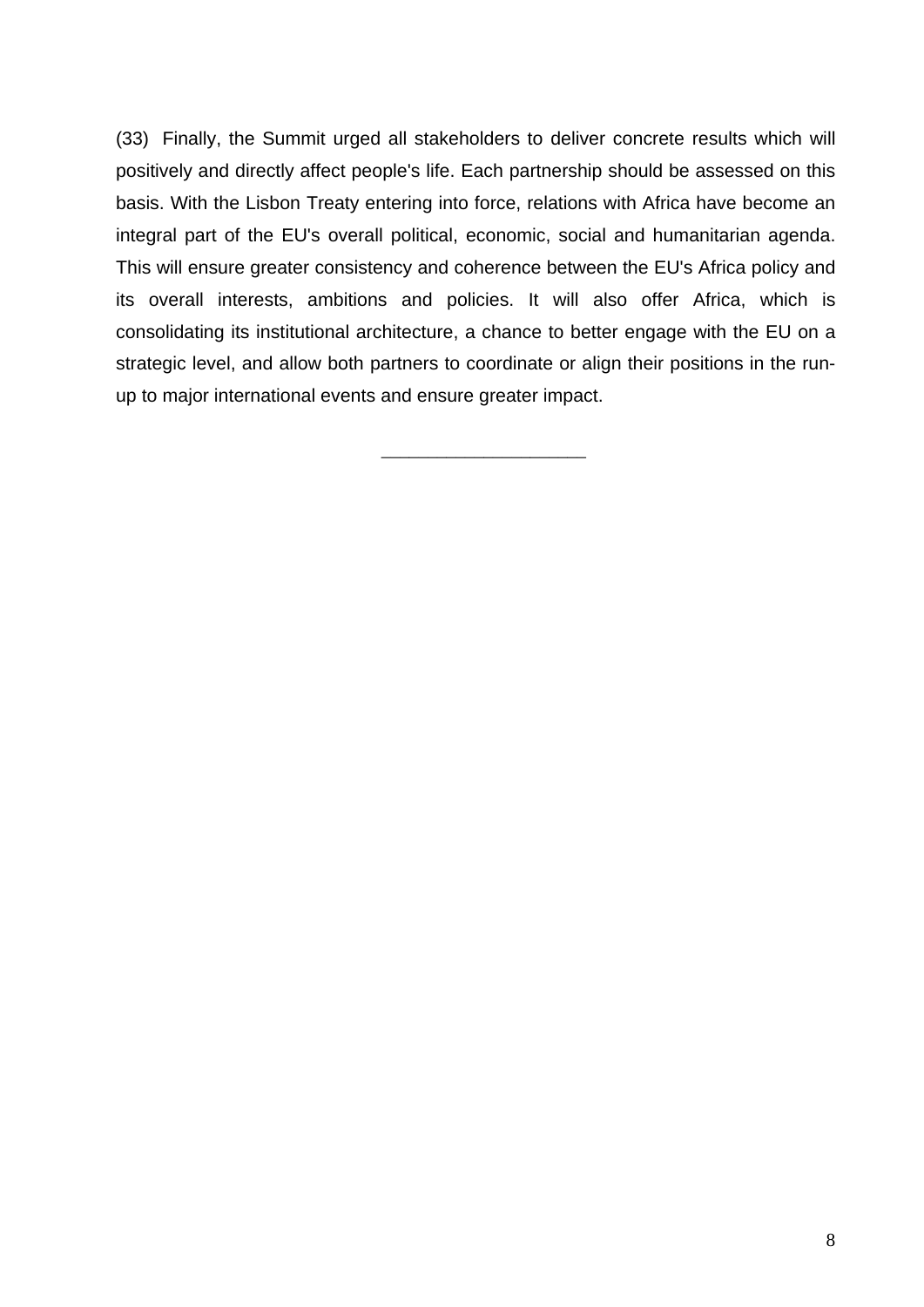## **JAES Action Plan 2011-13:**

**Cross-cutting issues** 

Both sides agree on the following options on cross-cutting issues to enhance the effectiveness of the Action Plan and to improve its working methods.

### **Introduction**

The Action Plan 2011-2013 provides a framework to implement JAES priorities collectively agreed upon and adopted at the Summit in November 2010 by the African and European Heads of State and Government. The AU and EU Commissions will continue to play an active role in the implementation, but cannot deliver alone on the Action Plan's ambitious commitments. Therefore, priority will be given to better define how activities implemented at the national, regional and continental levels by African and European Member States, RECs and other key stakeholders including the private sector will contribute to deliver on the collective commitments and improve the impact and visibility of the Action Plan 2011-2013.

#### **I. JAES**: **enhanced political dialogue and coordination**

#### Political and policy dialogue:

*Currently, African and European Heads of State and Government meet every three years at Summit level to take decisions concerning relations between the two continents, embedded within the Joint Africa-EU Strategy. In between Summits, six-monthly Ministerial meetings carry the political dialogue forward, review the implementation of the Joint Strategy / Action Plans, and provide political guidance as necessary. Recently, these dialogues of Foreign Ministers have started to be complemented by sector-specific Ministerial or Senior Officials meetings and which were prepared by experts, taking into account inputs from JEGs and the Joint Task Force.* 

- 1. Political dialogue at the level of Heads of State and Government and Foreign Ministers: Following the entry into force of the Lisbon Treaty on the EU side, the representation of the EU in Political Dialogue meetings at Summit and Foreign Ministers level has changed. The African side will decide on its mode of representation at a later stage. Both sides agree to seize the opportunities offered by the EU's new institutional arrangements to further intensify the formal and informal contacts between European and African Leaders and their respective services on regular and ad hoc basis.
- 2. Sectoral political / policy dialogue: Africa and EU have agreed to enhance the frequency, scope and effectiveness of their thematic policy dialogue in key priority areas. Joint Experts Groups and other competent African and EU bodies will assess the possibility of holding sectoral Ministerial / SOM meetings, including in the margins of African, European or international high level events, which need to be adequately prepared by the competent bodies on both sides. The AU and EU Commissions will seek to enhance the effectiveness of sectoral policy dialogue in the annual College-to-College meetings, including through broader participation of their respective line DGs, departments and services in the preparation and follow-up.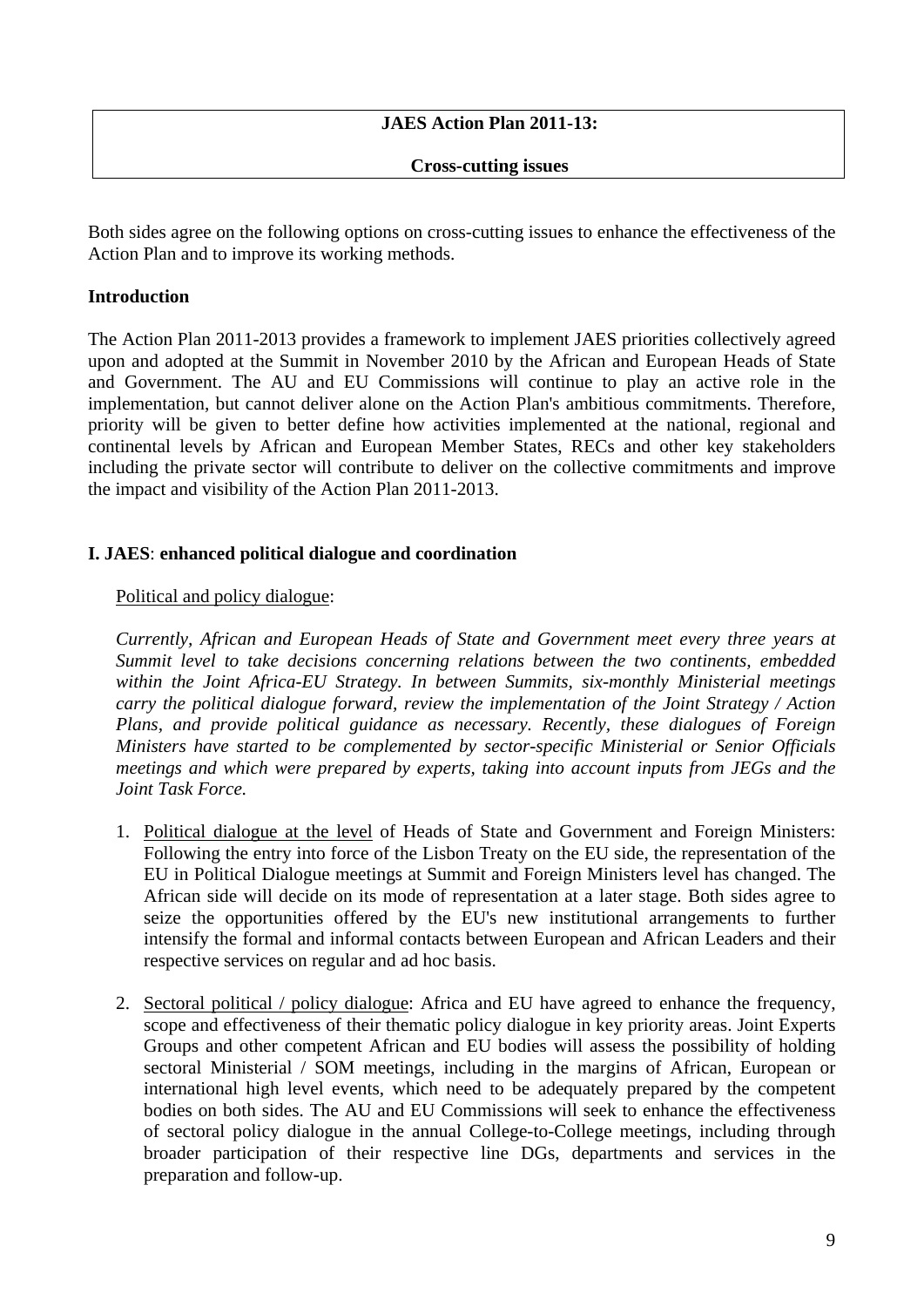- 3. Dialogue at national and at regional level: The Joint Strategy and the implementation of the Action Plan 2011-2013 will be systematically included in political dialogue meetings between African regions and countries and the EU*.*
- 4. Cooperation in the UN, in international financial institutions and in other international fora: Dialogue and cooperation between African and European Heads of Missions (HoMs) and experts in New York, Geneva and elsewhere will be systematically strengthened, notably with a view to better understand respective positions, to define and defend common approaches, and to follow-up initiatives in the various partnerships. EU Delegations and the AU representations and other African counterparts will engage on a more systematic basis, including through the setting up of appropriate flexible EU-Africa dialogue- and coordination arrangements*.*

## **Coordination**

- 5. AU and EU Commissions: The two Commissions will further strengthen their respective internal coordination mechanisms for the implementation of the Joint Strategy.
- 6. Coordination of European partners:
	- a. EU Coordination in Brussels: Efforts will be made to strengthen the coordination between capitals and Council working groups in Brussels to ensure coherence and complementarity between bilateral initiatives and collective EU commitments, and to ensure stronger coordination and collaboration between the different geographical working groups dealing with Africa, in line with the principle of treating Africa as one.
	- b. EU Delegations: With the establishment of the European External Action Service (EEAS), the role of EU Delegations in African capitals has been strengthened. All EU Delegations in Africa, but more particularly the EU Delegations to the AU and in RECs capitals, will play an important role in ensuring effective EU coordination and in promoting awareness and ownership among Member States.
	- c. EU coordination in Addis: The coordination between the EU Delegation and Member States' representations will be strengthened with a view to enhancing coherence and visibility of EU positions, including within the AU PG.

### 7. **Coordination of African partners**:

- a. AU coordination in Addis Ababa: steps will be taken to strengthen the coordination between the AU-PRC and its relevant sub-Committees on the one hand, and the African capitals and Group of African Ambassadors in Brussels on the other hand.
- b. Coordination with RECs: efforts will be made to systematically address all JAESrelated issues within the framework of the 6-monthly AU-RECs coordination meetings;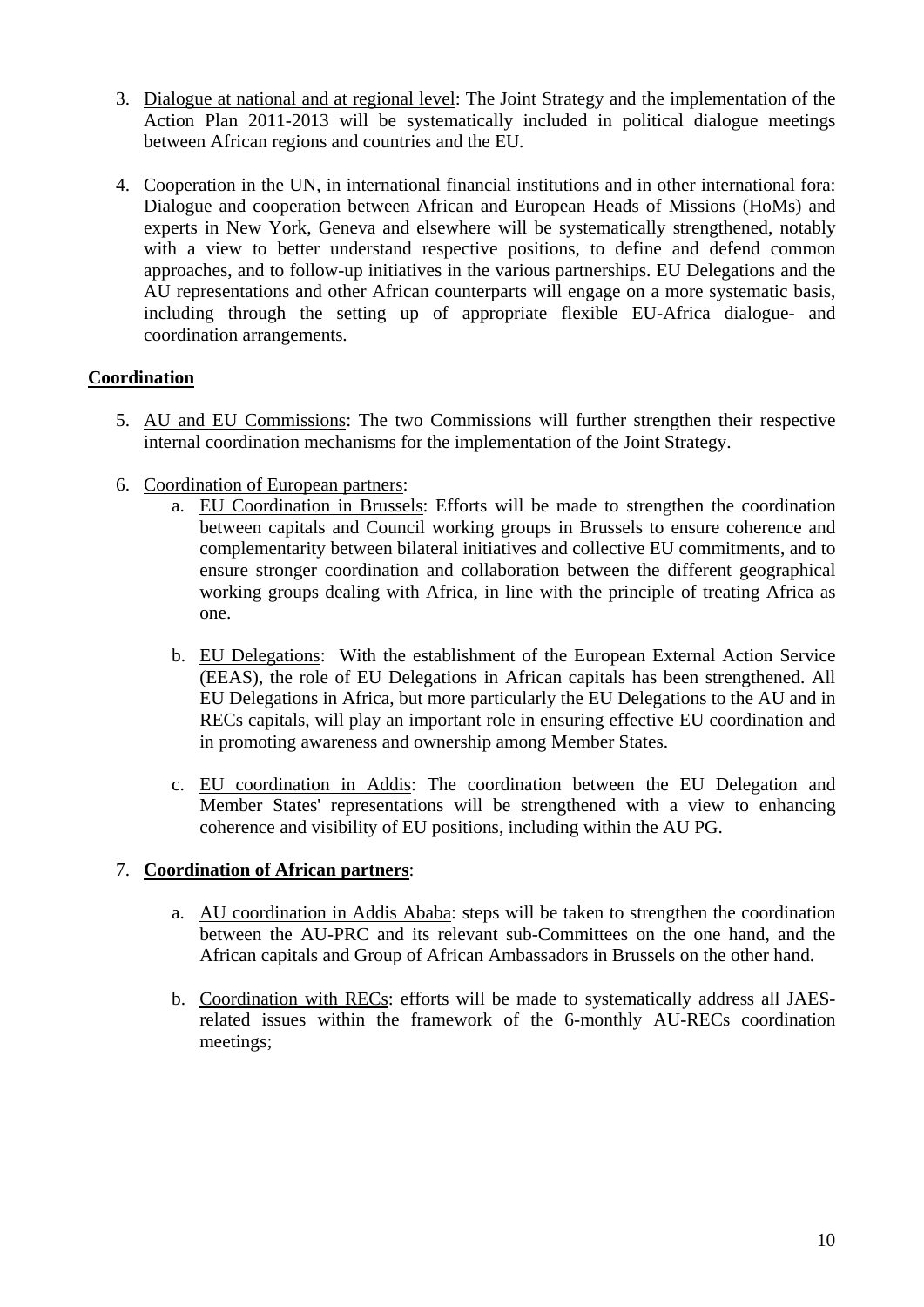- c. AU Delegation to the EU: The AU Permanent Mission to the EU and the ACP Group follows the Africa-EU cooperation**,** the coordination of the group of African ambassadors in Brussels and the implementation of the Cotonou ACP-EU partnership agreement, and represents the AU in the 27 EU Member States. The role of the AU Mission in the effective implementation of the Strategy and the Action Plan will therefore be enhanced. If need be, its capacity will be further strengthened to enable it better perform this role.
- 8. Synergies and coordination between the Joint Strategy / Action Plan and other EU-Africa cooperation frameworks: Both sides agree to strive for more synergies and better coordination between the Joint Strategy and other existing cooperation frameworks and – instruments between the EU and African Partners (Cotonou-Agreement for sub-Saharan countries, ENP/Union for the Mediterranean for Northern Africa, TDCA/DCI for South Africa), notably through coordination meetings in the margins of the meetings of the respective joint cooperation meetings and institutions.

## **II. JAES institutional architecture and working arrangements**

- 9. Joint Expert Groups (JEGs): Guidelines defining the mandate, composition and working methods for JEGs have been endorsed by the  $11<sup>th</sup>$  $11<sup>th</sup>$  Africa-EU Ministerial Troika<sup>1</sup> as a living document to steer the Joint Experts Groups in their work. The Ministerial Meeting on 26.04.2010 endorsed a joint paper with options to improve the implementation of the Joint Strategy. JEGs will actively re-examine these options and implement the necessary arrangements to improve their functioning. Such arrangements could include an agreement of internal working guidelines or on handing over responsibilities for coordinating the implementation of specific aspects of the partnerships to other existing bodies such as the African Peace Facility JCC or the Steering Committee of the Infrastructure Partnership**.**
- 10. While avoiding a "one size fits all approach, JEGs will also address, in addition to the specific proposals to enhance the effectiveness of their individual work, the following crosscutting issues:
	- a. Co-chairs and the two Commissions will consult their respective constituencies ahead of JEG meetings, by convening coordination meetings.
	- b. JEGs will seek a better connection of their work with the political decision making process, and will examine possibilities to provide inputs to and to receive the necessary guidance from competent political bodies, sectoral Senior Officials or Ministerial meetings (cf. para.2 above)
- 11. Both sides will seek to involve the the African Development Bank (ADB), the European Investment Bank (EIB), and national or regional development finance institutions more actively in the implementation of the Partnerships.

<span id="page-10-0"></span> $\frac{1}{1}$ 

http://www.africa-eupartnership.org/sites/default/files/20081121\_final\_jeg\_guidelines\_and\_mandate\_1.doc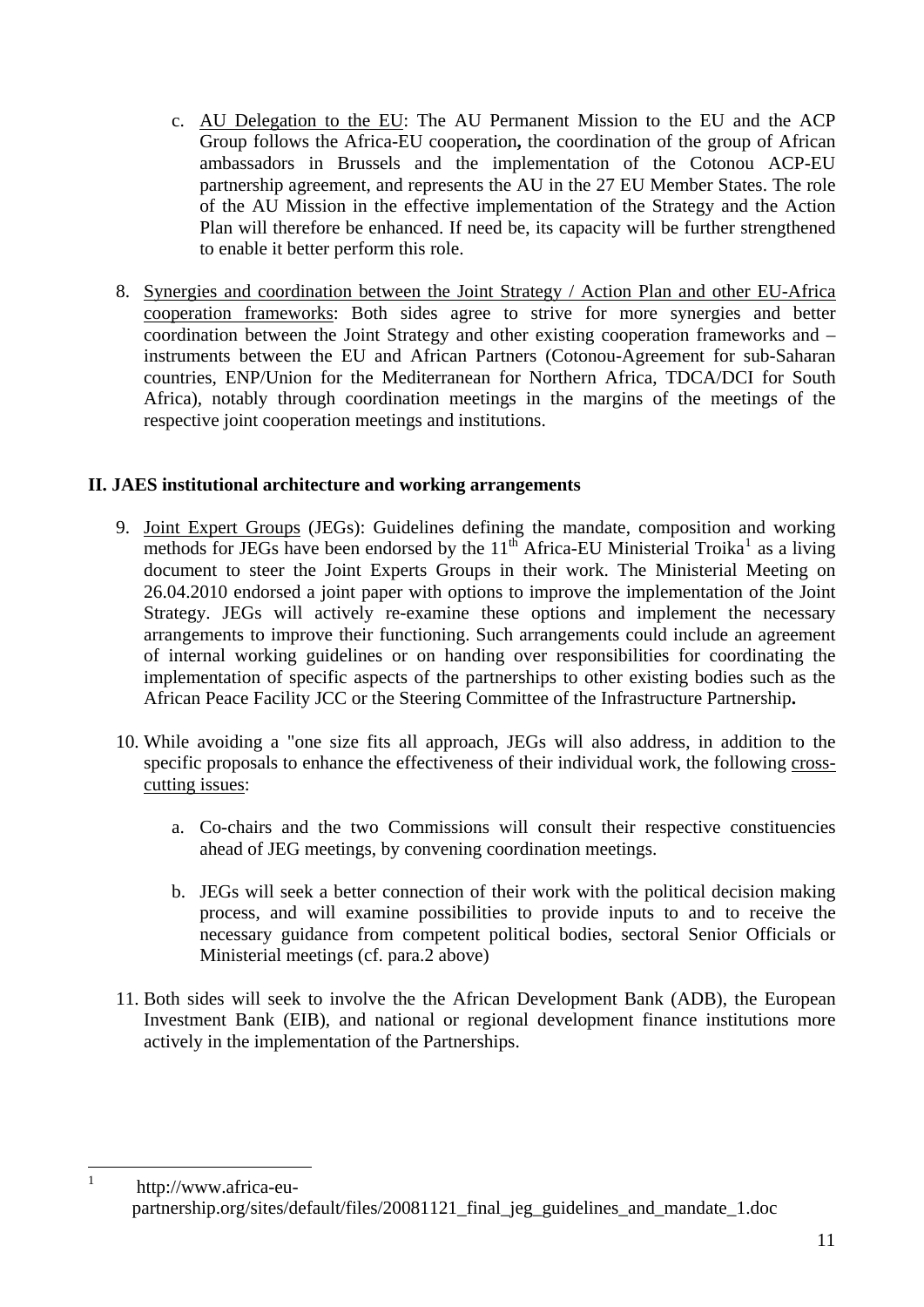12. Africa-EU Joint Task Force (JTF): The participation in the JTF has been enhanced to allow stakeholders to contribute more actively to the implementation of the Joint Strategy. The JTF will improve coordination between the key actors for the Action Plan's implementation, namely the two Commissions, the EU External Action Service, the two Parliaments, African and EU JEG co-chairs, chefs de files, RECs, private sector and civil society representatives (for the African side through AU-ECOSOCC). The JTF will address the cross-cutting issues and difficulties, and identify synergies across partnerships. The JTF will also contribute to preparing the JAES-related decisions, which will continue to be taken at the political level in Ministerial meetings

# **III. JAES financing**

- 13. The Strategy's success is a joint Afro-European responsibility and requires significant political and operational resources to deliver on the ambitious agendas. The implementation, including financing of the JAES, is a joint task for all stakeholders: European and AU Commissions, Member States, Financing Institutions, RECs, as well as private sector and civil society on both sides. It is essential that European and African actors engage at continental, regional, national levels to provide the necessary inputs. This will require in particular the continuing mainstreaming of the JAES in existing instruments. The EU and Africa will therefore cooperate closely to secure the appropriate funding to implement the Action Plan 2011-2013. To this end, the JAES will be mainstreamed and promoted in all relevant instruments, be they managed by the EU institutions (EDF, ENPI, DCI, IfS, EIDHR, EIB instruments…), EU Member States' bilateral instruments, or African contributions. In the same vein, both sides agree to further engage, without delay, in the discussions on the African proposals to jointly establish an African Integration Facility to support the implementation of the Joint Strategy and its Action Plan. These discussions should be concluded as soon as possible.
- 14. As a Joint political framework, the JAES shall steer policy choices and improve the coherence and complementarity of the EU's and Africa's action. The Joint Strategy will be used to orient the programming of existing instruments, and the priorities of this Action Plan shall be consistently integrated in relevant (African) Strategic Plans and (joint) programming processes of relevant instruments, according to their respective scope and general objectives. Both sides will make further progress to make the relevant financial instruments supportive of the Action Plan. Existing joint programming mechanisms (such as the dialogue between the EU and African National and Regional Authorising Officers and the ACP Secretariat) will be more efficiently used by both sides to ensure JAES priorities are adequately reflected.
- 15. Both sides will also pursue efforts to translate the Lisbon commitments to treat Africa as one into a reality. All involved actors will work to reinforce synergies between the various policy frameworks and accompanying financial instruments, to increase efficiency in dealing with pan-African challenges. Existing bridges between cooperation instruments will be used to support the continental dimension of the Action Plan activities.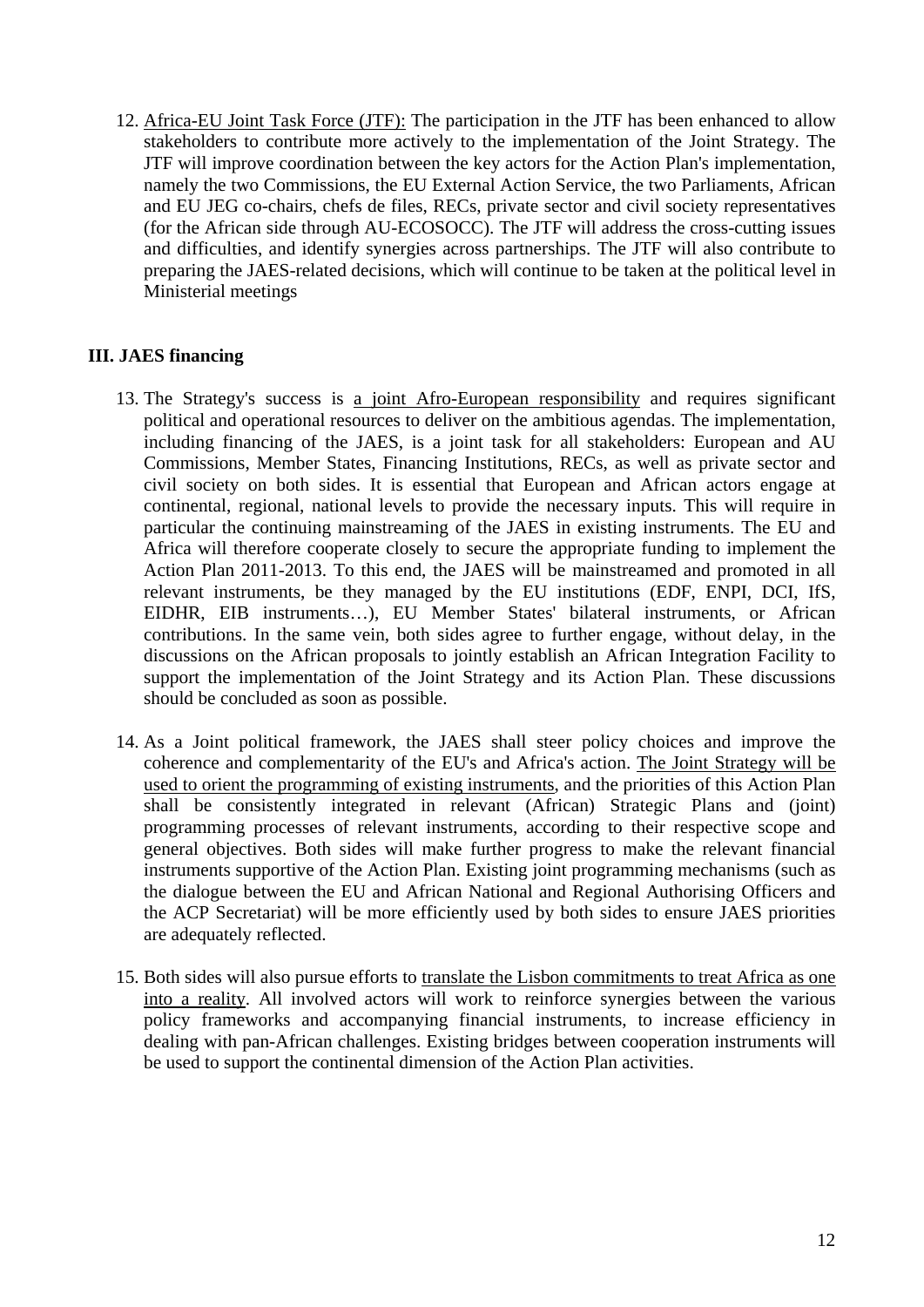- 16. Efficiently use capacity building programmes to enhance AU capacities to implement the JAES: Through the EDF's Institutional Support Programme for the AU and similar bilateral initiatives, the EU will continue to provide an integrated and comprehensive support to strengthen the financial, administrative management and the policy making capacity of AU institutions, and to enable the AU Commission to play an effective role in the implementation of the Strategy and the Action Plan, notably through the support of its institutional transformation process. Under the 10th EDF Intra-ACP envelope, the future capacity building programme will ensure continuity with the current initiatives under the 9th EDF. Both sides agree to use this programme to support the capacities of the African Union and its organs to implement the Joint Africa-EU Strategy and the 8 thematic partnerships of the Action Plan 2011-2013, in particular through a strengthening of the necessary competencies in the field of policy-making, programme design and implementation, monitoring and follow-up (but excluding the possibility of supporting operational costs of specific projects). This will include in particular a better integration and streamlining of the 8 thematic JAES partnerships in the AUC's structures and work programmes. Finally, cooperation with other international partners supporting the AU capacities will be sought.
- 17. Set-up the complementary support mechanisms for specific needs / technical support: Based on the experience of the JAES Action Plan 2008-10, both sides will examine the possibility of establishing a small, flexible and demand-driven assistance mechanism to address implementation difficulties and to provide the necessary technical, administrative and secretarial support for the implementation of the JAES Action Plan 2011-2013. Such a mechanism should support, on a demand-driven basis, the functioning of the thematic partnerships (notably the expert groups and their co-chairs in preparing and following-up their meetings, and in facilitating communication and continued work between meetings), and facilitate the engagement of Non-State Actors. The support mechanism should also assist the preparation of bankable projects, for example through the preparation of feasibility studies and other project-preparation activities, provided that the necessary resources are being made available.
- 18. Both sides agree on the need to communicate better and to increase the visibility of the JAES both in Africa, EU and internationally. The media is a key multiplier of information and can contribute to enhance the people centred dimension of the Africa-EU Partnerships. Both sides agreed to continue implementing communication activities so far undertaken, including the joint JAES website [\(www.africa-eu-partnership.org\)](http://www.africa-eu-partnership.org/), on-line since  $1<sup>st</sup>$  October 2008.
- 19. Explore innovative financing options: Both sides agree to explore innovative financing mechanisms such as "Auction Floors" and Public Private Partnerships to reach out actively to the private sector as an essential stakeholder of this Action Plan, and to put in place the conditions to foster more effective participation of the private sector, particularly in the areas of transport, energy and infrastructure. Innovative approaches should be developed to better engage with the private sector and leverage funding, skills and competences, which can contribute to more sustainable and inclusive economic growth.

### **IV. A people-centred partnership**

20. Last, but certainly not least, both sides agree to support the active involvement of the European and Pan-African Parliaments (EP, PAP) in the implementation and the monitoring of this Action Plan, in line with the principles agreed in Lisbon and the arrangements endorsed by the Ministerial Troika of 28 April 2009.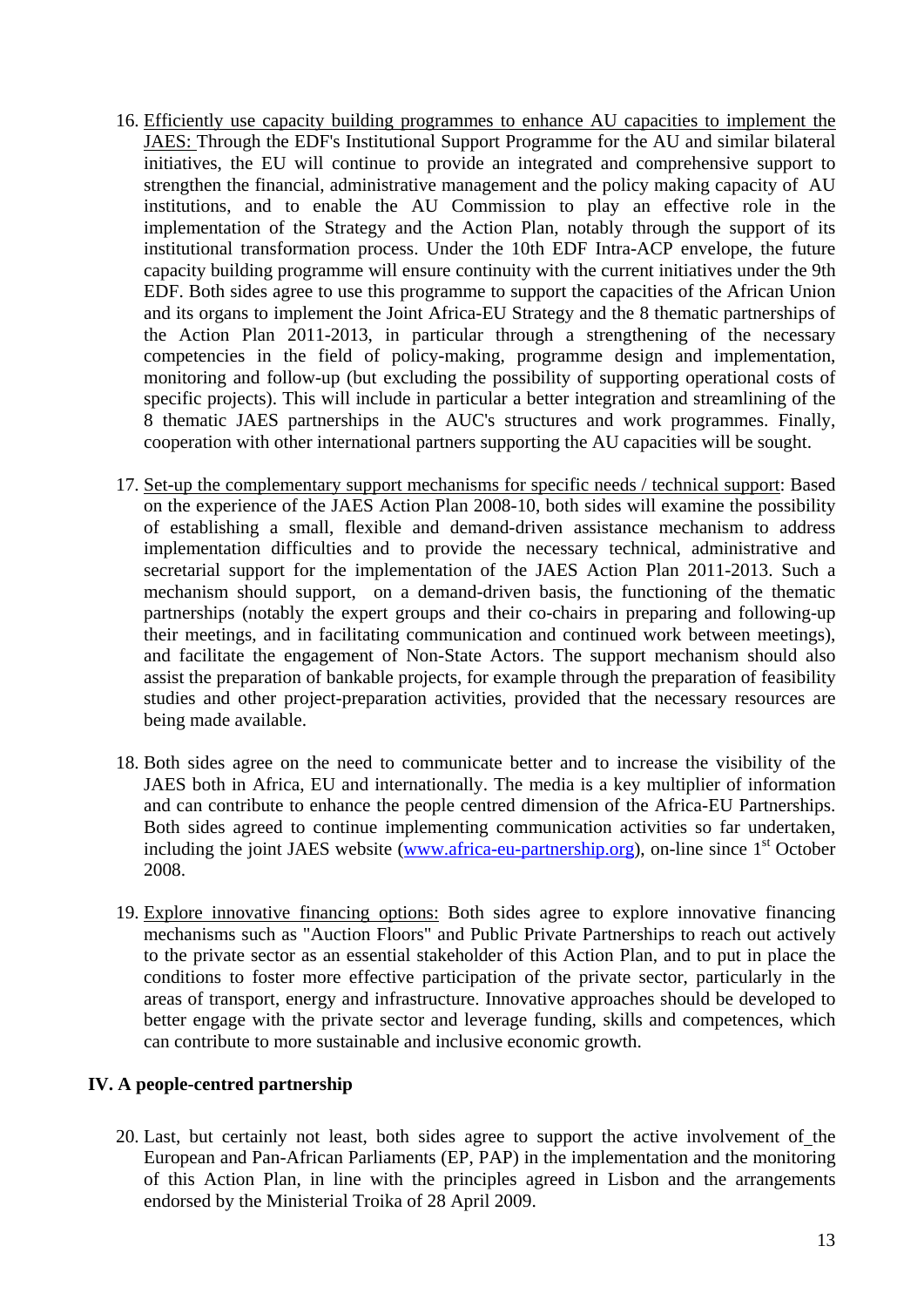21. Both sides also agree to support the active involvement of the Civil Society (including through ECOSOCC on the African side) to facilitate and promote a broad-based and wideranging people-centred partnership.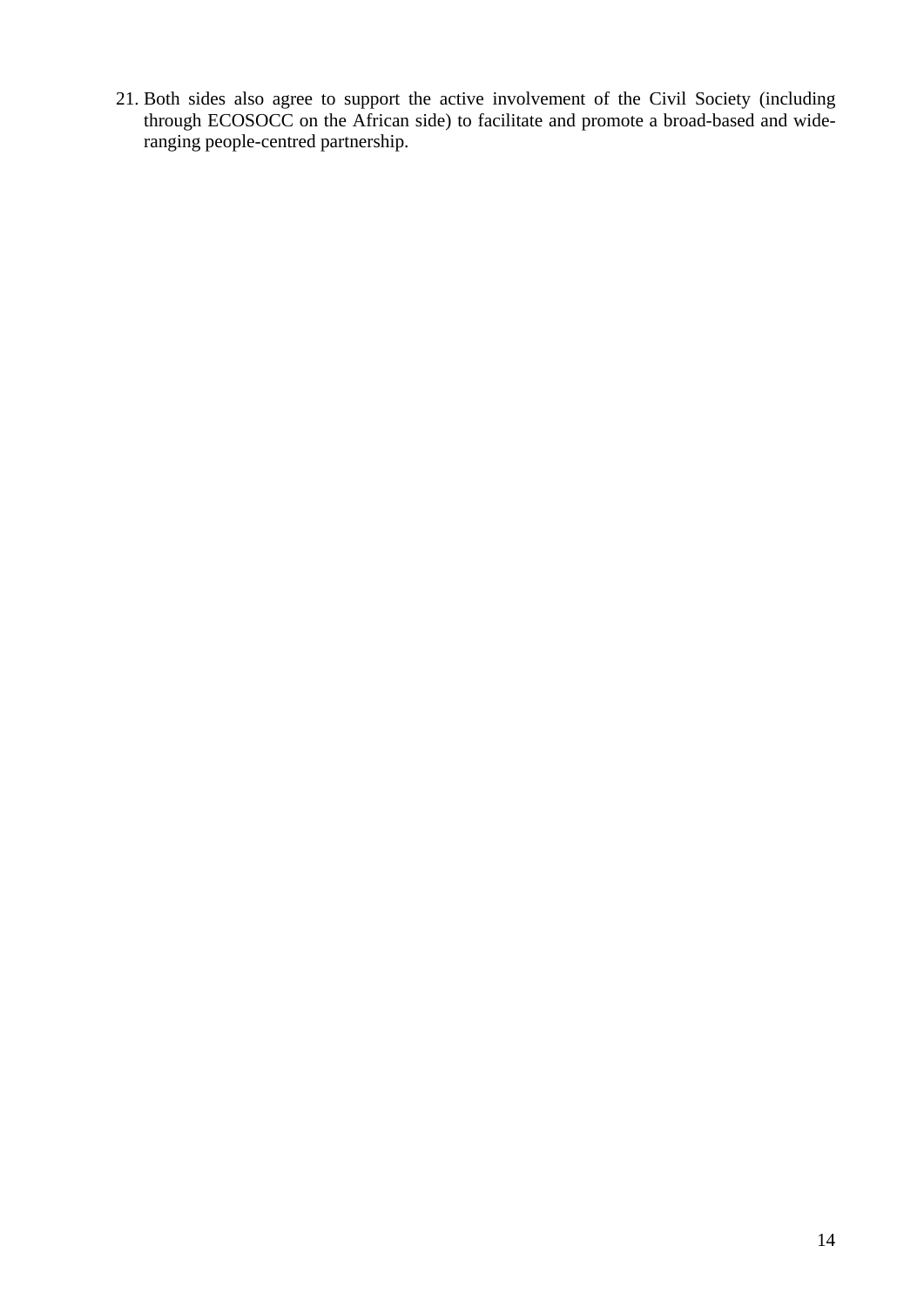# **JAES Action Plan 2011-2013**

#### **Partnership on Peace and Security**

#### **Overview**

Progress has been achieved throughout the implementation of the first Action Plan in the three main areas of focus:

**Political dialogue** has grown and continues to grow, in order to reach common positions and implement common approaches on challenges and security in Africa, Europe and globally, at two levels: The structural and systematic linkages between decision making organs, such as the EU PSC and the AU PSC, the EUMC and the AU MSC, Crisis management teams on both sides, have been strengthened. African and EU heads of delegations in Addis Ababa, Brussels and New York are in regular consultation. Nevertheless, these exchanges of mutual understanding need to be extended into a more technical and operational cooperation.

The substance of the dialogue has been globally organised around conflict situation and crises. However, thematic issues such as terrorism, and its various sources of financing, disarmament, post conflict reconstruction and development, already listed under this chapter in the first action plan, should become more prominent areas of dialogue and cooperation. New thematic issues such as cross border cooperation and maritime safety and security are added to make this dialogue more comprehensive and sustainable. The EU and the AU will review progress annually in the implementation of UNSCR 1325 and UNSCR 1894.

Progress has been made in the **operationalization of the APSA.** However much remains to be done in order to sustain and consolidate this progress and to achieve a functional Architecture including smooth and effective interaction between all components of the APSA. EU funding for the next three years Action Plan will be jointly articulated on the basis of an AU-RECs-EU operational Roadmap.

Finally, good progress was made to ensure **predictable funding** for Peace Support Operations undertaken by the AU or under its authority. Within the framework of the UN Security Council responsibility for maintaining international peace and security, and in light of the role of Regional arrangements in accordance with Chapter VIII of the UN Charter, a dedicated dialogue has been pursued through the Prodi Panel Report on support to Africa-led peace keeping operations and subsequent elaboration of the UN Secretary-General's Reports on its implementation. Within the framework of this Partnership, through the  $1<sup>st</sup>$  and  $2<sup>nd</sup>$  African Peace Facility, predictable support to Africa-led peace support operations has been largely provided for, in parallel with efforts to support AU and RECs Capacity Building programmes. However, the initial objective "to financially enable the AU and regional mechanisms to plan and conduct Peace Support Operations" has not been fully achieved. Further exchanges are required on AU efforts to mobilise additional resources from within the continent, including through the AU Peace Fund. There furthermore remains an acute need for more concerted action between the AU, the EU and the UN to move forward the process of implementation of the recommendations contained in the Prodi Panel's and subsequent UNSG Reports.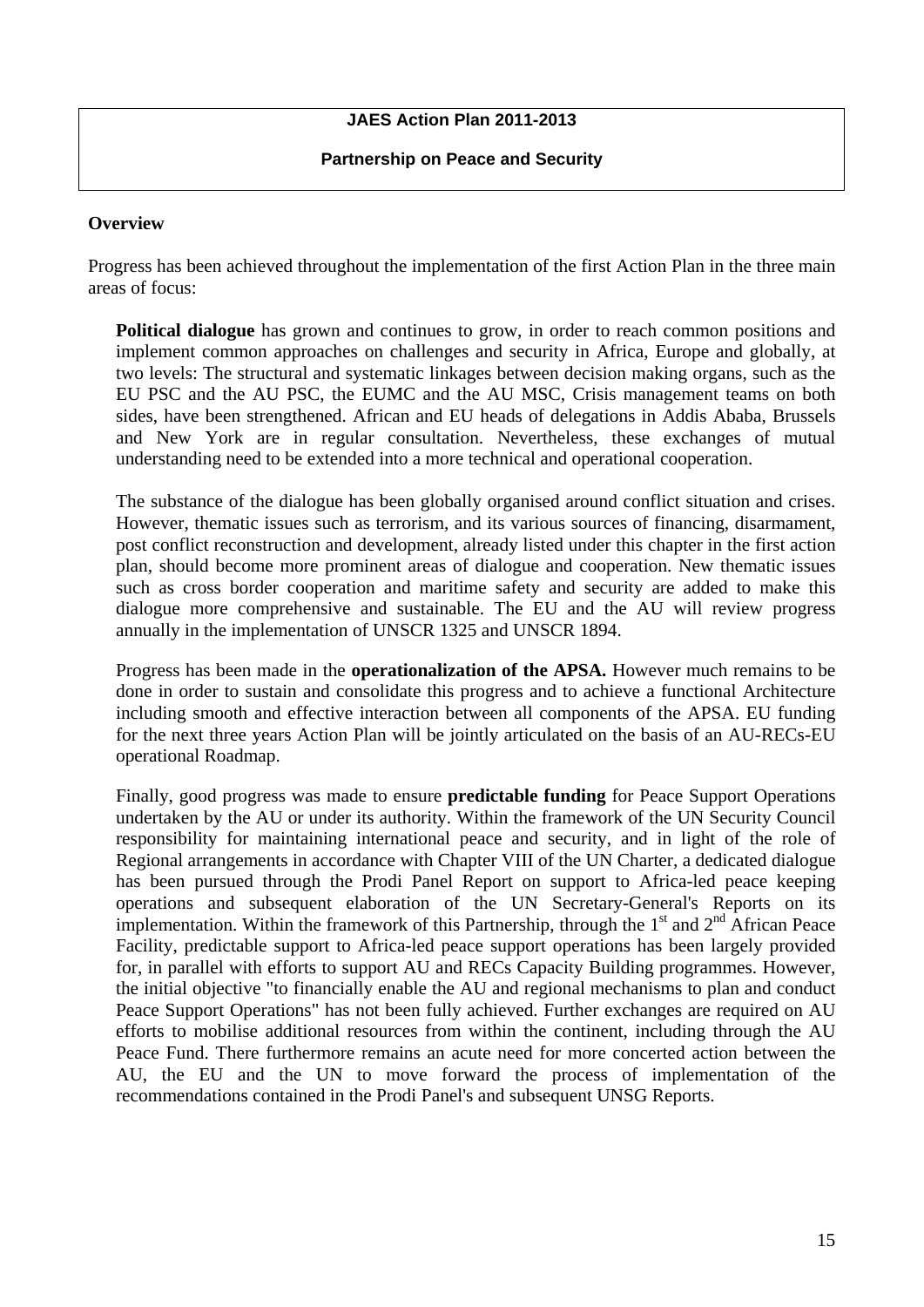## **1. OVERALL OBJECTIVES**

### **1. Political Dialogue:**

1) To jointly contribute to the global security related governance in Africa, Europe and worldwide, and make the dialogue more effective.

2) Address crises and challenges to peace, security and stability in Africa, Europe and elsewhere and capitalize on commonalities of positions.

## **Expected results:**

- Reinforced structural interaction on conflict situations and crises between the EU, the AU and the RECs.
- Building upon the APSA pillars and the African security agenda, policies such as, Small Arms and Light Weapons, Antipersonnel Landmines, Explosive Remnants of War, Counter-Terrorism, Mediation, Protection of Civilians (UNSCR 1894), Women Peace and Security (UNSCR 1325 and UNSCR 1820), and issues related to Children in Armed Conflicts (UNSCR 1675) will be considered under a more comprehensive approach to contribute to eliminate root causes of conflict, conflict prevention, crises management and resolution, long-term post-conflict reconstruction and peace-building.
- The cooperation aspects of the security-development nexus are systematically assessed.
- Enlarged political dialogue to include RECs/RMs, in the light of the provisions of the EU and AU protocols and MoUs.
- Strengthened dialogue and coordination of positions within the UN framework by respective groups, including jointly sponsored UN Resolutions addressing global risks such as terrorism, Chemical-Biological-Radiological and Nuclear threats and the illicit spread and accumulation of firearms.
- As part of African and European regional organisations' contributions to effective multilateralism, the AU- and EU will work with the UN to address global threats to peace and security as well as the financial and operational capacity of the AU and regional mechanisms to plan and conduct peace support operations.
- Comprehensive and co-ordinated responses to regional security threats, involving political, operational and financial stakeholders and partners.
- Enhance conflict management cooperation and EU support to Peace and Security initiatives undertaken under the auspices of the AU.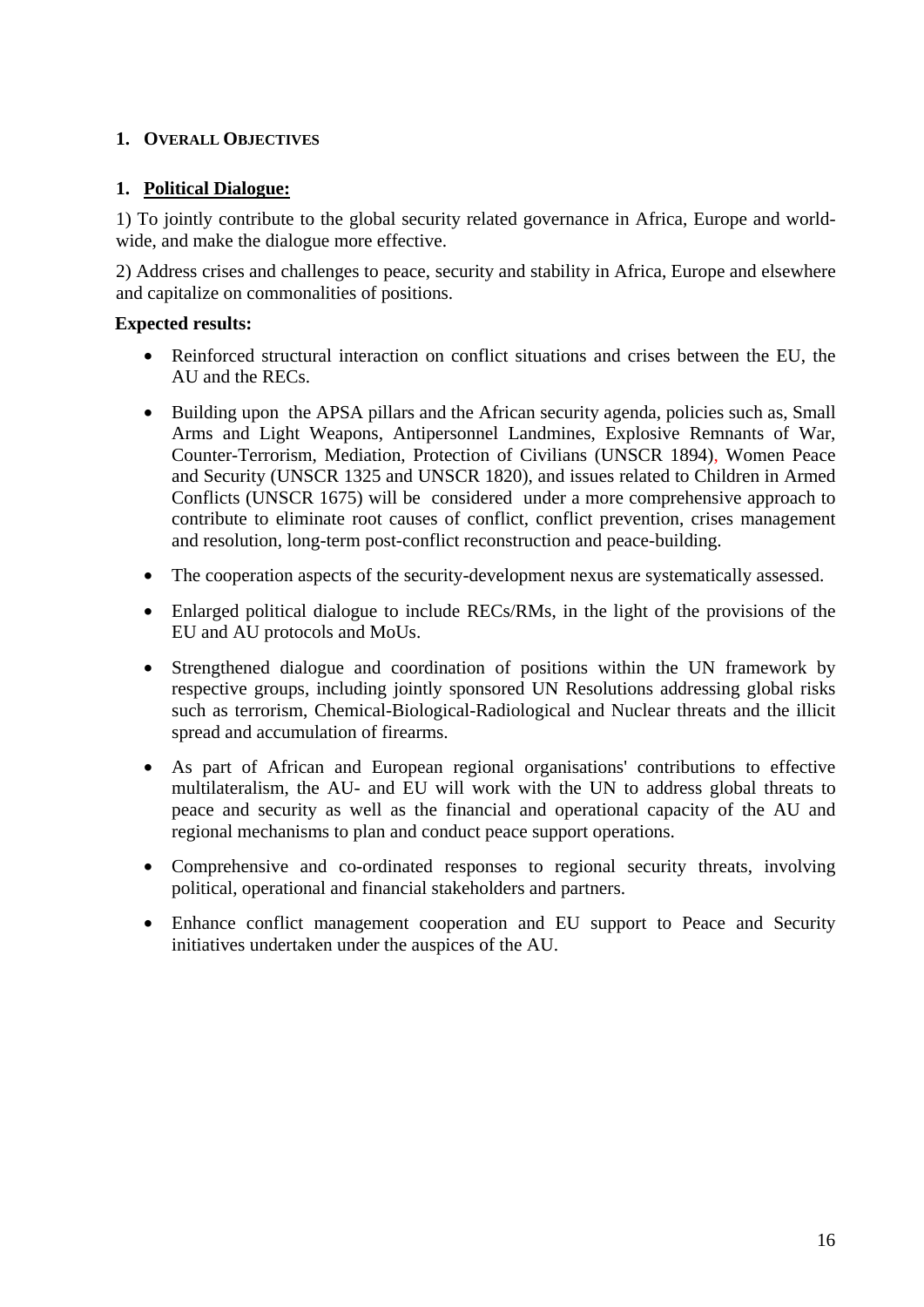## **2. Operationalization of APSA**

Effective functioning of the African Peace and Security Architecture to address peace and security challenges in Africa.

### **Expected Outcomes:**

- Building upon progress already achieved by APSA structures at continental and regional level, and new evolutions, well reflected by the AU-RECs APSA assessment and by the outcome of Amani Africa, adoption of a comprehensive AU-RECs Roadmap for the operationalization of the APSA.
- Establishment of a EU-AU-RECs APSA operational programme based on the comprehensive AU-RECs APSA Roadmap in line with the Protocole establishing the Peace and Security Council and the AU-RECs MoU.
- Implementation of the EU-AU-RECs programme, leading to a coherent support by the EU institutions and EU MS to different components and policies.
- This operational programme will be developed taking into account other capacity building programmes, including support provided by the UN and other partners.
- A coordinated and concerted partner support for AU and RECs/RMs including a consolidated and institutional liaison mechanism. (e.g. replicate at RECs/RMs level the Addis Ababa based AU Partner Group).

### **3. Predictable funding for Peace Support Operations undertaken by the AU or under its authority**

Make available adequate resources (financial, material, human resources, etc) to plan, equip, deploy, and support, African led peace support operations.

### **Expected results:**

- In view of 2011 UNSG Report on predictable, flexible and sustainable funding of Africa-led Peace Support Operations, based on the EU involvement, on the experience with the APF, and lessons learned from a number of peace support operations so far, elaboration of practical ways ahead on the implementation of the Prodi Panel and UNSG Reports suggestions.
- In view of the elaboration and adoption of a programme under the APF 3, the AU will make efforts to mobilise increased resources from within the continent, including the AU Peace Fund.

### **II. Specific initiatives and activities of Action Plan 2011-2013 by priority area**

### 1. **Political Dialogue**

**Initiative 1)** Completion and implementation of the **political dialogue** framework by establishing systematic and structural linkages between EU COPS-AU PSC, EU and AU Chiefs of Staff, and between the new EU (EEAS) structures, the AUC and RECs Peace and Security Departments. The objective is to increase the involvement at this political level in reviewing actions already undertaken, and on providing increased political guidance for the future.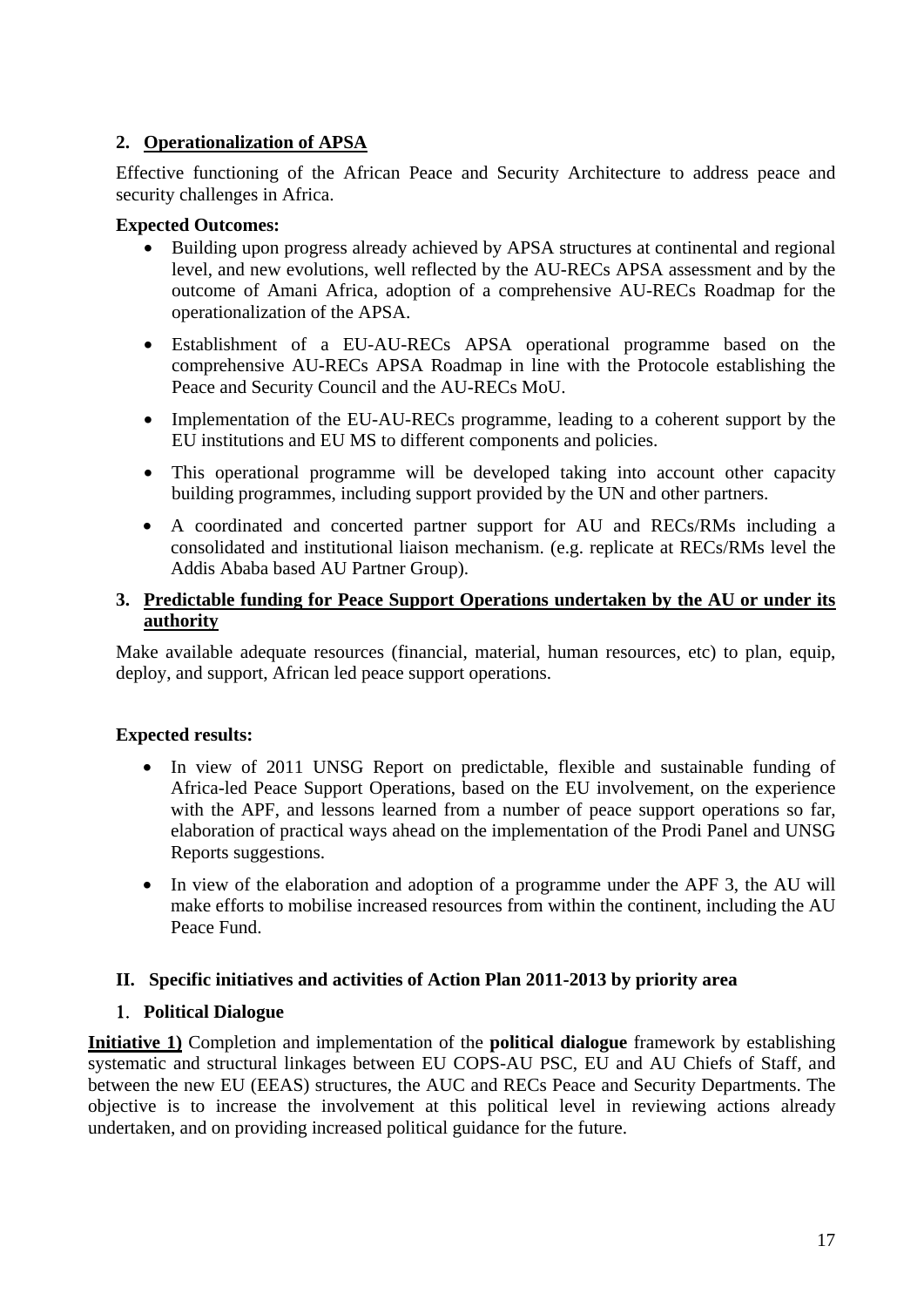**Initiative 2)** Consultations between the Africa Group and the EU will be established in New York on the basis of major global challenges discussed in UNSC and UNGA (e.g. conflicts, terrorism, CBRN proliferation and conventional disarmament). Programmes and agenda for such consultations will be established on a yearly basis and be reviewed every six months in order to allow adequate preparation of the meetings at Headquarters levels.

**Initiative 3)** Exert coordinated and concerted efforts to combat piracy, including in the framework of the UN; and consider the elaboration of legal instruments which may be deemed appropriate to enhance cooperation on all piracy related issues.

**Initiative 4)** In addressing crises and challenges to P&S in Africa, Europe and elsewhere, specific Africa-EU ad hoc thematic teams will be established in order to ensure co-ordination and cooperation. To this effect, the added value of these teams might be particularly beneficial for tackling post-conflict stabilisation, reconstruction and development, and strengthening the role of women in all stages, to consolidate the progress made in resolving conflicts in Africa and take advantage of the experience and capabilities of Europe. These teams will involve the International Community stakeholders as appropriate, and will optimize the follow-up to the AU Policy on Post Conflict Reconstruction and Development (PCRD). In this regard, the African Union will complete a study on the establishment of a Post Conflict Reconstruction and Development Centre.

**Initiative 5)** Thematic cluster sessions with experts from AU/RECs/RMs/MS/EU will be created on operational objectives in areas such as climate change and security, AU border programme, including exchange of experience, capacity building, cross-border co-operation, development of legal instruments, and disarmament issues (including Explosive Remnants of War), or focusing on geographical areas. These initiatives could lead to the organization of Europe-Africa conferences on these themes.

**Initiative 6)** Informal consultations between the AU, EU and UN, to follow-up the recommendations of the AU/UN Report chaired by Mr. Romano Prodi, and the UN Secretary General Report of September 2009, should enable the three organisations to advance their respective agendas. Practical suggestions from experts should help to make progress in providing sustainable, flexible and predictable support for peacekeeping operations launched within the framework of Chapter VIII of the UN Charter and undertaken by the AU or under its authority with the consent of the UN Security Council.

**Initiative 7)** Building on the AU Border Programme, as well as on the rich experience of the EU in this field, we will programme activities to be undertaken together, including exchange of experience, capacity building, cross-border co-operation and development of legal instruments. This initiative could also be extended, through the support of EU Member States, to exchanges of experience on delimitation and demarcation of borders.

**Initiative 8)** In pursuit of the reinforcement of the Preventive, Peace Building and Post Conflict policies and measures of the APSA at continental and regional levels, plans of action will be drawn up and implemented so as to deal with thematic issues such as: SSR, DDR, AU Border programmes, Early Warning systems, Women Peace and Security, Mediation-Negotiation capacity, and Counter-terrorism.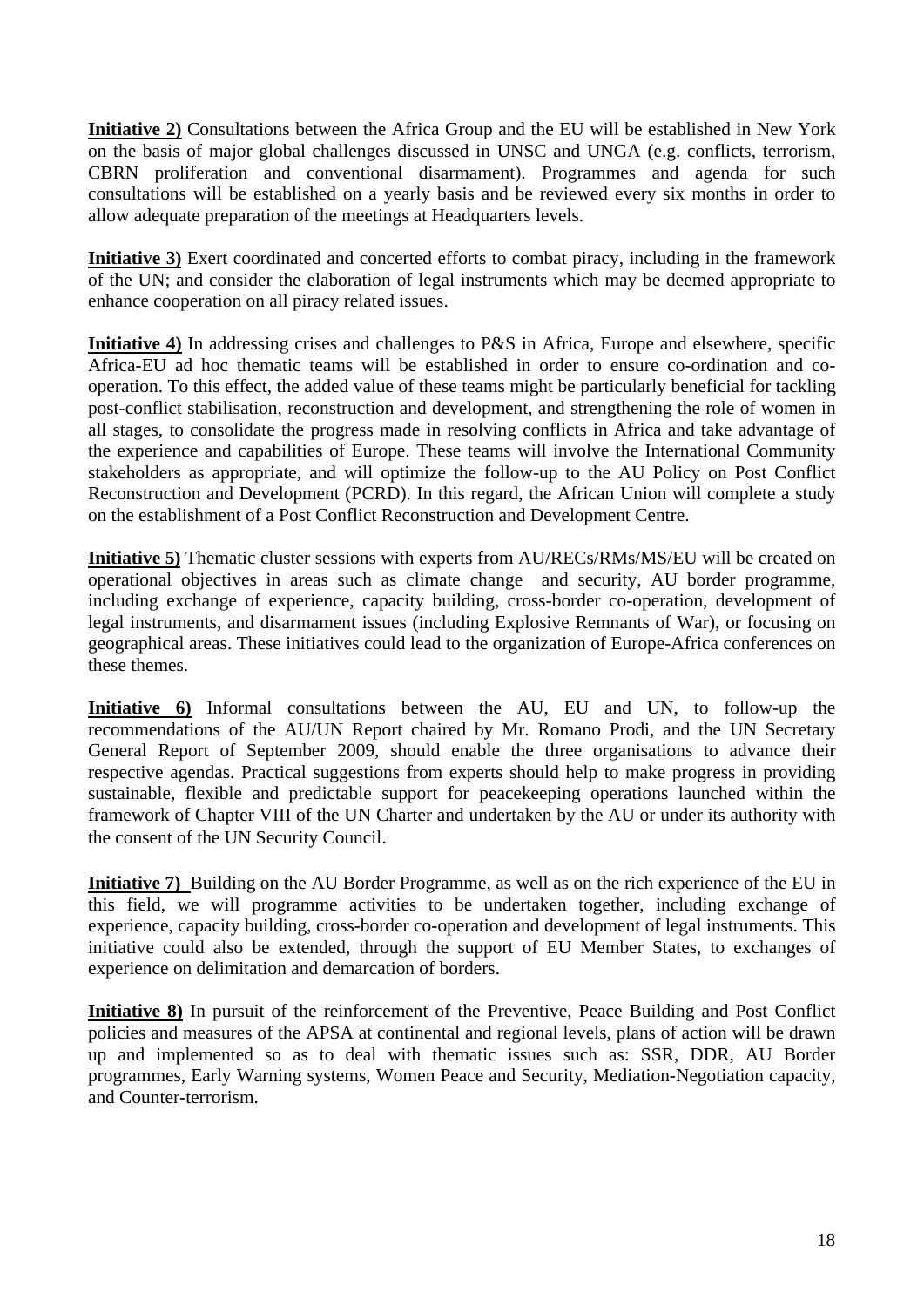**Initiative 9)** The ongoing co-operation to combat the illicit trafficking of SALW will be reinforced through a comprehensive and concrete Plan of Action in support of the implementation of the AU SALW Strategy, in co-ordination with the IC. Similarly, an Action Plan will be drawn up to support the implementation of the Pelindaba Treaty and of the three additional protocols, notably the safe, secure and peaceful use of nuclear energy.

2. Adoption and implementation of a comprehensive AU-RECs strategic Roadmap for the **operationalization of the APSA** in the long term, reflecting regional, continental, and global security priorities of the AUC, RECs and AU MS and capable of ensuring coherence of purpose across the different policies addressed.

**Initiative 1)** As a follow-up to the first action plan and of different evaluations regarding African training needs and capacities for ASF, implement operational and concrete AU/RECs/EU agreed measures to improve the required capacities and capabilities of African training centres.

**Initiative 2)** Adoption of an APSA AU-RECs Strategic Roadmap consisting of an articulated longterm perspective of the APSA goals and processes through which to achieve them. This AU roadmap, which the EU will support will ensure coherent, co-ordinated and concerted decisions and priorities between the regional and continental levels of the APSA and EU's continental, regional and country instruments. A strengthened framework for a follow-up assessment of the interaction between the different components of the APSA and respective responsibilities will be made available and will give clear indications for further operational support.

**Initiative 3)** Identify and set priorities and strict timelines for the short-term implementation phase (three-years) of the AU-RECs Roadmap. This short term phase, which covers the period of the second action plan, will build on the conclusions of the APSA needs assessment, lessons learned from the AMANI Africa training cycle, including regional training exercises, and the draft of the AU African Standby Force  $3<sup>rd</sup>$  roadmap, and will address the APSA policies (captured in the AU-RECs MoU on APSA). The prioritised activities and the sequencing of the steps required to achieve the operational objectives will be assessed on a regular basis to ensure a functional APSA consisting of components that interact in a coordinated way. This plan will become the trilateral AU-RECs-EU APSA Roadmap detailing EU support for envisaged activities.

**Initiative 4)** Further develop and endorse concepts, doctrines and procedures related to ASF in general (including rapid deployment capabilities, logistics, and maritime components), to APSA (functional connections between Early Warning and Planning Elements at regional and continental level and decision making bodies, training, mediation) and to other security issues (SSR, DDR, SALW, counter-terrorism,).

**Initiative 5)** Develop human rights and gender training programmes for peace keeping missions in Africa, as requested by the EU-AU human rights dialogue agenda.

**Initiative 6)** Organise a second training cycle of the APSA structures, according to the AU-set main objectives for the short term (three years) and taking into account lessons learned from the first AMANI AFRICA cycle.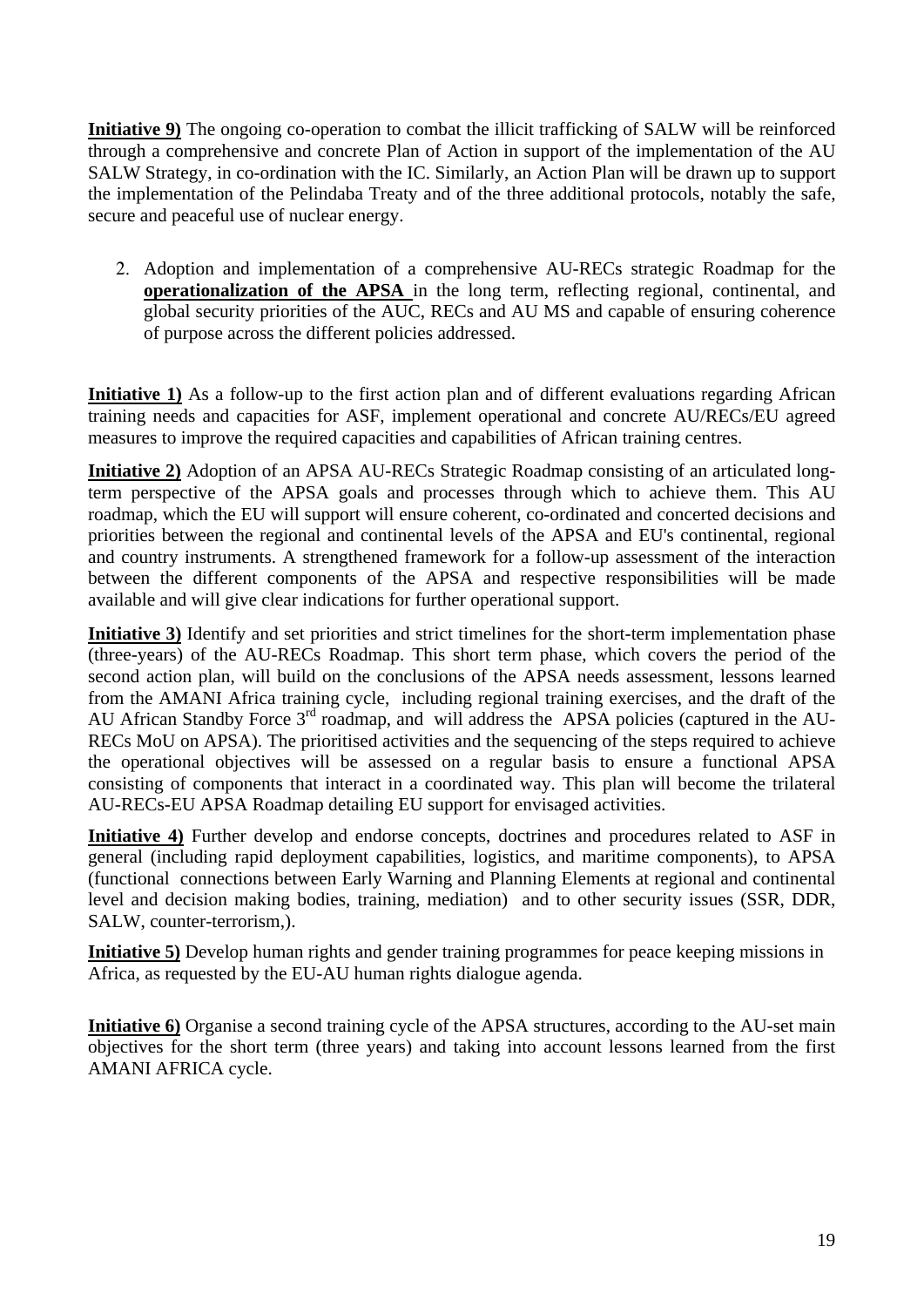#### 3. **Predictable funding for Peace Support Operations** undertaken by the AU or under its authority.

**Initiative 1)** The issue of predictable funding for Africa-led PSOs will also be integrated under the relevant initiatives in the first and second priority areas of this Action Plan. In this context and in view of the elaboration and adoption of a programme under the APF 3, a dedicated political and technical forum on the AU Peace Fund will need to connect African political and financial decisions in this area with EU engagements.

**Initiative 2)** Launch a dedicated, albeit informal, UN-AU-EU dialogue within the UN framework to propose practical steps forward to the Prodi Panel and UNSG Reports.

**Initiative 3)** Based on to the AU-RECs-EU operational Plan for the APSA operationalisation and on the African Peace and Security Agenda and on the progress under Initiative 1, the EU, AU and RECs will work together in defining the  $3<sup>rd</sup>$  APF programme.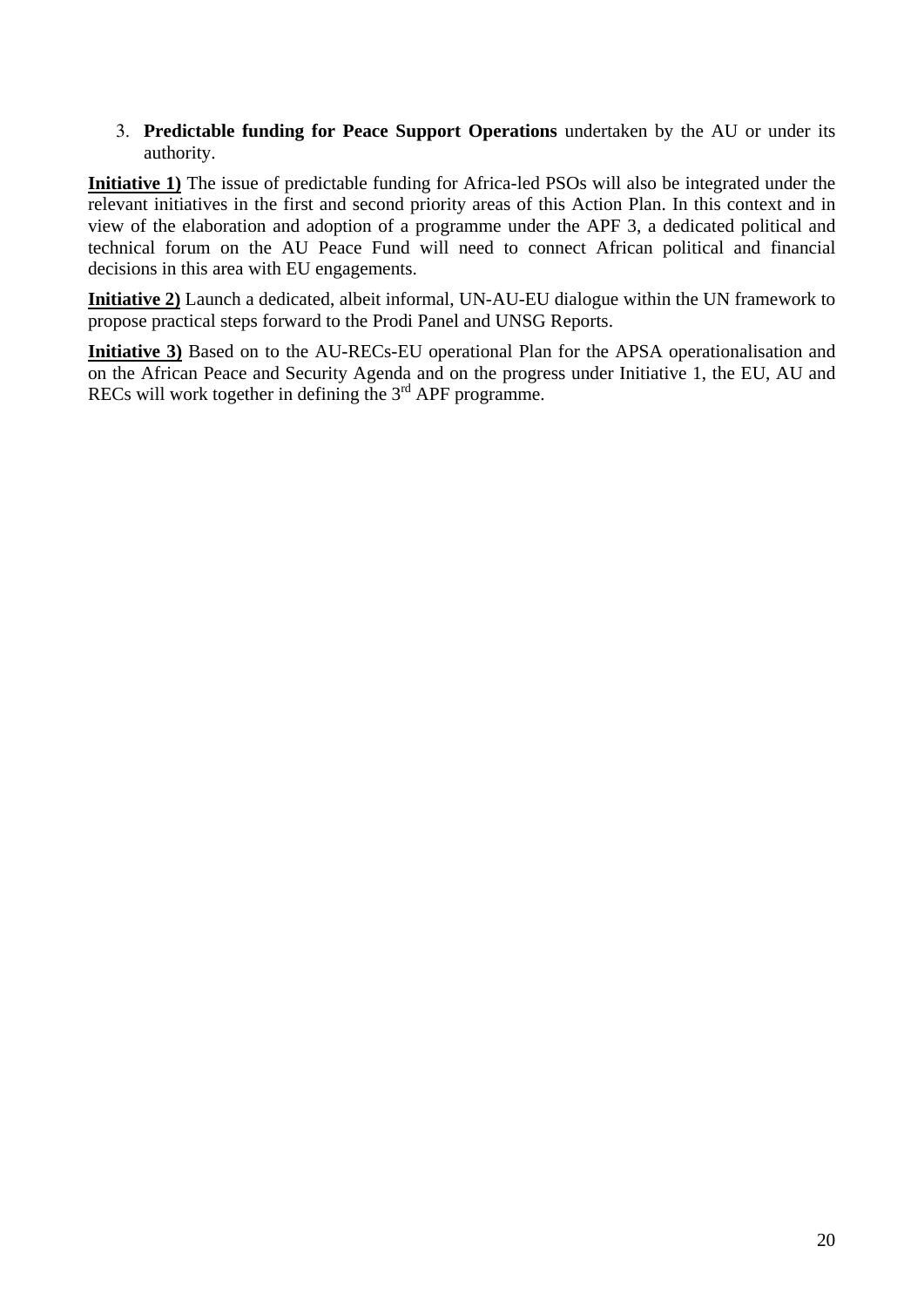## **JAES Action Plan 2011-2013**

### **Partnership on Democratic Governance and Human Rights**

### **Overview**

Democratic Governance and Human Rights are key for sustainable development and for cooperation between partners, and are an integral part of both the EU's and AU's core values. The Africa-EU Partnership on Governance and Human Rights will enable a comprehensive continent to continent dialogue and cooperation on aspects and concepts such as local capacity strengthening, the protection of human rights and fundamental freedoms for all, democratic principles, the rule of law and equitable access to legal systems, management of natural resources, the fight against corruption and fraud, accountable management of public funds, institutional development and reform, global governance and security sector reform.

### **I. Overall Objectives**

• To strengthen the open and inclusive Africa-EU dialogue on democratic governance and human rights. This shall also contribute to enhancing the joint influence of Africa and the European Union in international fora and at global level in these fields.

• To contribute to the establishment and strengthening of the African Governance Architecture with coordinated EU support

• To strengthen the close cooperation between Africa and the EU in the area of cultural goods and other cultural activities

• To strengthen synergies and linkages between human rights and democratic governance in its political, economic and social dimension and other areas of the Africa/EU partnership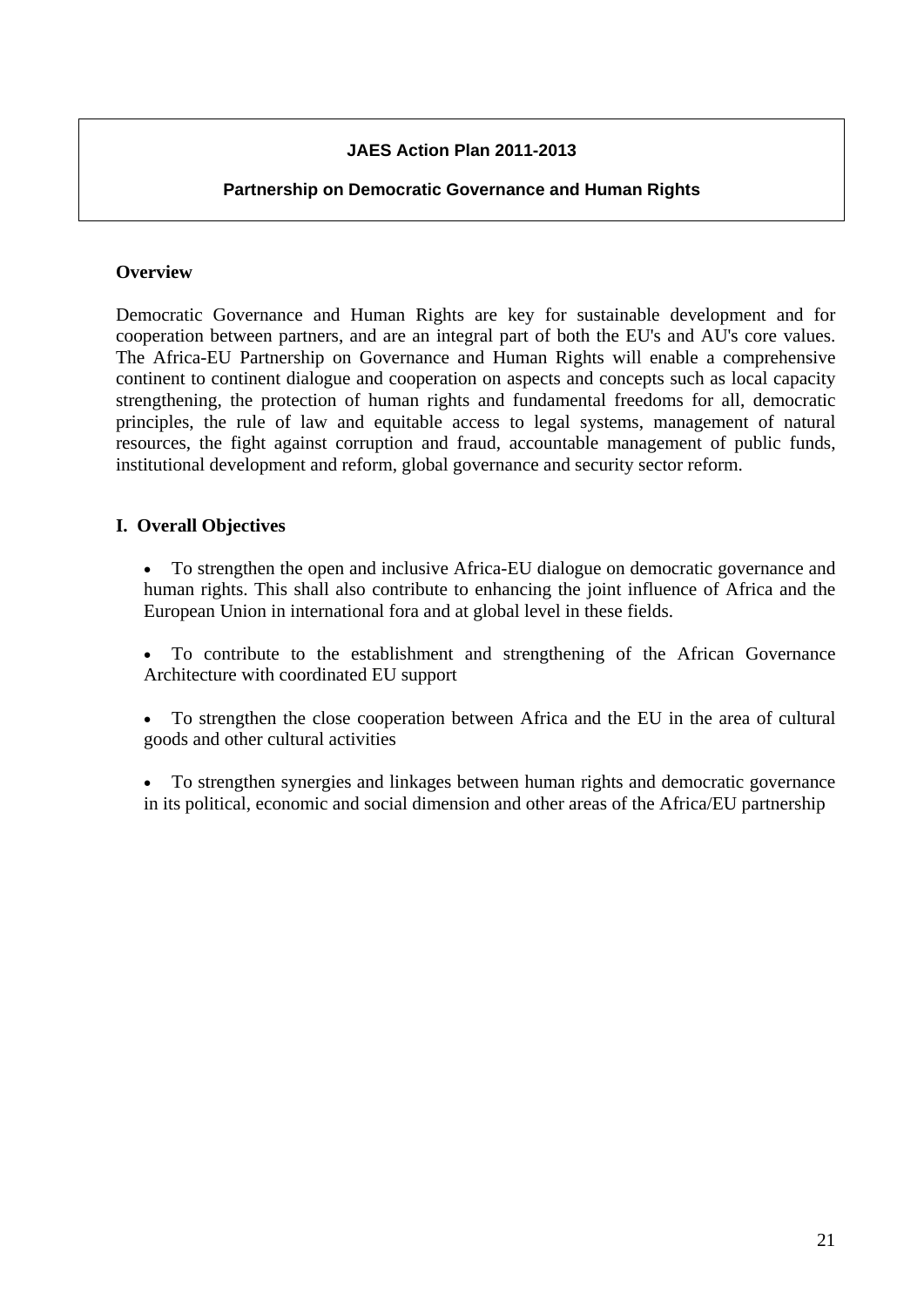### **II. Specific initiatives and activities of Action Plan 2011-2013 by priority area**

### **Priority 1: Enhanced dialogue and cooperation at the global level and in international fora**

### **Activities**

- 1. The Africa-EU DGHR Platform for Dialogue will act as an open and inclusive forum on governance with a view to promoting dialogue and contributing to the formulation of shared governance agendas and recommendations that can feed the political dialogue between Africa and the European Union and deepening their partnership
- 2. Exchange views and best practices on matters of joint interest within international fora, including NY, Geneva, Vienna and Paris, in particular on UPR, rights of the child, rights of persons with disabilities, economic and social rights and combating racism, racial discrimination, xenophobia and incitement to hatred and other areas of mutual interest
- 3. Continue a dedicated AU-EU Political Human Rights Dialogue in Troika format, flanked by the Africa-EU Civil Society Human Rights Seminars
- 4. Cooperate with other thematic partnerships to promote sectoral governance and strengthen synergies to cover cross-thematic issues

## **Expected Results**

- Open and regular dialogue which builds trust, mutual understanding and contributes to developing common agendas and approaches that feed into the political level and decision making process
- Extended dialogue to issues where diverging views prevail
- Enhanced coordination and cooperation on issues of common interest in international fora such as the 2<sup>nd</sup> and 3rd Committee of UNGA, the UN Convention against Corruption and the Human Rights Council
- Increased awareness of the importance of the relevant governance and human rights dimensions in the other partnerships

### **Actors**

- African States, AU Commission/NPCA, Pan African Parliament, African Court of on Human and Peoples' Rights, African Commission on Human and Peoples' Rights, other Pan-African Institutions, RECs, African think tanks;
- EU Member States and Council, European Commission, European Parliament, other EU Institutions and Agencies, European Court of Justice;
- Decentralized authorities, Parliaments, and Civil society organizations;
- UN agencies and programmes and specialised international organisations including the Committee on the Rights of the Child (CRC).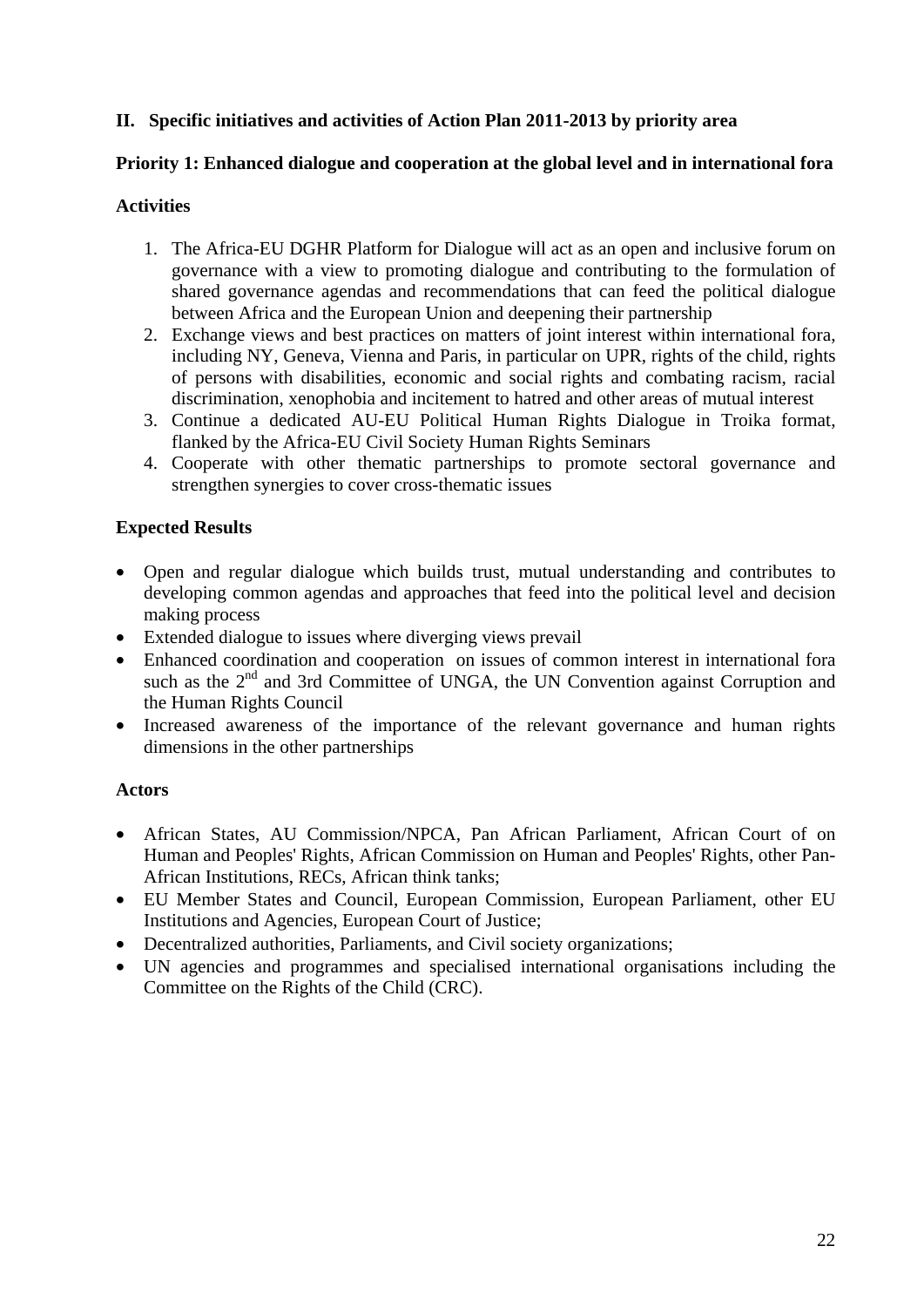# **Priority 2: Cooperation in the area of Governance Initiatives**

### **Activities**

- 1. Strengthen and increase intra-African dialogue on AU principles and issues of shared values.
- 2. Step up and coordinate support to the African Governance Architecture, including the African Charter on Democracy, Elections and Governance in line with Africa's priorities
- 3. Strengthen the dialogue on the APRM process and the cooperation on the implementation of its recommendations
- 4. Strengthen cooperation with and among Parliaments, local authorities, civil society and the private sector
- 5. Strengthen capacities of the AU, regional, national institutions and public authorities in the field of election organisation/observation and of civil society and media in election observation
- 6. Support the role of public and private media to foster democratic governance

# **Expected Results**

- The African Governance Architecture is consolidated and operational
- Coordinated EU actions to support pan-African governance initiatives
- Balanced and effective support to the APRM at the continental and national level, including to the implementation of the national plans of actions
- The core International and continental instruments related to Governance and Human Rights are ratified, domesticated and implemented
- A structured dialogue about the role of media with a view to strengthening the regulatory framework for the development of free and independent media

### **Actors**

- African States, AU Commission/NPCA, APRM Secretariat, Pan African Parliament, other Pan-African Institutions, RECs;
- EU Member States and Council, European Commission, European Parliament, other EU Institutions and Agencies;
- Local and decentralized authorities;
- Civil society actors, universities and research institutes;
- UN organizations and specialized international organizations.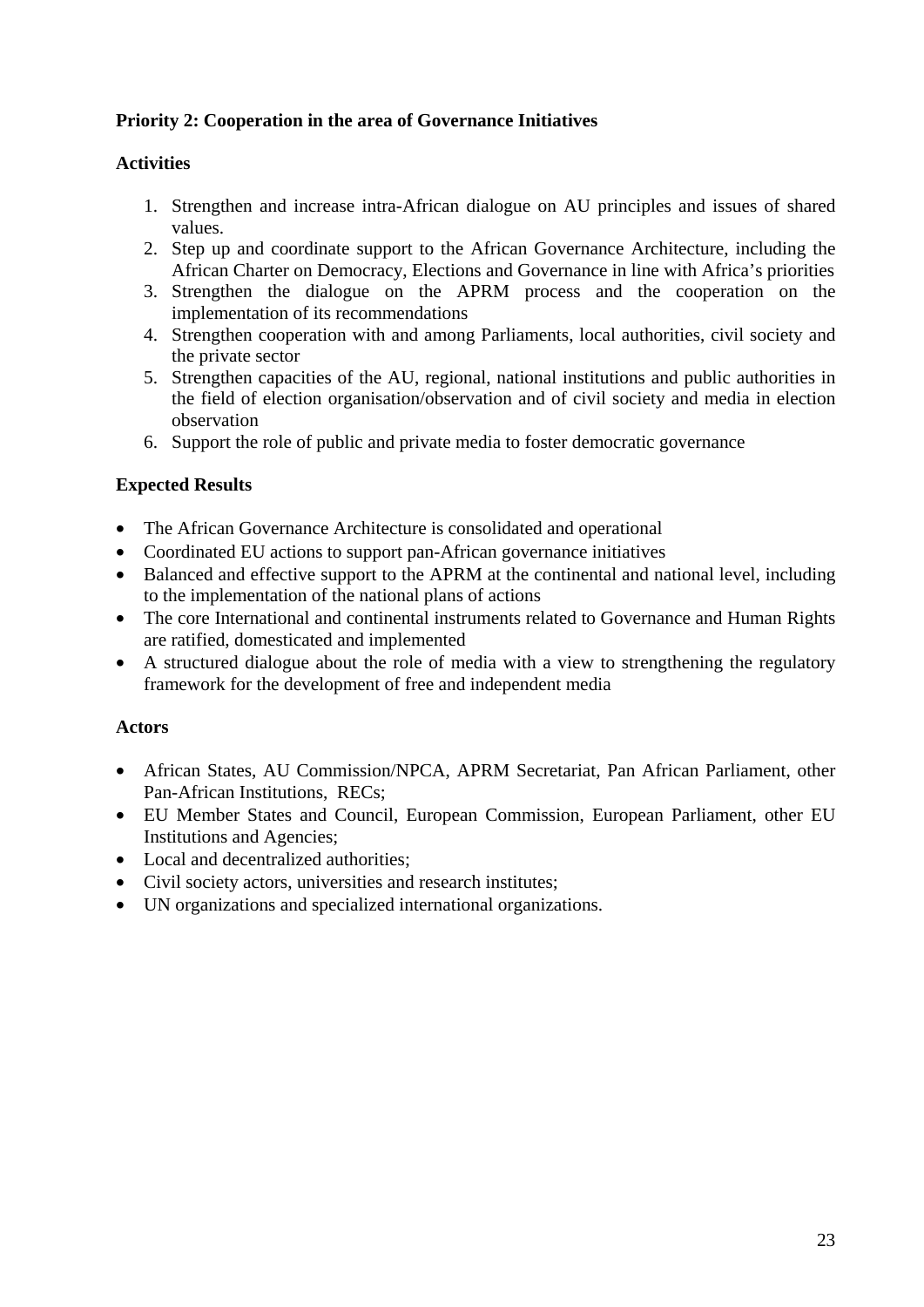#### **Priority 3: Strengthen cooperation in the area of cultural goods and other areas of cultural cooperation**

### **Activities**

- 1. Finalize and validate the outcomes of the inventory of cooperation in the area of cultural goods and identify consequent priority actions of cooperation between African and the **EU**
- *2.* Conduct an effective dialogue and cooperation in the area of the fight against illicit trafficking of cultural goods in line with the UNESCO Convention on the Means of Prohibiting and Preventing the Illicit Import, Export and Transfer of Ownership of Cultural Property and other relevant international conventions, including the exchange of experiences on the return of illegally exported or acquired goods to their countries of origin and encouraging setting up relevant mechanism for sharing best practices including on addressing archives issues
- 3. Facilitate the access to information on important African cultural goods in EU and African countries,
- 4. Identify pilot Museums and cultural institutions in Africa and EU and facilitate the establishment of cooperation, twinning and capacity building agreements on cultural goods including inventory systems, security and safety systems, sites management
- 5. Extend and institutionalize joint cultural events and cultural exchange programmes between Africa and EU, such as the Africa-EU Cultural week
- 6. Develop and launch joint advocacy and communication campaign for the ratification and implementation of cultural goods related international instruments and conventions in Africa and in Europe, as well as the introduction of these commitments within national legislations.

### **Expected Results**

- Enhanced cooperation to facilitate the protection and promotion of cultural expressions and cultural diversity as well as intercultural dialogue
- Common positions on policies, strategies and cooperation in the area of cultural goods;
- Progress in the implementation of relevant international instruments to facilitate the protection and promotion of cultural goods, and in the joint fight against illicit trafficking of cultural goods.

### **Actors**

- AU Commission/NPCA, African States, Pan African Parliament;
- European Commission, EU Member States, European Parliament;
- UNESCO and other international organisations;
- Civil society actors in the field of culture and sports;
- Museums, Universities and Research institutions.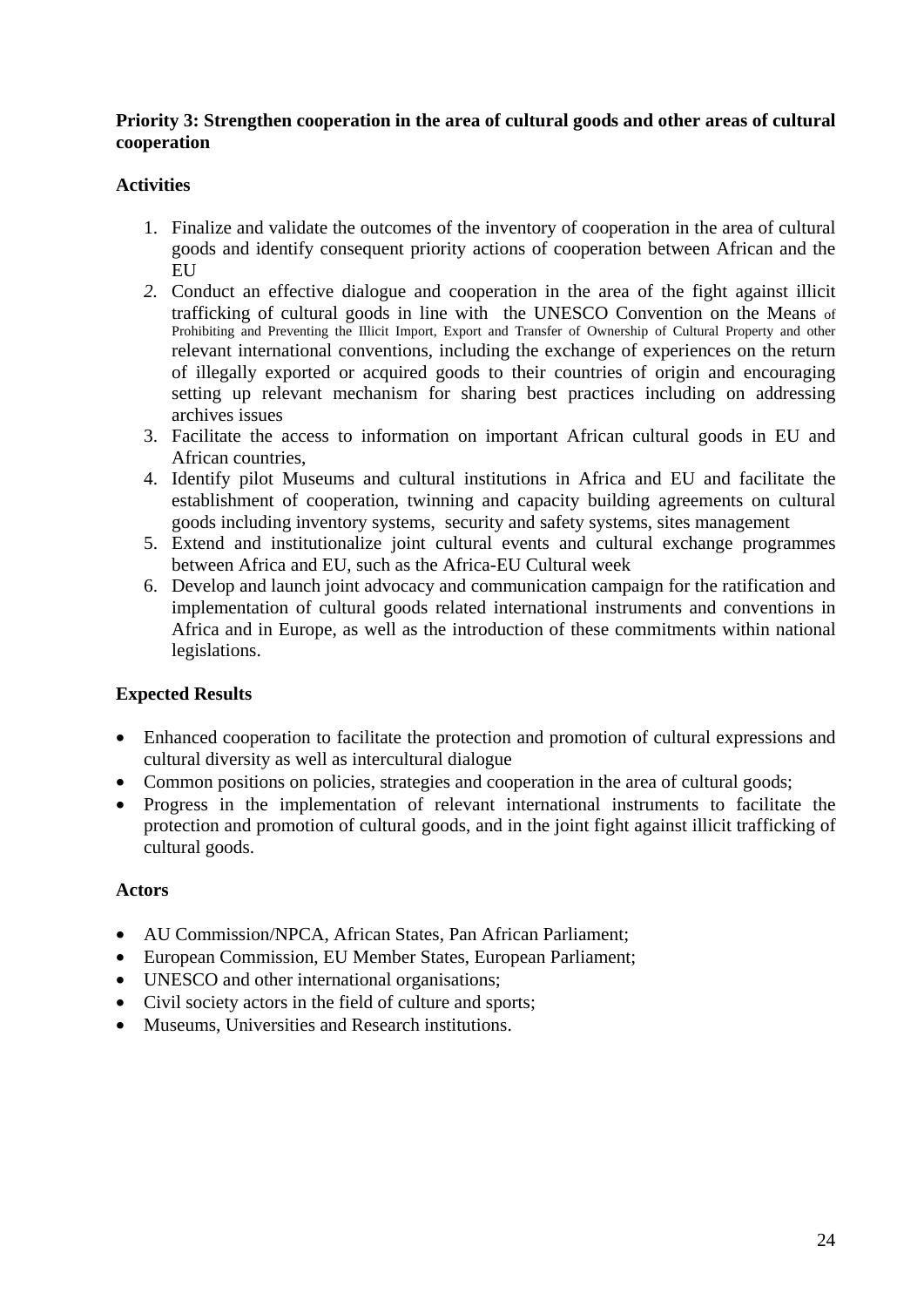# **JAES Action Plan 2011-2013**

## **Partnership on Regional Economic Integration, Trade and Infrastructure**

This Partnership comprises three components, namely Regional Integration, Trade and **Infrastructure** 

### **I. Overall Objectives:**

Support of African economic integration and development agenda in line with the Abuja Treaty and its implementing strategies, notably the African Minimum Integration Programme and Action Plan (MIP), Accelerated Industrial Development for Africa (AIDA) Action Plan, the Africa Mining Vision (AMV) and the Programme for Infrastructure Development in Africa (PIDA).

Support to the AUC, RECs and African States efforts for rationalising and harmonizing trade and investment laws, regulatory frameworks and procedures with a view to improving the investment climate.

With respect to Infrastructure:

- a. Pursue priority regional and continental-level infrastructure (transport, energy, ICT, water sectors) for increased interconnectivity through continued project development, reinforced coordination and advocacy for backbone infrastructure.
- b. Promote safe and efficient transport services through application of modern technology and support for harmonisation and enforcement of policies and regulations, notably in air and maritime sectors
- c. Support institutional reinforcement and capacity building in continental and regionallevel institutions.
- d. Promote digital infrastructures as multi-purpose platforms for safe and efficient regional service delivery including appropriate interconnections and support coordination with capacity development on innovative technologies and applications implemented in sectors such as health, environment or education.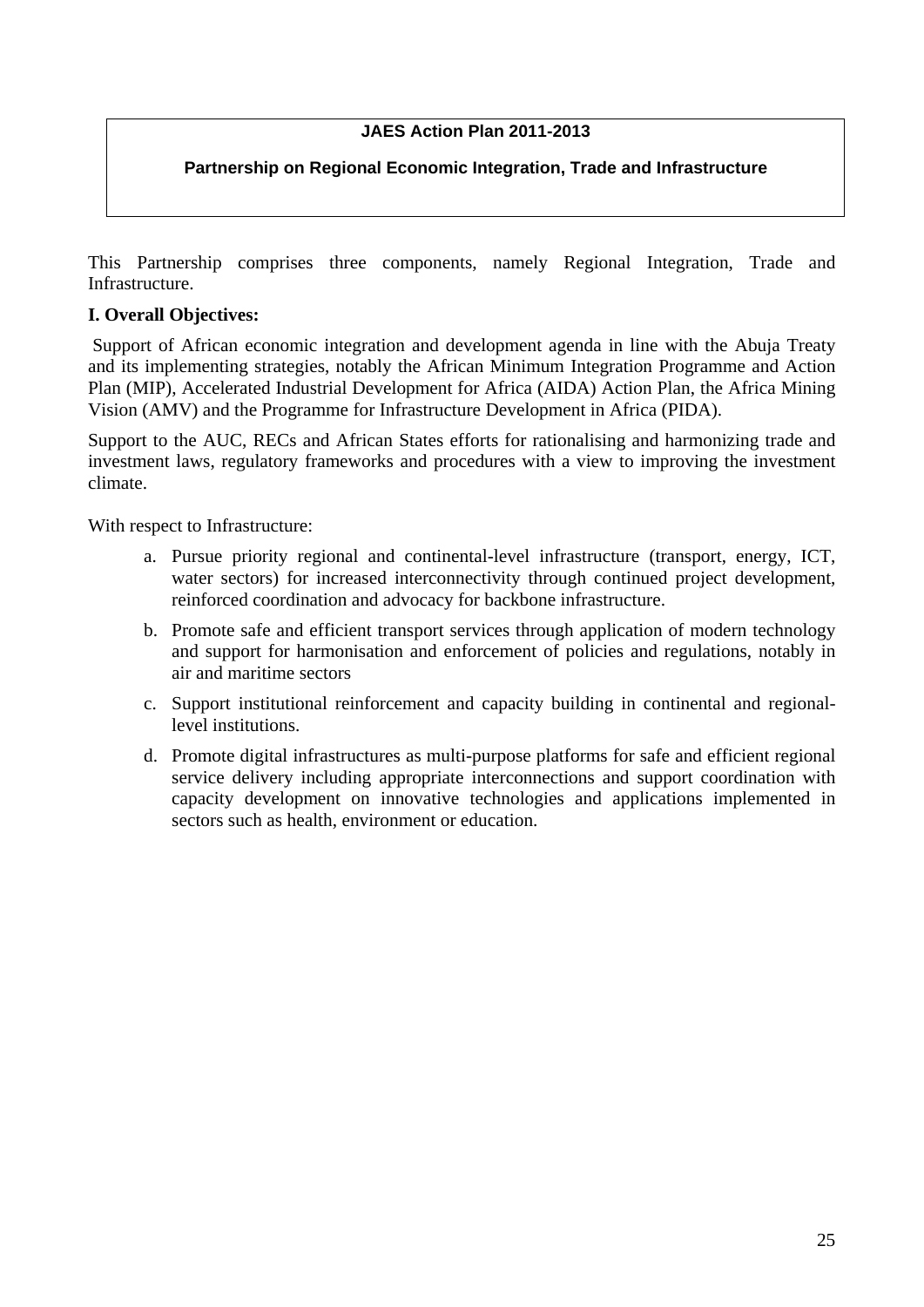### **II. Specific initiatives and activities of Action Plan 2011-2013 by priority area**

#### **A. Regional integration:**

#### **Priority 1: Dialogue on the political dimension, policies and experiences on regional integration in Europe and in Africa and on integration in the global economy, including on:**

#### *Activities:*

- 1. exchange of information between the EU, AU and RECs on integration processes;
- 2. the development dimension and impact on the African economies of existing (EU-MED, TDCA, African regional economic agreements) and up-coming (EPAs) trade agreements to which African States are parties
- 3. the impact of the implemented agreements on the Africa overall integration agenda
- 4. the EU experience of developing and implementing common institutions and policies
- 5. Cooperation on liberalisation of Trade and services ;
- 6. The findings of the all-ACP study on regional integration monitoring and the AUC study on the Minimum Integration Programme (MIP) and follow-up to be given.

*Expected Results:* Platform for policy and political dialogue and exchange of information on the regional integration process in Europe with the view to assisting regional integration process in Africa is established

*Main actors*: AUC, RECs, Africa and EU MS, EC (DG DEV, TRADE, MARKT) and concerned International Organisations.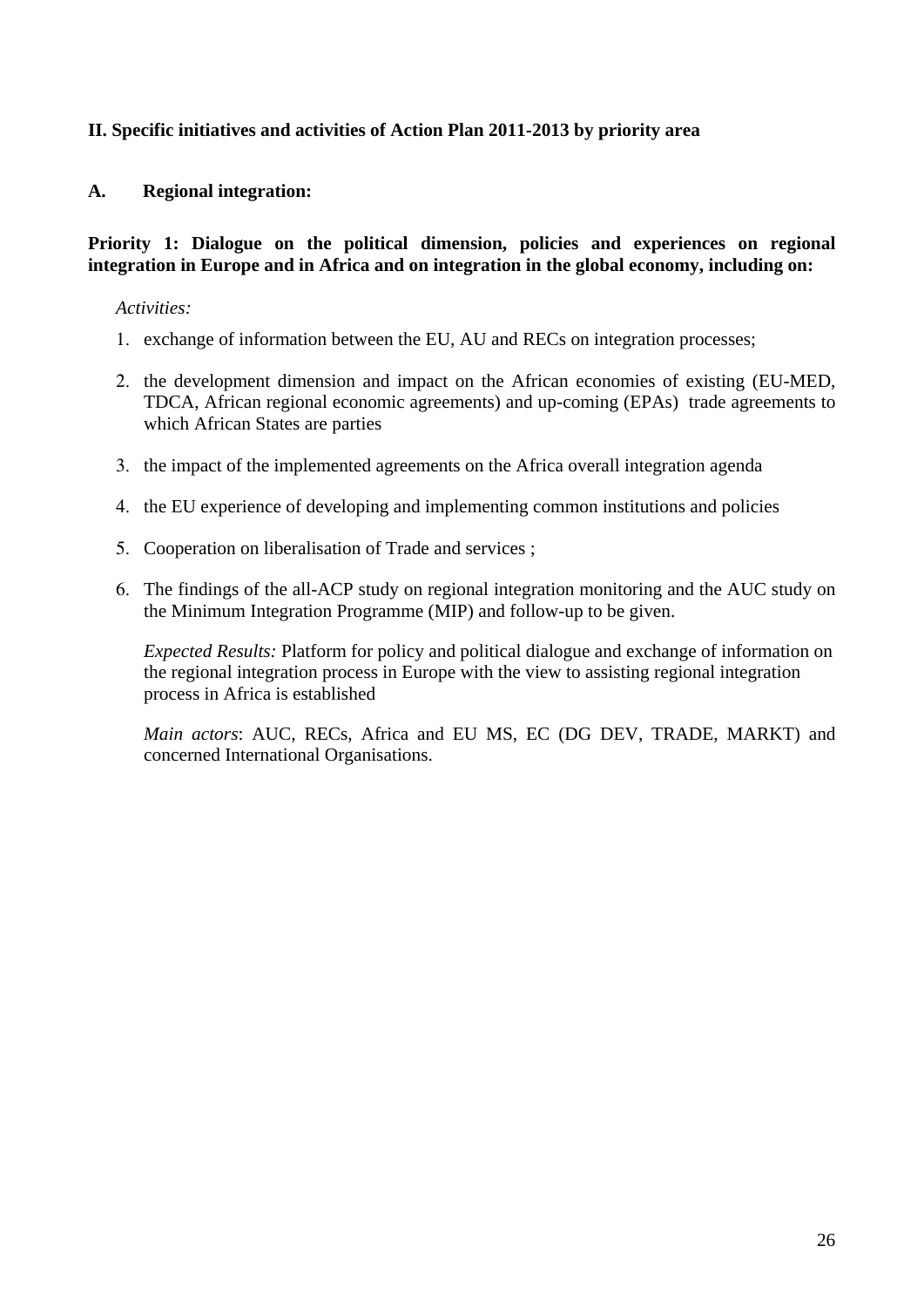### **B. Trade**

#### **Priority 2: Customs and Trade Facilitation:**

*Activities:* 

- 1. Facilitate cooperation between EU and African customs administrations on customs reforms to conform to internationally agreed standards, in particular in the context of supply chain security as well as on the current African process for development of common Transit procedures, on training and capacity building, including the organisation of Customs Blueprints seminars.
- 2. Exchange of information with a view to support the interconnectivity of computerized Customs systems within Africa, taking into account existing customs computer projects, e.g.UNCTAD Asycuda.

*Main actors:* EC (TAXUD; DEV), the AUC, African and EU Member States, African business community and concerned donors or international organisations such as the World Customs Organisation.

*Financing:* Different sources can be considered within the European Development Fund (e.g., depending on commitments already made, AUC support programme; ongoing regional or all-ACP programmes with trade, customs, fiscal or capacity components; regional technical cooperation facilities (TCF) or within the cooperation or training programmes of EU Member States.

*Expected Results:* Creation of efficient customs systems in Africa, enhanced dialogue on NTB issues and improved trade within Africa and between Africa and EU.

**Priority 3: Improve the competitiveness and the diversification of African agriculture and industry notably by strengthening African capacities in the area of rules, standards and quality control:**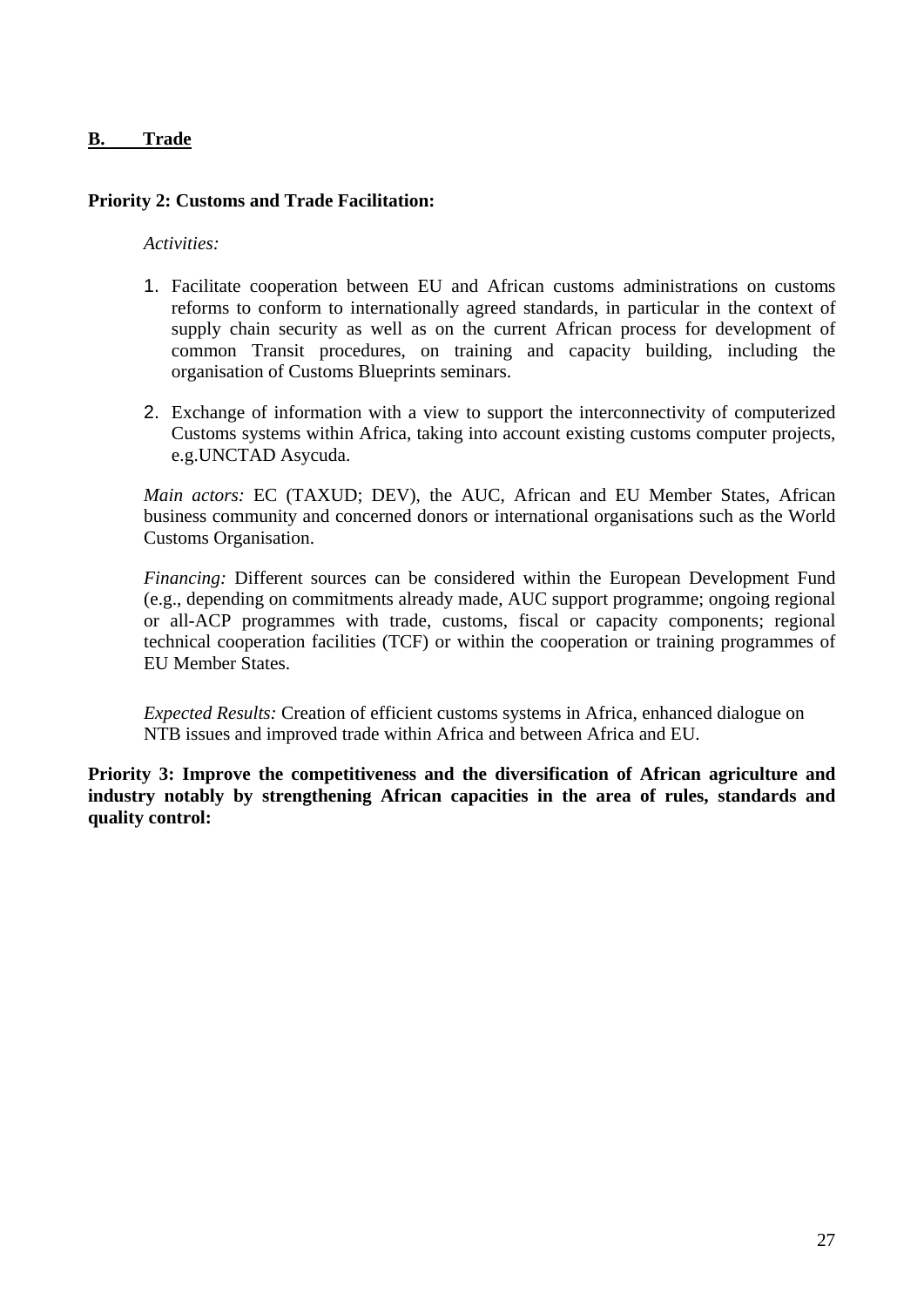#### *Activities:*

- 1. As far as agriculture and agro-industry is concerned, enhance the capacity of administrations, producers and exporters at all levels to meet the regulatory requirements of export markets within Africa and the EU and strengthen harmonization of SPS frameworks within Africa
- 2. As far as industry is concerned, enhance the capacity of administrations, producers and exporters at all levels to meet the regulatory requirements of export markets within Africa and the EU and support development of quality infrastructure in Africa
- 3. enhance competitiveness of African agriculture and agri-food industry through particular attention to Sanitary and Phyto-Sanitary standards (SPS);
- 4. follow up to the 2010 pre feasibility study on TBT

*Expected Results:* Improved competitiveness and diversification of African agriculture and industry.

*Main actors:* AUC, RECs, Africa and EU MS, EC, UNIDO

#### **Priority 4: Operationalization of Accelerated Industrial Development for Africa (AIDA) Plan of Action in cooperation of UNIDO, RECs and other institutions:**

#### *Activities:*

- 1. Support the implementation of the Accelerated Industrial Development Plan of Action to facilitate, among others, the upgrading of productive and trade capacities
- 2. Discussion on the African Agribusiness and Agro-industry development initiative (3ADI) and explore possible avenues for cooperation
- 3. Discuss a policy framework on an enabling environment for promotion of industrial SMEs and explore possible avenues for cooperation.

*Expected Results:* Progress towards the operationalisation of AIDA

*Main actors:* AUC, RECs, EC, UNIDO, Africa and EU Member States

### **Priority 5: Raw materials**

We should work toward a coherent vision on development, mining and raw materials, to support African capacity at the appropriate national, sub-regional or continental level and within the available cooperation instruments, in particular: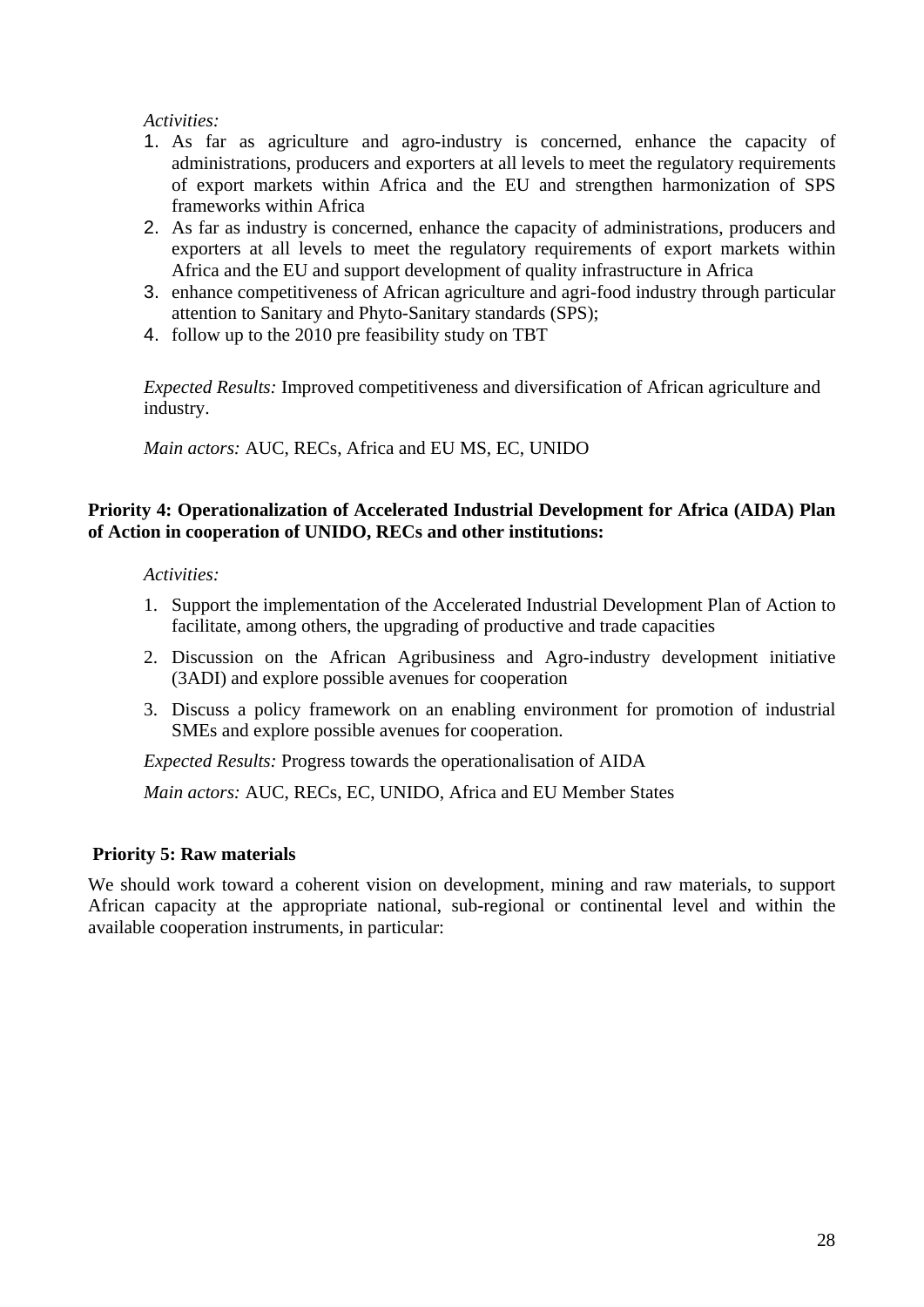## *Activities:*

1. On governance:

• Promoting natural resources governance including increasing revenue transparency( e.g. implementation of EITI and AMV), applying appropriate fiscal regimes and involving relevant stakeholders including the civil society;

• Promote and provide training on best practices to negotiate mineral contracts;

Assist in developing policy scenarios for promoting trade and the sustainable development of the mining sector;

## 2. On investment:

• Help develop analytical tools for mapping mining development corridors for investment promotion, consistently with any general investment promotion strategy in place;

• Cooperate to assess opportunities for increasing local content and valueadded through local processing of African mineral resources, particularly by SMEs;

• Assist in improving mineral policy and related regulatory frameworks including on land use planning for minerals and authorization process in order to promote the investment climate;

• Promote Corporate Social Responsibility;

### 3. On geological knowledge and skills:

- Facilitate exploring mineral resources potential in Africa;
- Foster further co-operation between African and European geological surveys;

• Support capacity building to help improve material stewardship, meaning the responsibility for environmental quality shared by all those actions affect the environment, including on rehabilitation of mining sites and management of secondary raw materials (recycling).

*Expected Results:* Improved governance, infrastructure and investment and geological knowledge and skills.

*Main actors*: DG ENTR; TRADE; DEV, EIB, the AUC, UNECA, Africa and EU Member States, geo-surveys, civil society, private sector and concerned donors or international organizations.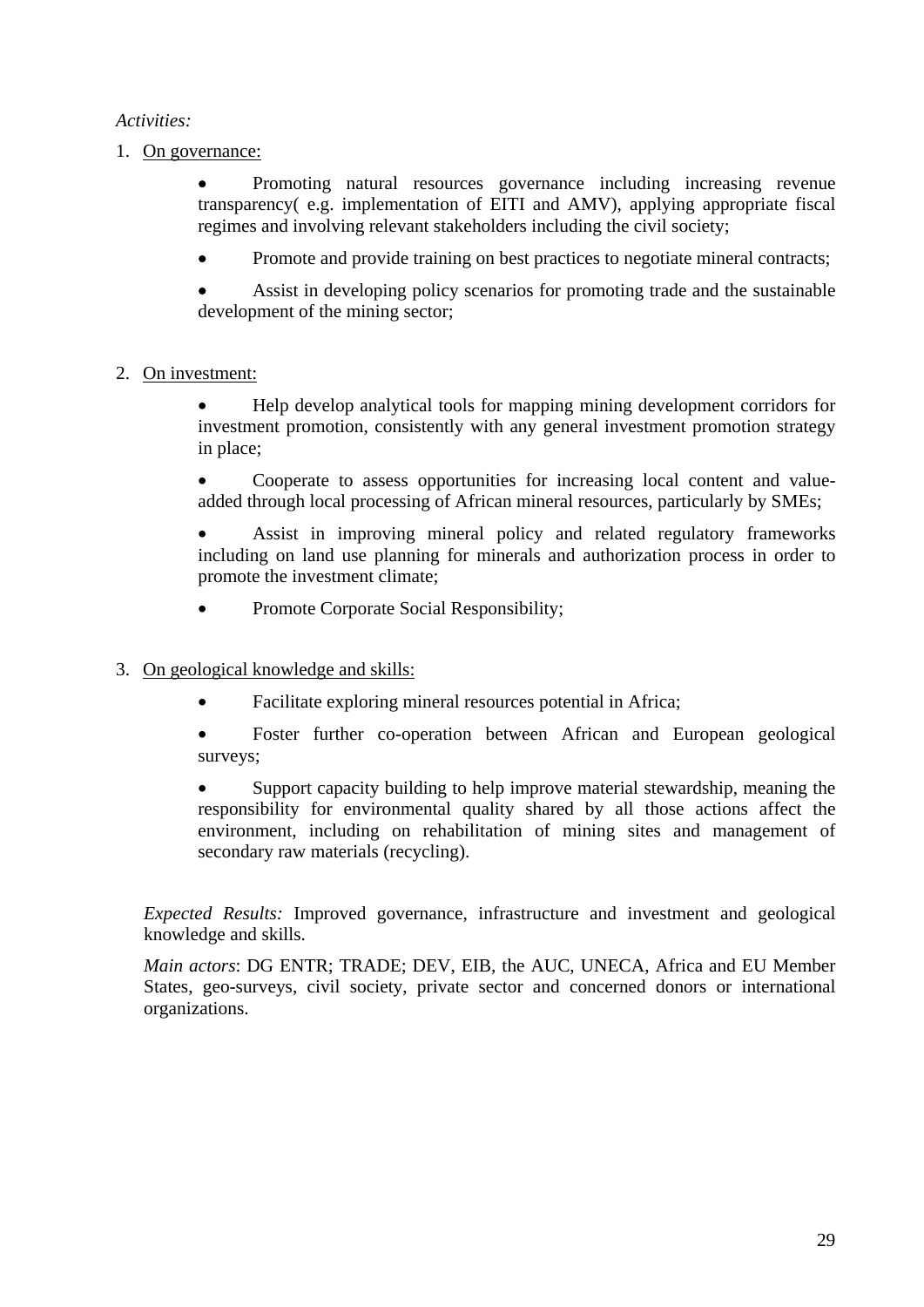## **Priority 6: Improve the investment climate**

*Activities:* 

- 1. Facilitate the exchange of best practices in the area of regional investment codes with a view to supporting harmonization, as foreseen in the Africa Action plan
- 2. Strengthen the African regional and continental private sector and Investment Promotion Agencies (IPAs) networks, such as AfrIPAnet, and create links with European partners building on solid business data and tools.
- 3. Strengthen the Africa-EU business forum as a platform to promote business between Africa and Europe

*Expected Results:* Improved investment climate.

*Main actors:* AUC, RECs, Africa and EU MS, EC, UNIDO, Regional investment agencies

### **Priority 7: Support quality statistics in Africa**

*Activities:* 

- 1. Support the provision of quality statistical services in Africa through the Implementation of the Charter on Statistics and of the strategy on the harmonization of statistics in Africa (SHaSA);
- 2. Strengthening the AUC capacity in statistics, notably transforming the Statistics Unit into a Division as decided by the AU Executive Council.

*Expected Results:* Improved quality statistics in Africa

*Main actors*: AU statistical unit (also called AUSTAT), Eurostat, in particular the ACP section of unit D2 (International Statistical Cooperation), statistical services of RECs and Africa and EU MS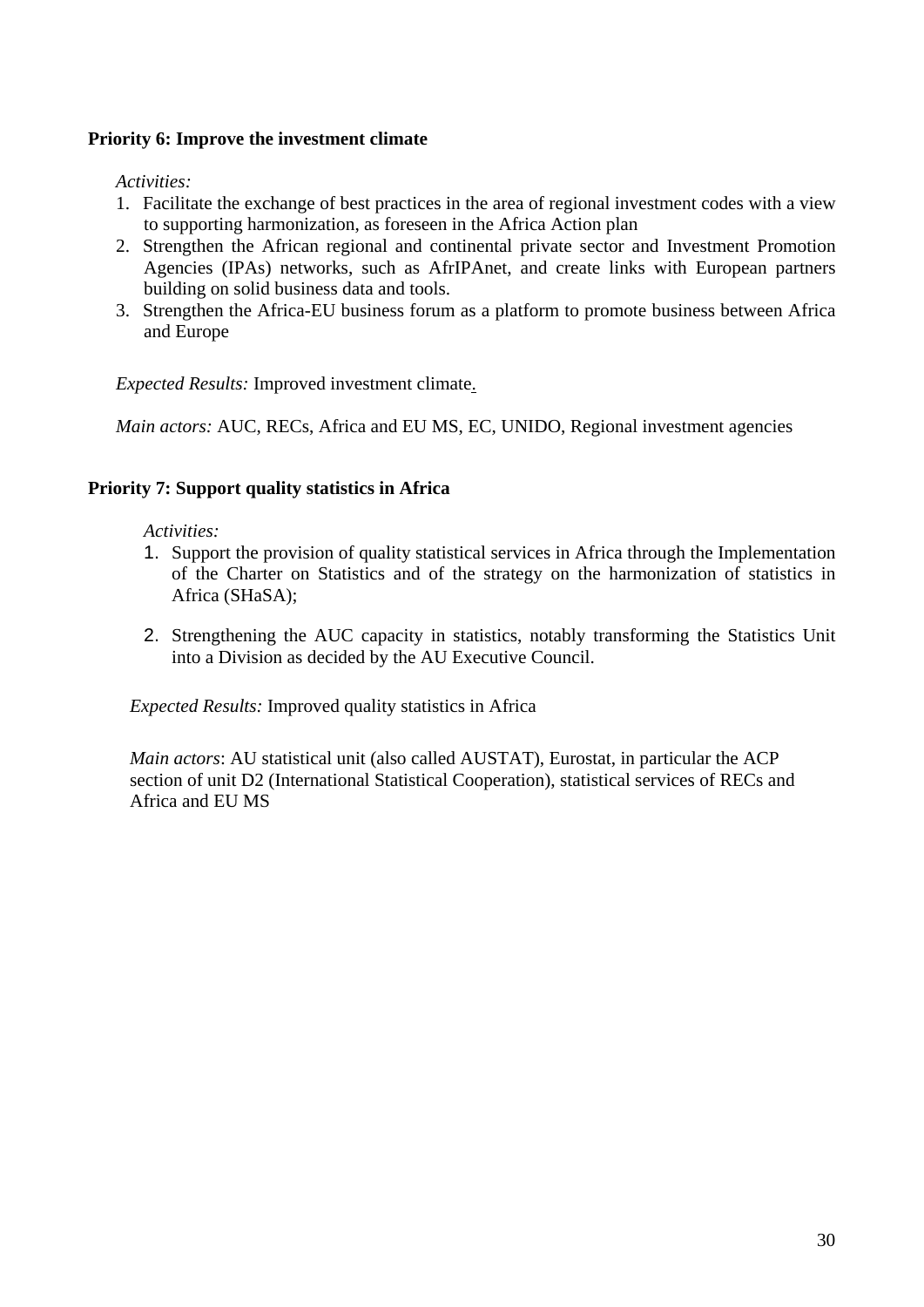## **C. Infrastructure**

The EU and the AU established a partnership on Infrastructure (Energy, Transport and Telecoms/ICT) to raise awareness and encourage participation with regard to the aims and roles of the Partnership.

The EU – Africa Partnership for Infrastructure aims at becoming the EU's response to the infrastructure gap that hinders Africa's economic development. It should be implemented by the RECs and come under the EU - Africa Strategy. The EU-Africa Partnership on Infrastructures will continue to be managed and implemented according the institutional architecture approved by both parties through the Steering Committee assuming the role of the Joint Working Group.

### **Priority No 1: Support to AFUR and African Power Pools**

*Activities*:

- Institutional reinforcement and capacity building (training, exchange programs) in energy market trading and management,
- Transmission grid development, including grid connections in Africa and between Africa and EU,
- Environment and social assessments,
- Project packaging and financing and governance (policies, codes and standards).

#### *Expected Results*:

• Increased capacity of AFUR and African Power Pools to sustain and further develop their activities and support their increased role as trade facilitators and coordinators and as main planners of regional energy infrastructure programmes

*Actors*: AUC, AFUR, Power Pools, RECs, AFREC, AFSEC, EU related institutions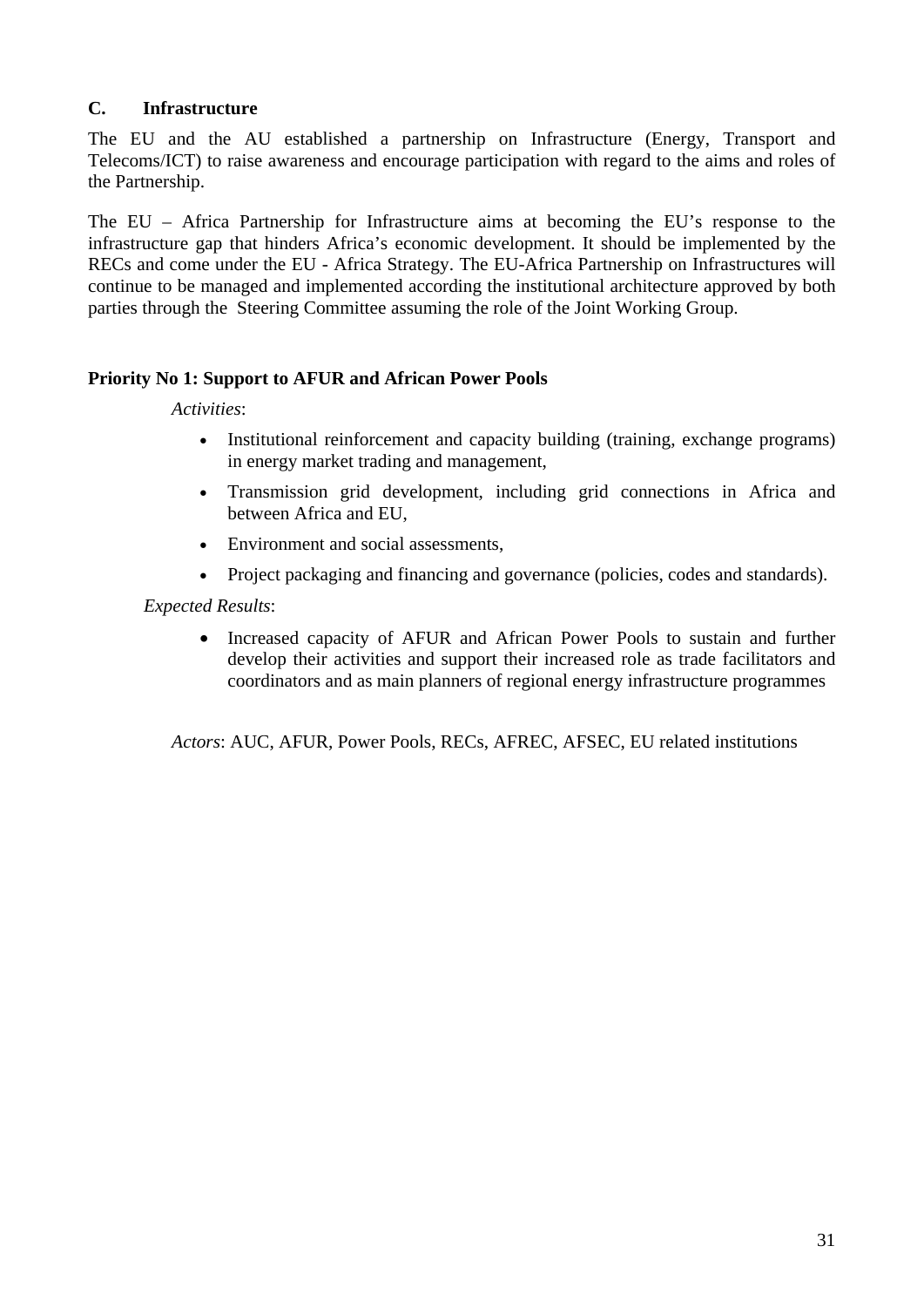### **Priority No 2: Support to Air Transport Sector and Satellite Navigation**

*Activities*:

- Harmonisation of aviation policies and regulations,
- Support for aviation safety and security, surveillance and certification of air traffic management (ATM) activities and single sky for Africa and
- Technical assistance for implementation of new satellite based technologies for communication, navigation and surveillance and associated ATM procedures.
- For SBAS, setup and activity of Working Groups, staffing of African GNSS programme management entity, training of African experts, preliminary backbone infrastructure development and initial operations.

*Expected Results*:

- Strengthening of African continental and regional entities in charge of aviation legislation, regulation and enforcement, promoting liberalisation and improving air traffic management and air navigation services.
- Building of core technical capacity for SBAS (Satellite Based Augmentation Service) within relevant African organisations in each region and implementation of preliminary backbone infrastructure.

 *Actors*: AUC, RECs, UNECA, ASECNA, AFCAC, ACAC, EU related institutions (ESA, EASA, SESAR)

### **Priority No 3: Maritime Transport Sector: enhancement of Maritime administration and Safety**

### *Activities*:

In West African region:

- Strengthening port state control regimes and coast guard service capability and sub-regional maritime educational institutions and
- Enhancing vessel traffic monitoring and information.

In Horn of Africa region:

- Support to implementation of maritime projects comprising capacity building, technical assistance and resource strategic planning and coordination,
- Implementation of plan of action, establishment of coast guard network and institutional strengthening.

*Expected Results*:

• Enhancing maritime security, safety, environment protection and strengthening law-enforcement capability in West Africa and Horn of Africa regions

*Actors*: AUC, RECs, IMO, EU related institutions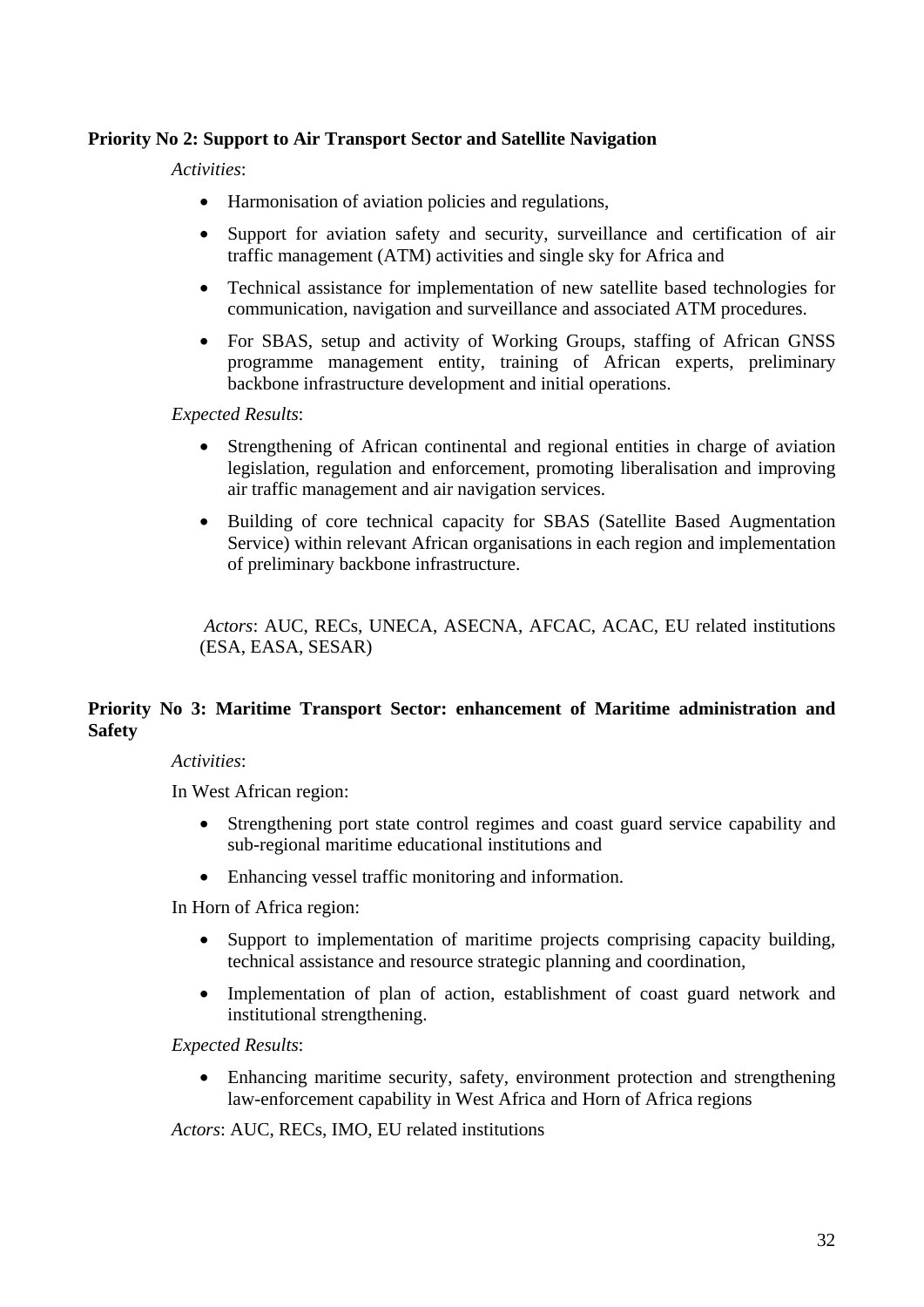## **Priority No 4: Transport Sector Development**

### *Activities*:

- Selection and appointment of TAH Corridor Coordinators and support team at AUC, strengthening of institutional coordination structures and capacity building with African actors, including RECs ;
- Support to transport policy development and related studies, including trade facilitation
- Technical support for project preparation and monitoring, training activities to project stakeholders (AUC, RECs, specialised organisations and national bodies, where appropriate).
- Coordination with PIDA programme and support for Steering Committee of the EU-Africa Infrastructure Partnership

#### *Expected Results*:

- Appointment of TAH Corridor Coordinators,
- Updated policy for transport and improved sector governance, including study of new areas
- Strengthened institutional coordination structures,
- Capacity building with African actors, including RECs, revised transport policy framework.
- Support to the coordination activities related to the PIDA programme in line with its road map and the EU-Africa Infrastructure Partnership agenda.

*Actors*: AUC, RECs, UNECA, SSATP, ICA, EU related institutions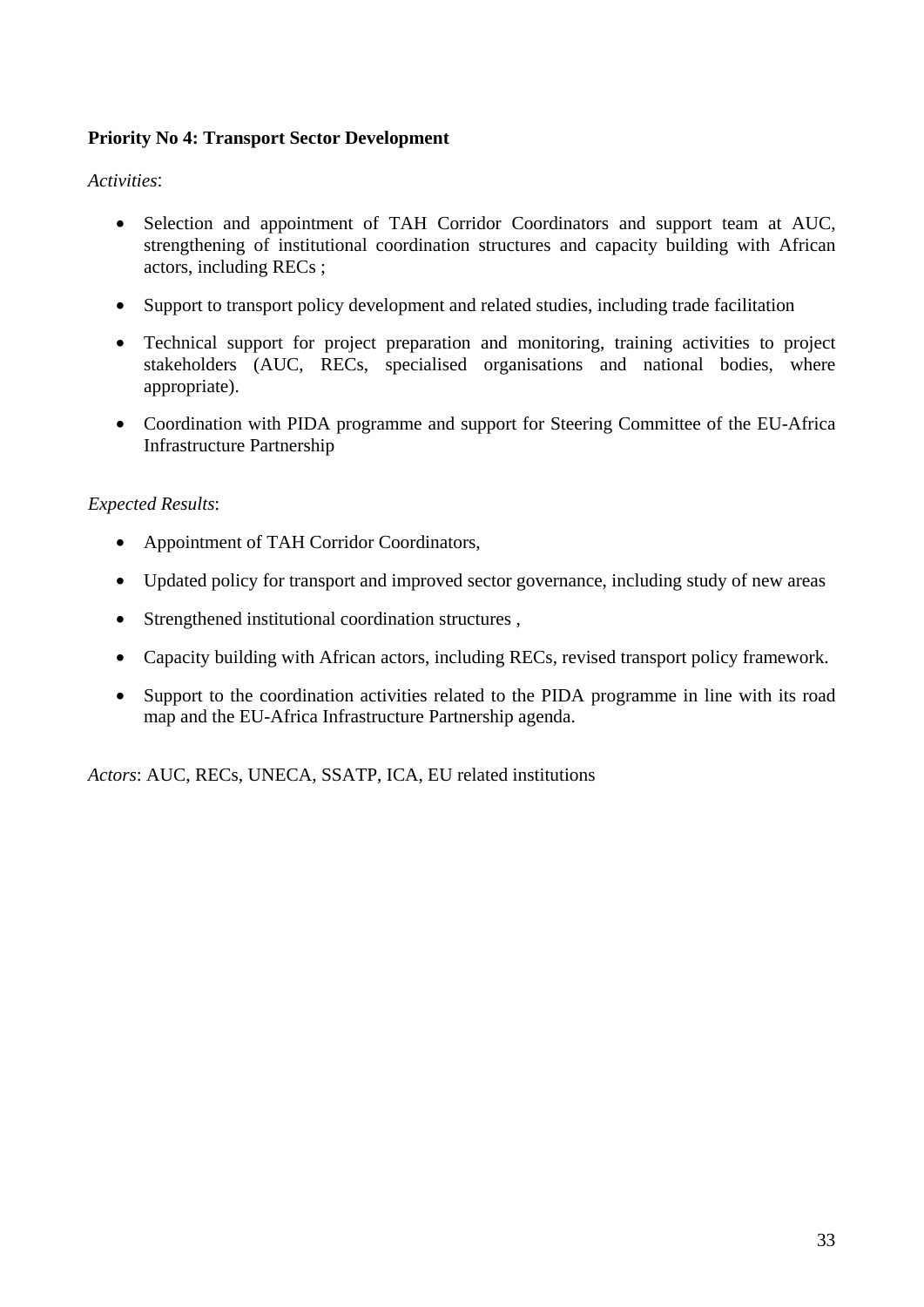### **Priority No 5: Establishment of a geo-database**

*Activity:* 

• Initiate and coordinate the establishment of a database with other stakeholders, notably ECA, RECs, and Specialised Institutions, and with respect to actions planned under PIDA.

#### *Expected Results:*

• Established geo-database.

#### **Priority No 6: Support to Improving water governance for trans-boundary water resources in Africa through promoting Integrated Water Resource Management**

Activities:

- Institutional reinforcement and capacity development of ANBO and RBOs, information and knowledge management,
- Development and implementation of IWRM plans linked to national and regional development plans, resources mobilisation.

Expected Results:

- River Basin Organisations in Africa have developed and are implementing basin wide Integrated Water Resource Management and Development (IWRM&D) Plans.
- African Network of Basin Organisations (ANBO) has facilitated the integration of water aspects into national and regional planning, and ANBO/AMCOW effectively participate in the Programme for Infrastructure Development in Africa (PIDA).

Actors: ANBO, AMCOW, RBOs, AUC, RECs, GWP

### **Priority No 7: Support of PIDA programme**

*Activity:* 

• Assignment ongoing; Sector studies, validation workshops and sector regional meetings.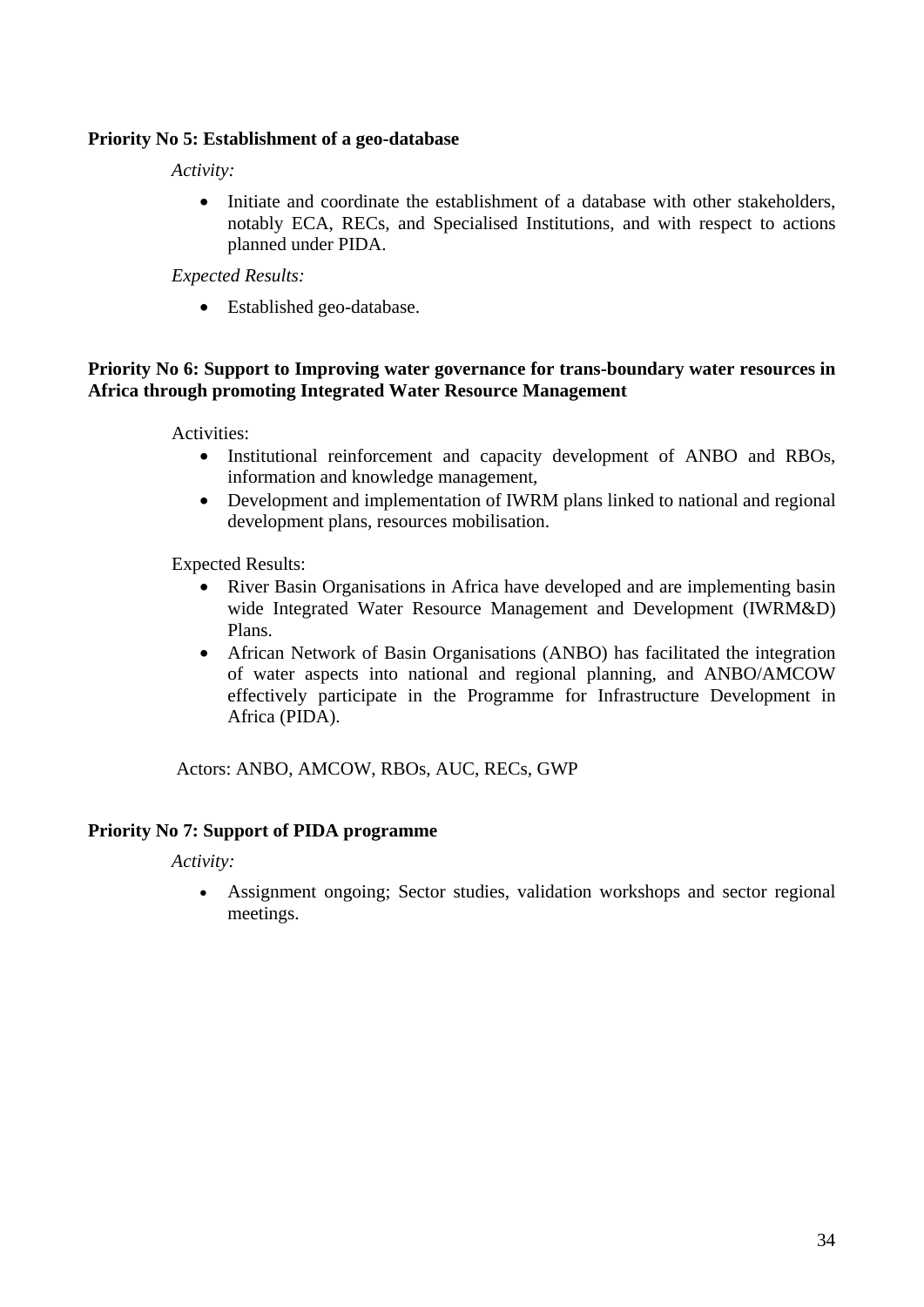## *Expected Results:*

- Summary prospects and Program Outlines,
- regional and continental policy proposals and program orientations,
- Formulation of Strategic Framework and Programs

*Financing:* Various sources including contribution of 9<sup>th</sup> EDF

### **Priority No 8: Strengthening of institutional coordination structures and capacity building with African actors including RECs**

#### *Activity:*

- Review of institutional arrangements and recommendations for coordination and dialogue mechanisms,
- Communication, consultations and workshops with the different stakeholders to assign roles and functions on a consensual and participative basis and
- Preparation of the terms of reference for the rest of the process
- Creation of an enabling platform for planning, implementation and delivery of PIDA;
- Building capacity for programme planning, implementation, monitoring and delivery;
- Setting clear mechanisms and platforms for technical cooperation and resource mobilization with a focus on indigenous resources and the enhancement of the role of African Regional Banks ;

### *Expected Results:*

• Improvement of institutional architecture structures which will increase regional integration.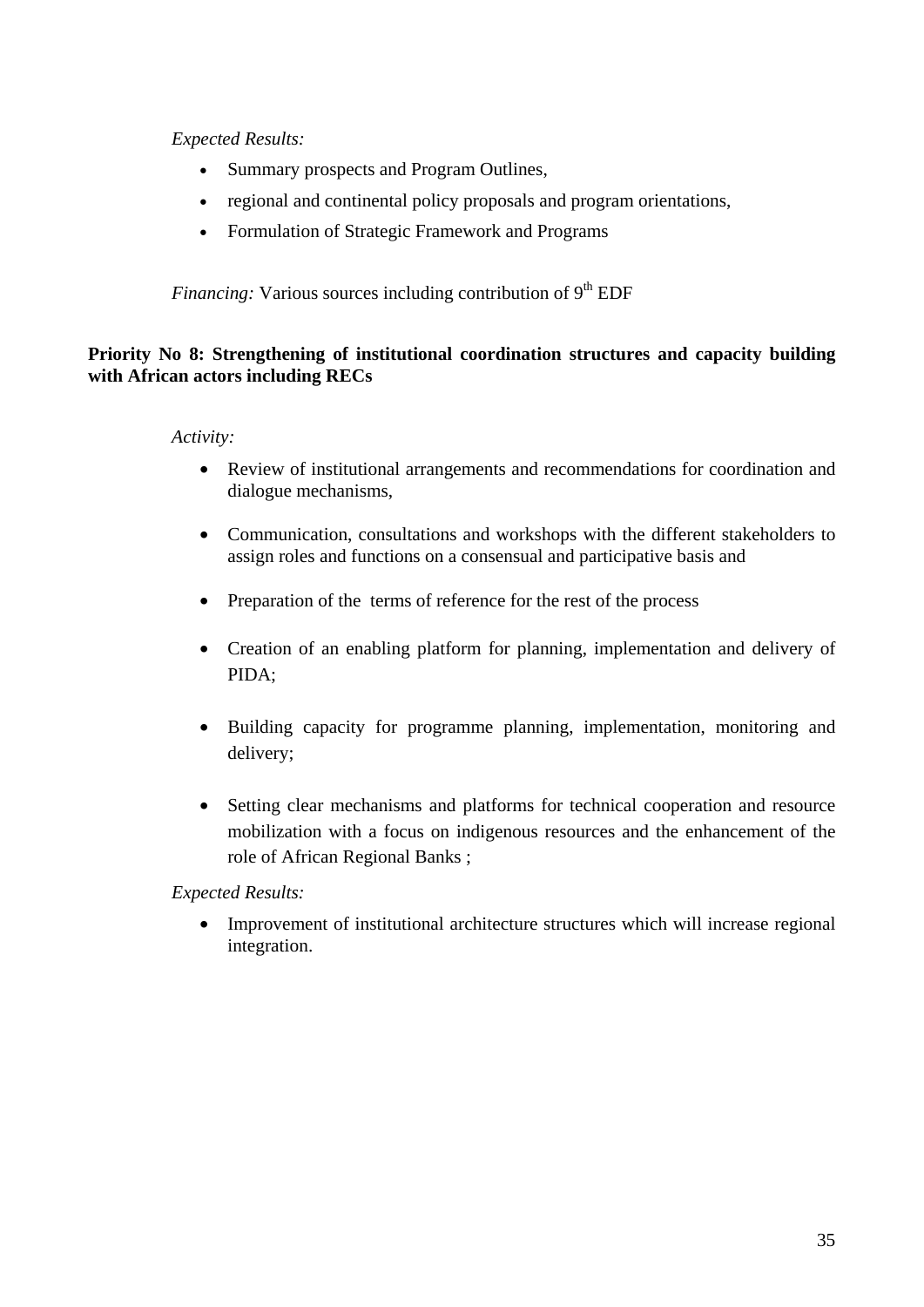**Priority No 9: Improving regional connectivity and basic access to infrastructure services through the implementation in Energy, Water, Transport and ICT sectors of the EDF and other instruments and institutions: National Indicative Programmes, Regional Indicative Programmes, EU-Africa Infrastructure Trust Fund, Port Moresby and Energy and Water Facilities; as part of the integrated strategic framework under this Partnership.**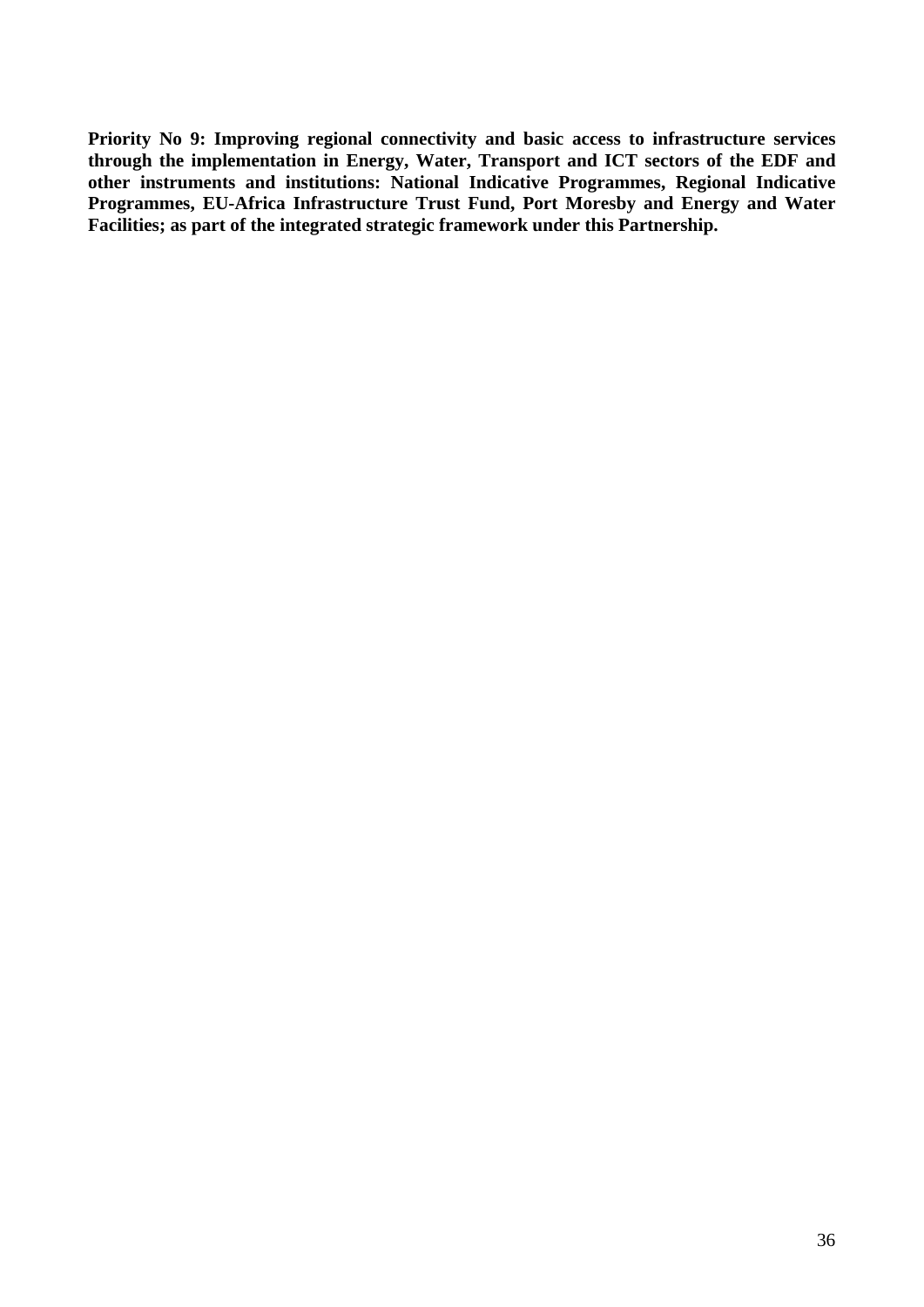## **JAES Action Plan 2011-2013**

#### **Partnership on the Millennium Development Goals**

#### **Overview**

It has been agreed that the MDG Partnership should focus on a limited number of areas where we think that it can really add value and make a difference. Specific Task Groups will take forward work in the agreed areas – initial suggestions are outlined below. We would expect these groups to be time-bound. Therefore, new areas could be selected on a rolling basis. The same overarching themes of Policy, Education, Health and Food Security will remain.

There is a cross-over in some of the areas below, which are naturally cross-cutting. There is also the potential to set up joint Task Groups with other Partnerships.

We do not downplay the importance of other areas not outlined here. Where they are not included this is likely to be because there is intense work already happening in other fora or we think that more can be achieved by concentrating initially on these areas. There is also a working document for the MDG Partnership which contains other options and for which Task Groups could be established providing the criteria are met.

A Task Group will only be established where the following criteria are met:

- A number of participants on both the African and European sides expressing an interest in being part of a Task Group in a particular area.
- Willingness of Member States or Commissions to lead the Group.
- Commitment to resource (not necessarily financial) and to regular and active participation of specific experts.
- No duplication of the activities of other fora.
- The Task Group can achieve specific objectives that add value.

#### **I. Overall Objectives**

- i. Increased commitment among EU and African Member States to meeting the MDGs.
- ii. Take forward concrete activities, initially in the areas of health, gender, education, agriculture, water and sanitation and disability.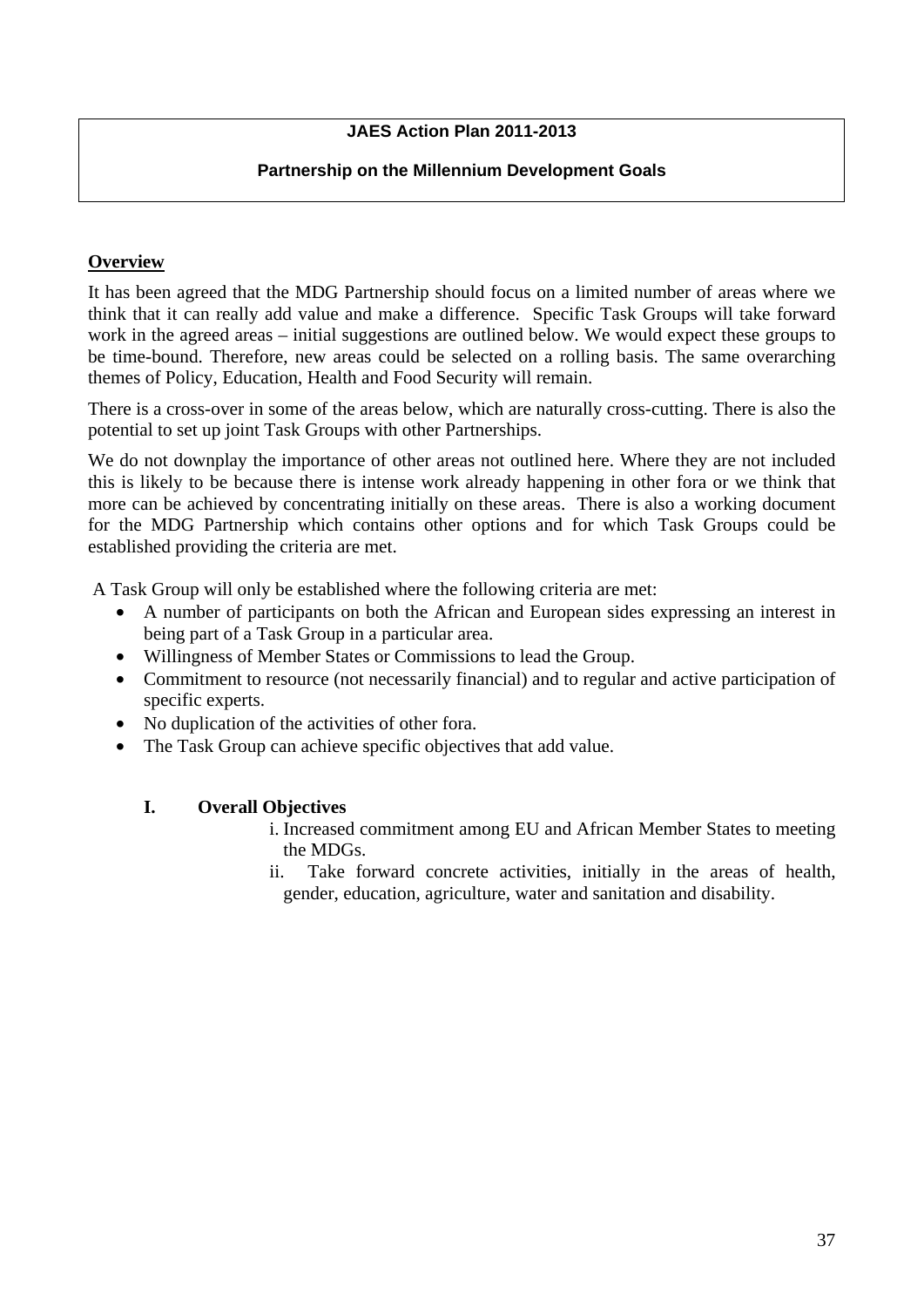## **II. Specific Initiatives**

The suggested areas are not set in stone for the three-year period, but must be responsive to the latest developments. If an issue arises where a Task Group can perform a genuinely useful role, then this can be taken forward. This could be raised initially through any participant/stakeholder in the Partnership, though the Co-chairs and the Steering Group (see structure below).

The Task Groups will establish the activities, objectives/outcomes expected, participants and timescales in more detail. However, based on the initial suggestions, specific activities are likely to include, but are not limited to, the following:

## **Priority Action 1: Health**

#### **Activities**

- 1. Launch the Campaign for Accelerated Reduction of Maternal Mortality in Africa (CARMMA) in the AU Members States where it has not yet been launched and provide guidance and technical support for implementation of the strategy in accordance with the ICPD Programme of Action.
- 2. Facilitate integration of the CARMMA strategy into national health strategies in accordance with the ICPD Programme of Action.
- 3. Collect and disseminate through a forum convened at regional or continental level best practices on Maternal, Infant and child Health
- 4. Assess the impact of CARMMA, including collection of statistical data.
- 5. Advocacy for and support Member States' improvement of human resources for health capacity through development of policies /strategies and plans of action where these don't exist and support their implementation where they exist.
- 6. Monitor the progress of the implementation of the Maputo Plan of Action.
- 7. Collect and Disseminate best practices and Support Member States in their implementation of the 'Abuja Call' with its new set of indicators as aligned to MDG6.

#### **Expected results**

- By 2013 the Campaign for Accelerated Reduction of Maternal Mortality in Africa (CARMMA) which covers the Maputo Plan of Action to have been launched in all 53 AU Members States and its strategy which includes child health, implemented in at least 25 Members States
- By 2013 to have More Member States with improved access to HIV/AIDS, Tuberculosis and Malaria services by implementing the 'Abuja Call' with its new set indicators aligned with those of MDG 6.
- By 2013 to have more Member States to have strengthened their health systems through improved Human Resources for Health
- **Main actors:** AUC, EC, African/EU MS, RECs, CSO, Private sector, PAP/EP, UN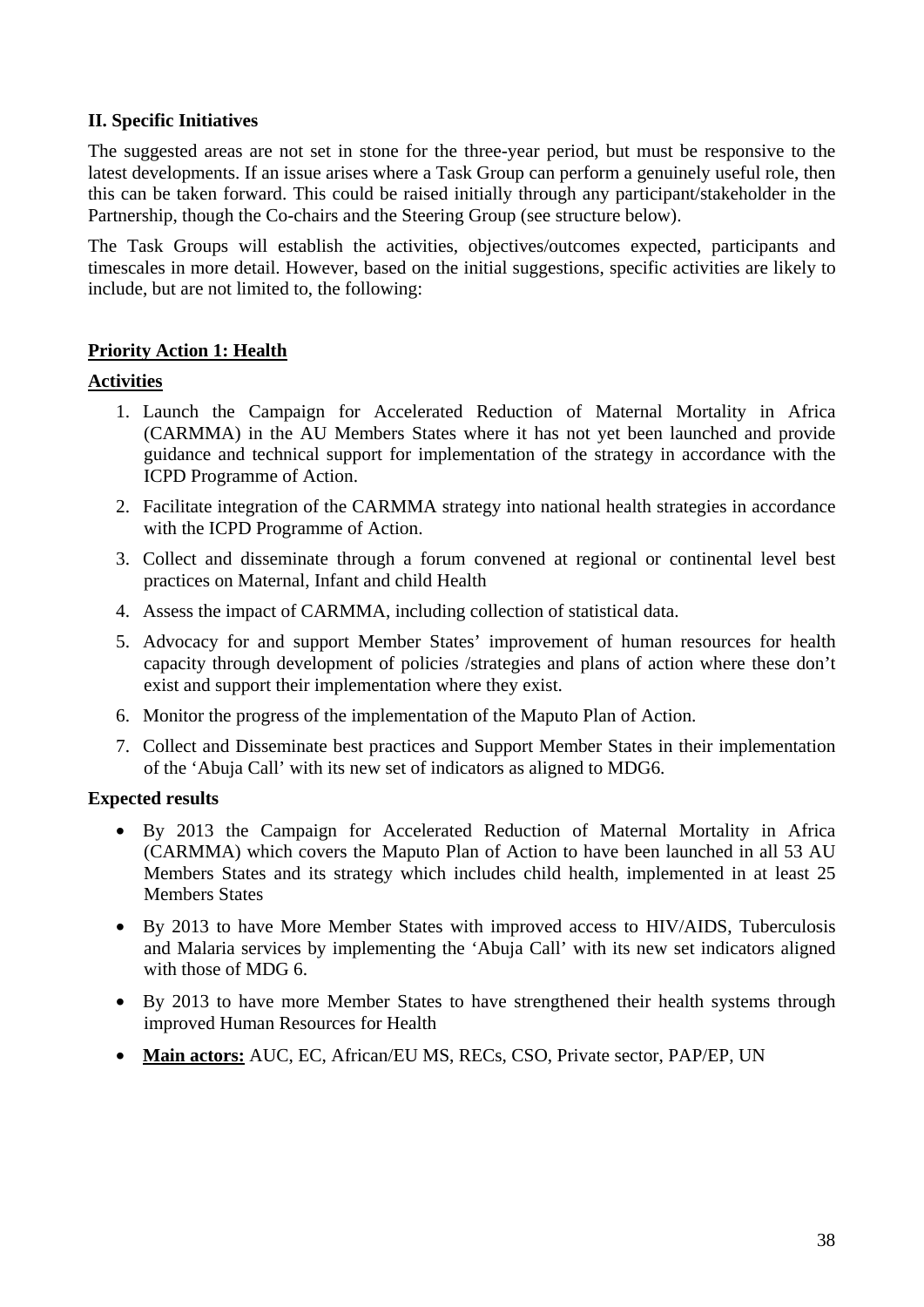## **Priority Action 2: Gender**

## **Activities**

- 1. Develop a medium-term strategy of cooperation on gender equality and women's empowerment.
- 2. Identify and take forward specific measures, including empowering women with disabilities.
- 3. Work with other Partnerships to include gender equality in their activities.
- 4. Establishment of gender observatory for collection and reporting of data on gender.

#### **Expected results**

- By 2011 EU and AU have developed a medium-term strategy of cooperation on gender equality and women's empowerment.
- The medium-term strategy foresees measures for empowering the poorest and most disadvantaged women and girls including those with disability.
- Specific outcomes in 2012 linked to the strategy.
- Increased number of girls that pass secondary education.
- Increased number of women holding seats in parliaments.
- Provision of data on gender.

# **Main actors:** AUC, EC, African/EU MS, RECs, CSO, Private sector, PAP/EP, UN

# **Priority Action 3: Education**

- 1. Work with the International Task Force on teachers in the framework of its plan of action and develop networking and sharing information.
- 2. Work towards establishing centers and enhancing regional networks to strenghten teachers training on disability issues.
- 3. Encourage use of FTi Equity and inclusion guidelines in education sector planning and reviews.
- 4. Pilot approaches to making teaching and learning materials available in accessible formats.
- 5. Take forward activities to strengthen science teaching, including establishing regional centre and enhancing regional networks.
- 6. Take action to accelerate the implementation of the AU's  $2<sup>nd</sup>$  Decade for Education, in particular work with the Association for Development of Education in Africa (ADEA) in the preparation of the next ADEA's *trienale* in Ougadougou - Dec-2011- to "promote critical skills for sustainable development in Africa;
- 7. Work on methods for monitoring the Plan of Action.
- 8. Institutionalize actions (notably school feeding programs in the framework of national education plans) aimed at encouraging school attendance and learning performance in coherence with health and nutrition programs.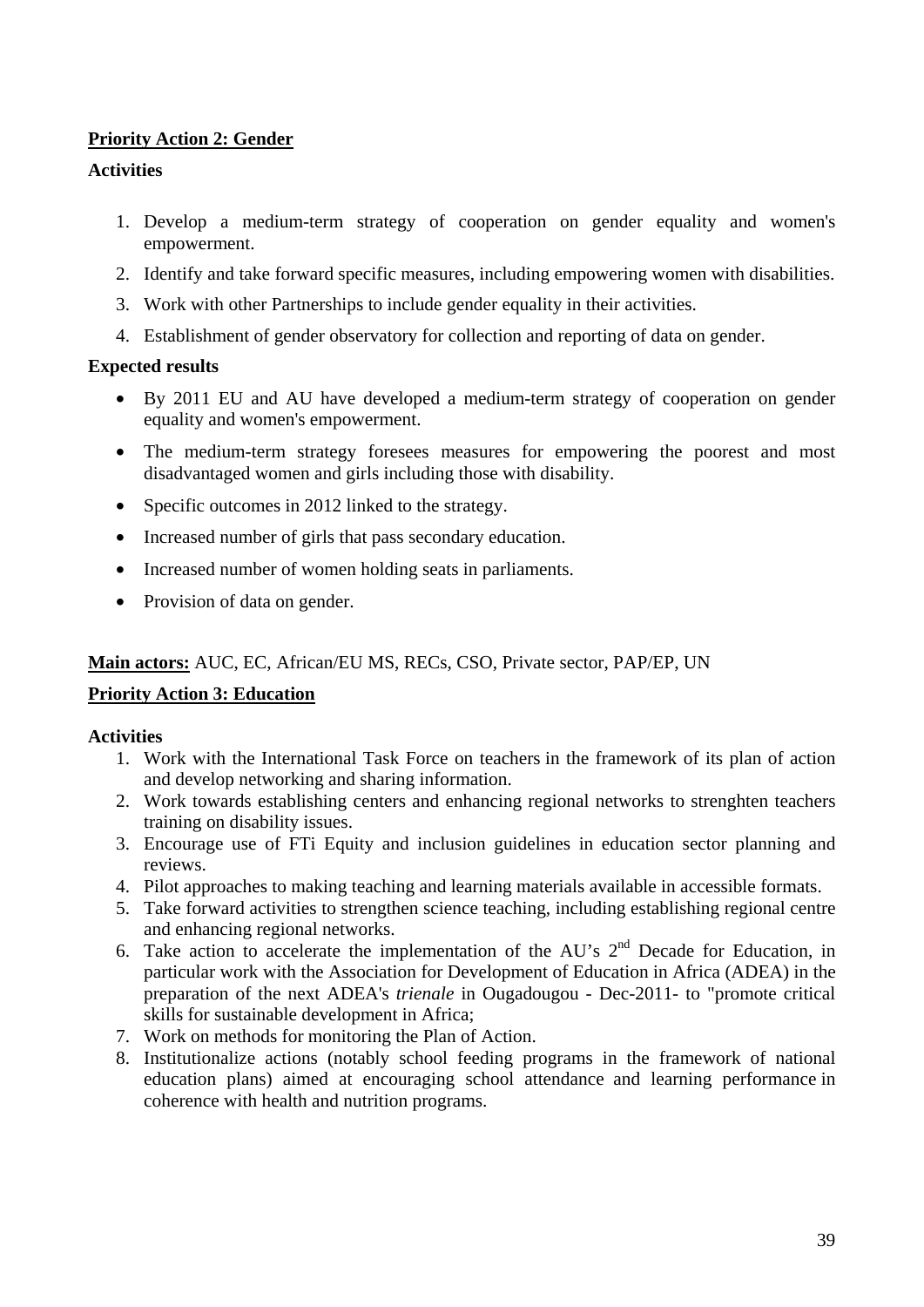#### **Expected results**

- Accelerated implementation of specific actions under the AU's 2nd Decade for Education: establishment of the Education Observatory for monitoring the progress made in the implementation of the Plan of Action.
- Regional centres established and regional networks enhanced for the teaching and learning of Science and Mathematics (possible linkages with the International Teachers Task Force created in 2008 and working to address the teacher gap, particularly in Africa).
- Increased awareness of disability issues.
- Enhanced levels of government incentives to reduce economic barriers to education at all levels, such as school fees.
- Increased numbers of children that pass secondary education.
- Literacy for adults, particularly women, which leads to reduced poverty.

#### **Main actors:** AUC, EC, African/EU MS, RECs, ADEA, IPED, CSO, Private sector, PAP, UN

#### **Priority Action 4: Agriculture**

- 1. Increase political support for African agriculture, improve CAADP implementation, produce quality CAADP Round Table Processes at national and regional levels, and mobilize resources to fund CAADP Compacts/investment plans.
- 2. Promote the Protocol for African common market and its implementation in order to increase the development of regional value chains for strategic commodities (rice, maize, cotton, cassava, and livestock) and regional integration in food and agriculture;
- 3. Improve the policy and regulatory environment for enhanced sustainable and responsible investments in agriculture through :
	- a. Accelerated integration of the principles of sustainable development into country policies and programmes to preserve the capacity of ecosystems to provide ecosystem services and accelerate reduction of biodiversity loss;
	- b. Accelerated implementation of the *Framework and Guidelines on Land Policy in Africa*, trough notably enhanced capacity building of stakeholders in land policy development, and improved land information systems, increased networking, lesson learning and knowledge sharing among practitioners in land policy;
- 4. Jointly explore ways to facilitate the sustainable intensification of smallholder agriculture, including through efficient input provision. In this connection also jointly assess the opportunities offered by the African Fertilizer Financing Mechanism
- 5. Support the Panafrican Farmers Forum and more generally facilitate an increased participation of civil society and farmers' organisations, representing both male and female farmers, in policy making, implementation and evaluation.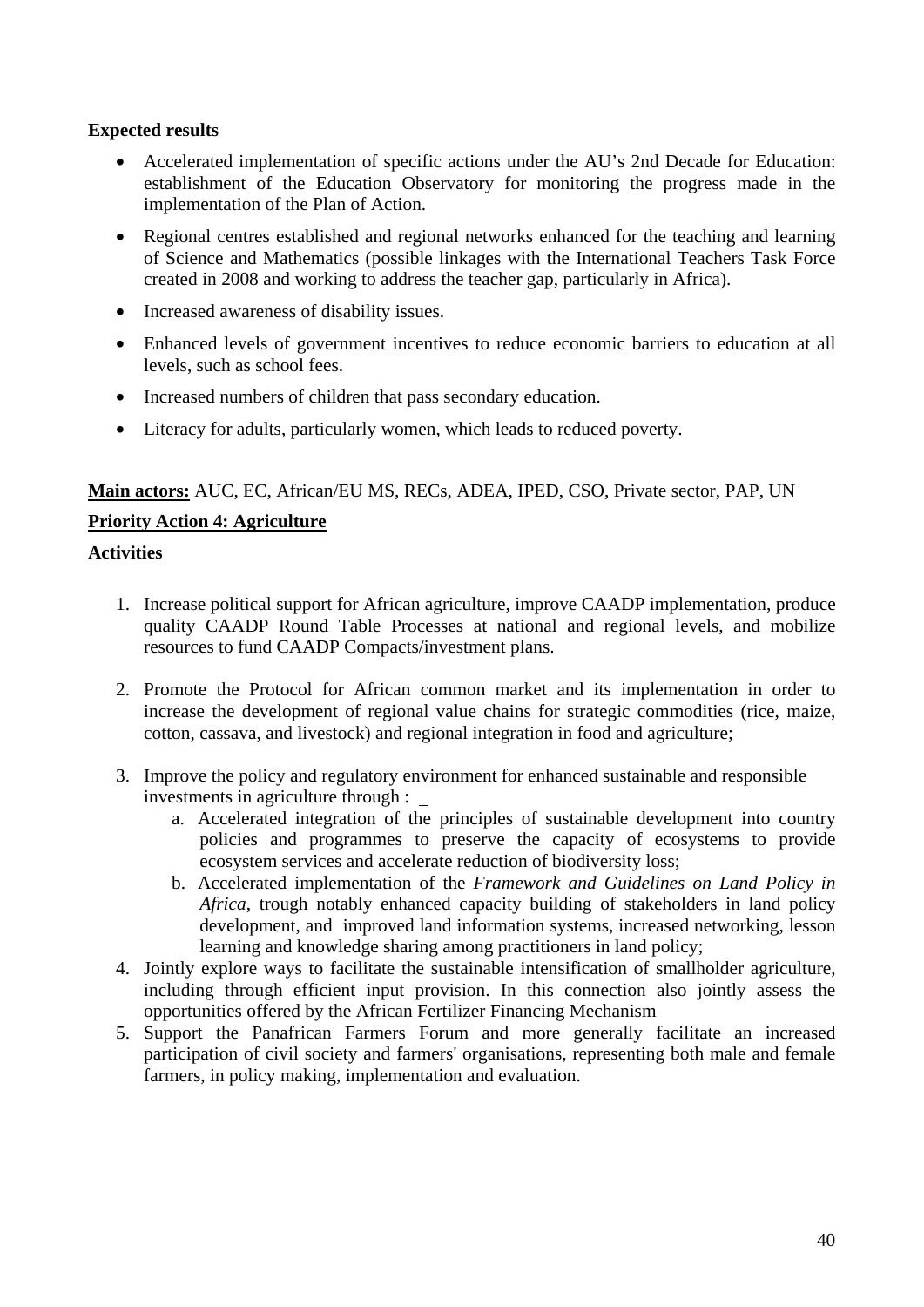6. Promote demand-led agricultural research for development, extension and innovation and strengthen the capacity (financial, human, and institutional) of research institutions. Work jointly on the development of agriculture and food security information systems at national, regional and continental level.

## **Expected results**

- Increased financial support for African agriculture by national Governments, development partners and private sector as well as increased number of African countries allocating at least 10 percent of the national budget to agriculture and developing and implementing CAADP Compacts and investment plans.
- Improved access to markets for small-scale farmers.
- Development has taken into account principles of sustainable development.
- Accelerated implementation of the African Land Policy Guidelines, involving national stakeholder platforms to disseminate their content at country level.
- Sustainable intensification of smallholder agriculture facilitated through targeted initiatives.
- Greater participation of civil society and farmers' organisations, representing both male and female farmers, in policy making, implementation and evaluation.
- Enhanced levels of financing of demand-led agricultural research for development, extension and innovation, involving coordination by the Consultative Group on International Agricultural Research (CGIAR), sub-regional research organisations and the Forum for Agricultural Research in Africa (FARA) and sub-regional research organisations.

**Main actors:** AUC, EC, African/EU MS, RECs, CSO, Private sector, PAP/EP, UN

# **Priority Action 5: Water & sanitation**

- 1. Accelerate the work of the Africa-EU Partnership on Water Affairs and Sanitation as a Task Group of the MDG Partnership.
- 2. Take action on the AU 'Commitments for accelerating achievement of water and sanitation goals' (Sharm el Sheik 2008).
- 3. Support the EU Water Initiative's Africa Working Group and African partners by profiling its work and encouraging broader participation and catalysing financial contributions, with the aim to progress towards strategic objectives and annual work plans of the Africa-EU Partnership on water affairs and sanitation (in coordination with UN).
- 4. Strengthen capacities of AMCOW to provide leadership and of civil society to contribute to progress and to hold governments and development partners to account.
- 5. Enhance efforts by EU and AU Member States to implement the AU 'Commitments for accelerating achievement of water and sanitation goals' (Sharm el Sheik 2008), including the agreement of a joint action plan under the EU-Africa Partnership for water affairs and sanitation, by 2011.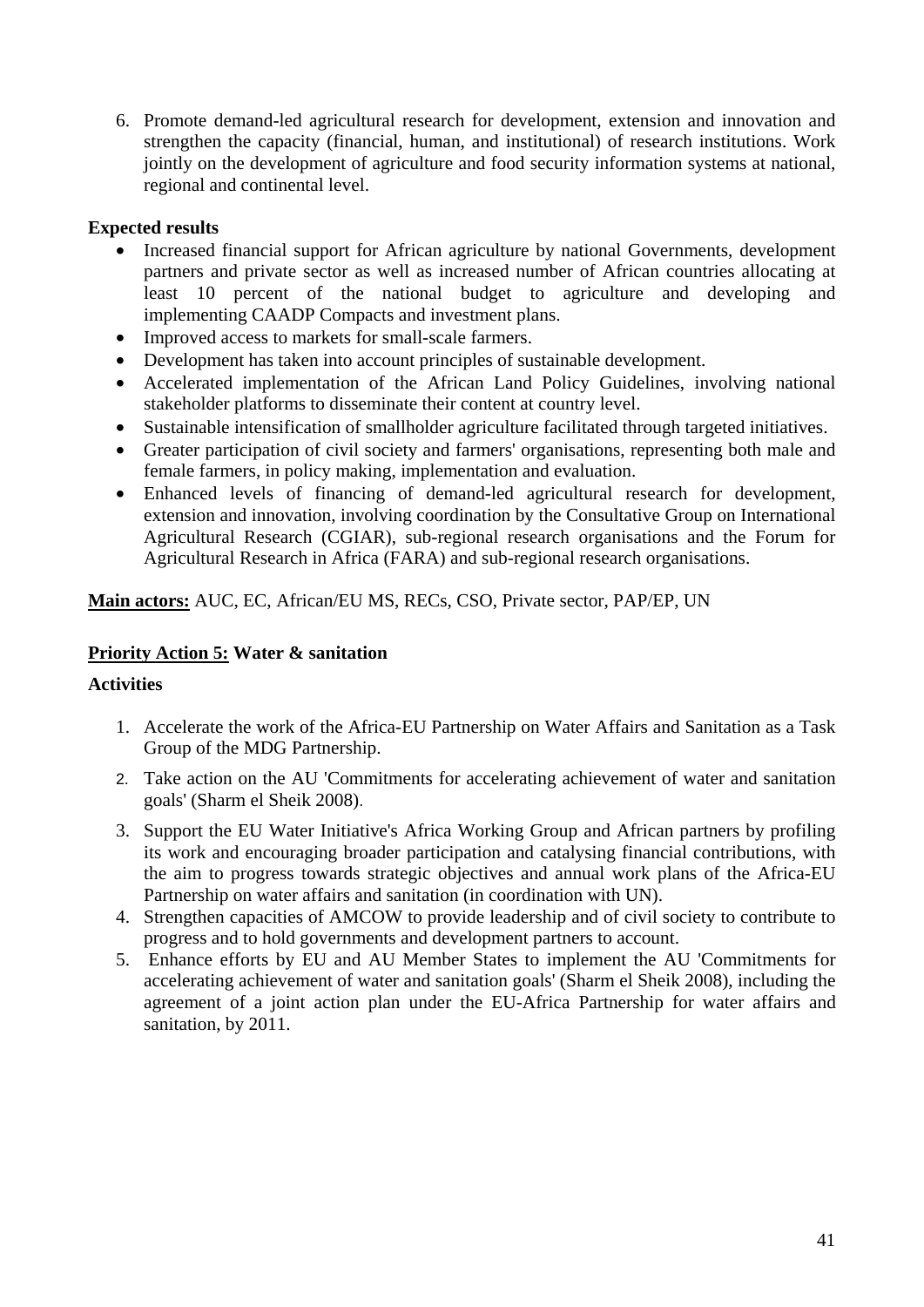- 6. To ensure that by 2013 the majority of countries have developed and adopted national water, sanitation and hygiene policies, strategies and implementation plans based on broad stakeholder participation (SWAP), sustainable use of resources (IWRM) and realistic financial planning (SFP) and are transforming those plans into actions
- 7. To reduce the number of 'off track' countries for MDG-7, with a specific focus on sanitation being the most off-track MDG in Africa, by increasing domestic financial resources and better targeting of aid where it is most needed.
- 8. Development and promotion of common views and understanding on the role of water supply, sanitation and hygiene and integrated water resources management for public health and economic development based on multi-sectoral dialogue.
- 9. In relation to the above outcomes, particular attention to be given to the challenges of urbanisation, fragile states and better development partner coordination around country led plans.

## **Expected results**

- By 2013 the majority of countries have developed and adopted national water, sanitation and hygiene policies, strategies and implementation plans based on broad stakeholder participation (SWAP), sustainable use of resources (IWRM) and realistic financial planning (SFP) and are transforming those plans into actions.
- The number of 'off track' countries for MDG-7 have reduced.
- Increased knowledge generation and exchange among regional actors leading to better governance and informed decision making, including support to the development of early warning systems and collaboration with the African Water Centres of Excellence.

# **Main actors:** AUC, EC, African/EU MS, RECs, CSO, Private sector, PAP/EP, UN

# **Priority Action 6: Disability**

- 1. Establish collection of statistics in a coherent manner to enable baselines and measures of disabled people's access to services.
- 2. Joint advocacy to promote inclusion of sex disaggregated information on disability in new statistics initiatives.
- 3. Support the African Rehabilitation Institute (ARI) to monitor the implementation of the AU programme on disabilities.
- 4. Support implementation of AU strategy on people with disabilities.
- 5. Inclusion of people with disabilities across sectors.
- 6. Engagement of African CSOs in the JAES. Active participation of disability CSOs including attendance of both EU and African civil society at JEGs/Task groups (as appropriate).
- 7. Disseminate WHO guidelines and report on progress.
- 8. Information and good practice sharing.
- 9. Joint advocacy for disability to be included as part of the overall effort to achieve the MDGs from 2010-2015 (particularly in light of two African-sponsored resolutions on people with disabilities).
- 10. Encourage EU and AU member states sign and ratify the UN Convention on the Rights of Persons with Disabilities
- 11. Establish a system to address the rights of persons with disabilities and vulnerable groups in interventions to achieve the MDGs.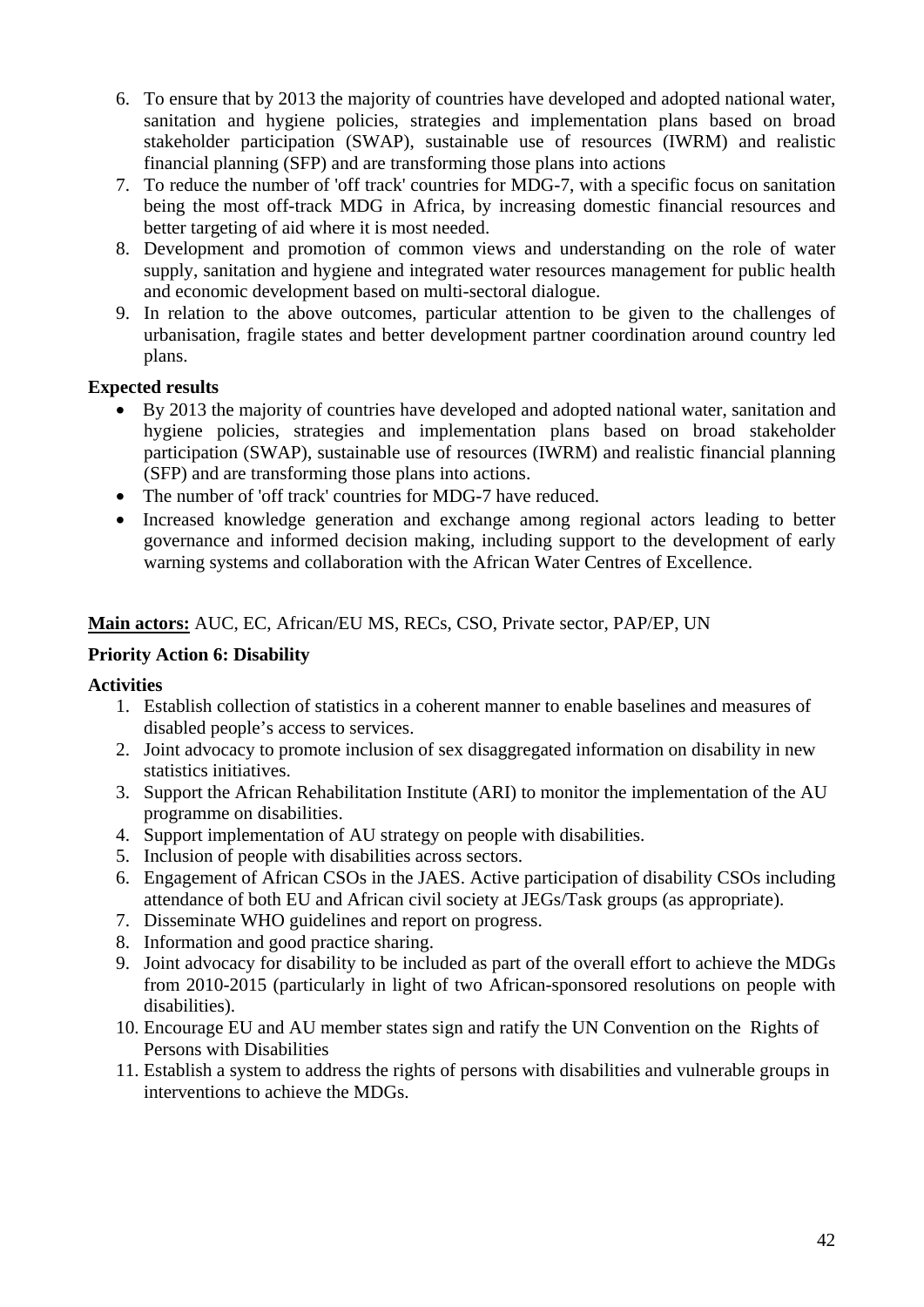#### **Expected results**

- By 2013 more EU and AU Member States have signed and ratified the UN Convention on the Rights of Persons with Disabilities.
- More national and international statistical data sets contain disaggregated information about people with disabilities.
- More girls and boys with disabilities have access to education.
- African Rehabilitation Institute (ARI) is able to monitor and implement the AU programme on disabilities.

**Main actors:** AUC, EC, African/EU MS, RECs, CSO, Private sector, PAP/EP, UN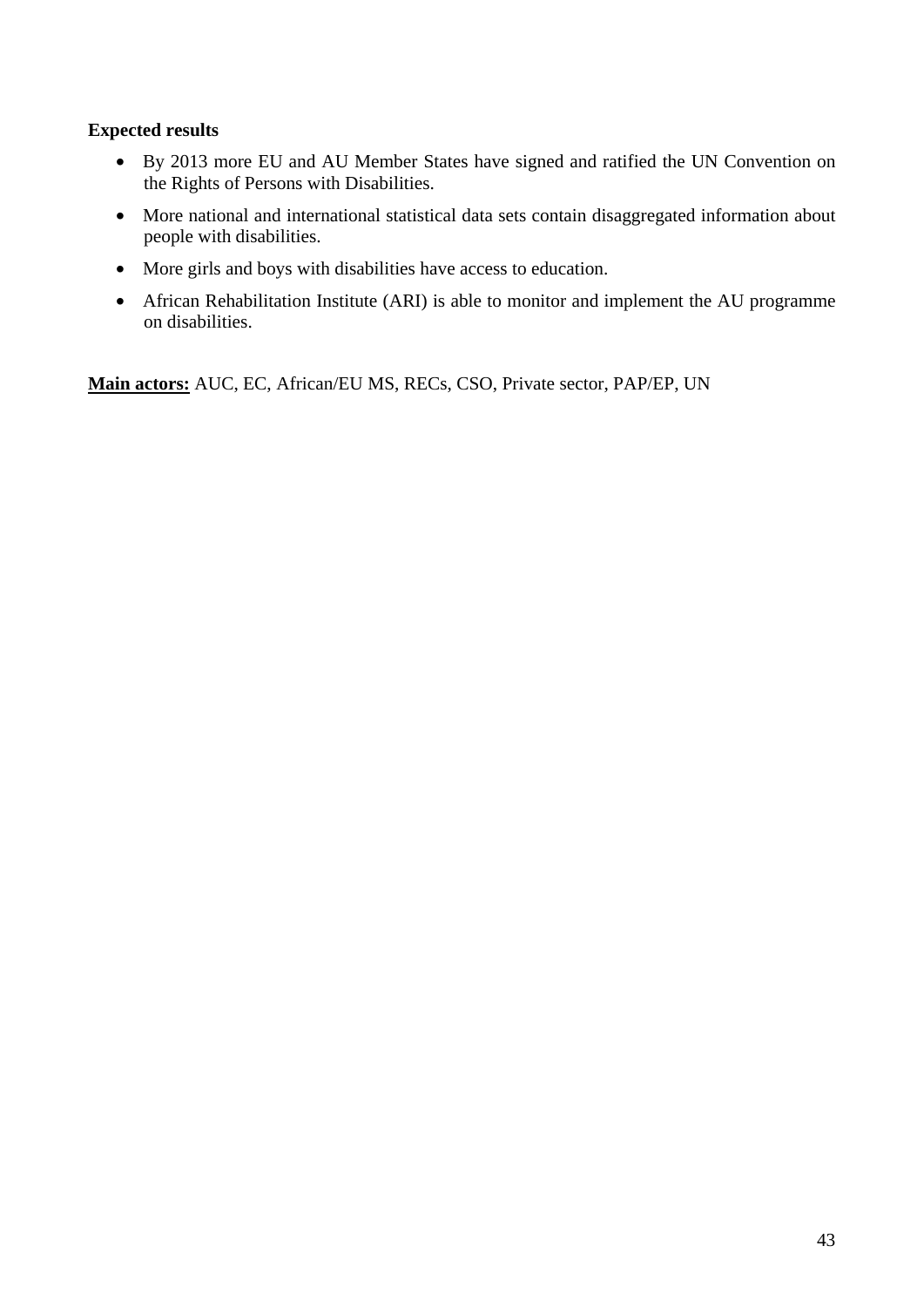#### •**PROPOSED MDG PARTNERSHIP STRUCTURE**

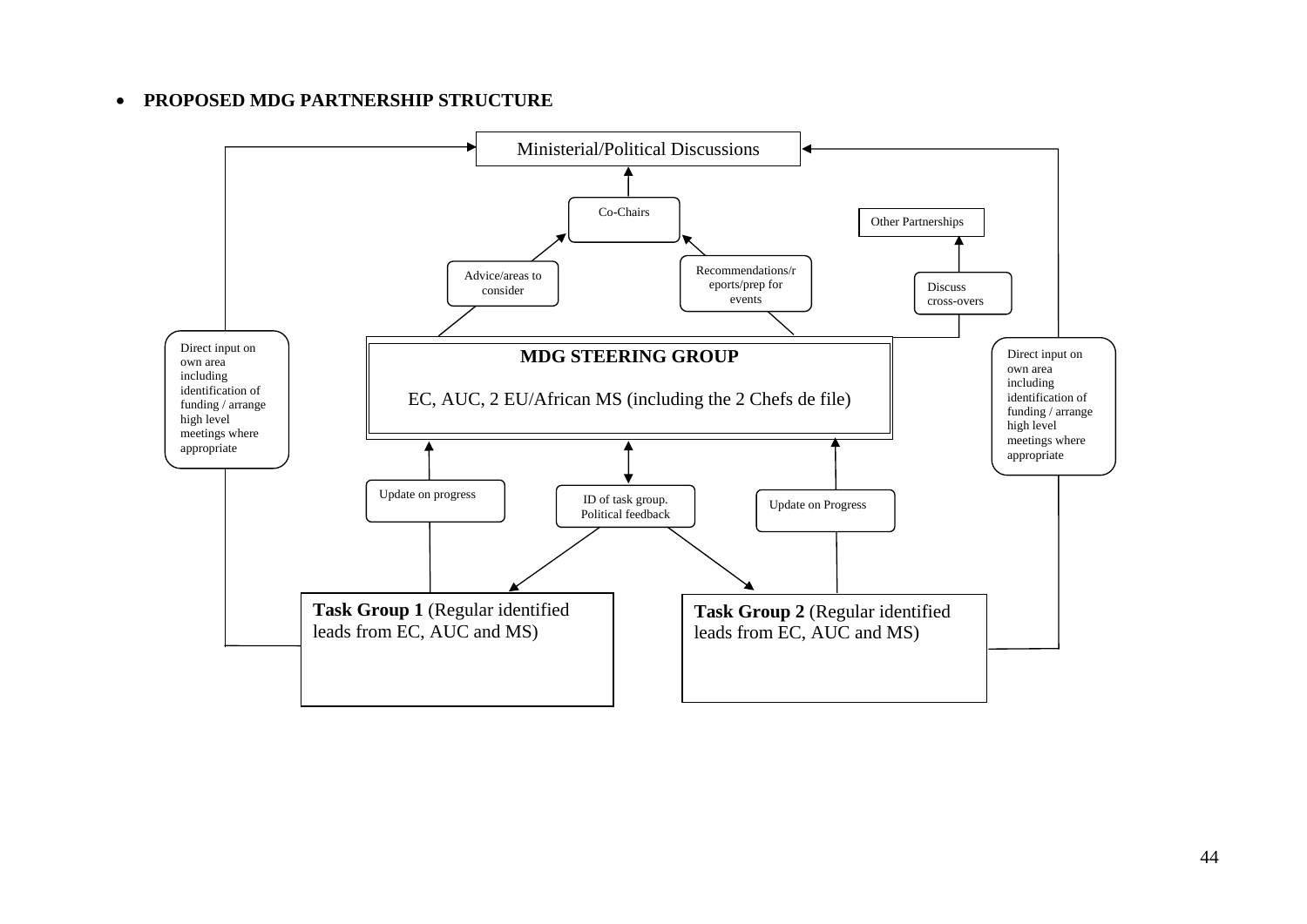# **JAES Action Plan 2011-2013 Partnership on Climate Change and Environment**

#### **Overview**

The first Action Plan (2008-2010) for the implementation of the Joint Africa-EU Strategy (JAES) adopted in Lisbon Summit on December 2007 identified two priority actions in Africa-EU Partnership on Climate Change:

- Build a common agenda on climate change policies and cooperation; and
- Cooperate to address land degradation and increasing aridity, including the Great Green Wall for the Sahel and Sahara Initiative.

The first joint work undertaken by the Joint Expert Group (JEG) of this partnership in November 2008 was the development of an *Africa-EU Joint Declaration on Climate Change* specifying the context, the framework of work and the 13 priority areas of the Partnership. The roadmap for the implementation of the  $1<sup>st</sup>$  Action Plan adopted in April 2009, identified among the 13 priority areas five components on Climate Change partnership: *Capacity Building of African countries, RECs and AUC for climate change; Strengthening African capacities to better exploit opportunities under the*  carbon market; *Water resources management and adaptation in the field of agriculture; Sustainable land management, fight against desertification and avoid deforestation; and Implementation of the Global Climate Change Alliance in Africa (GCCA).* 

Deliverable initiatives from the five components have been identified and prioritized. The first priorities concern the Great Green Wall of the Sahara and the Sahel Initiative (GGWSSI); the CLIMDEV and AMESD programs; the activity of building and enhancing African negotiators' capacity in negotiations under the UNFCCC; the GCCA and the fight against deforestation.

The other components of the Joint Declaration including the 13 priority areas remain valid and are still part of the overall objectives of the second Action Plan. The latter will focus on the initiatives identified below.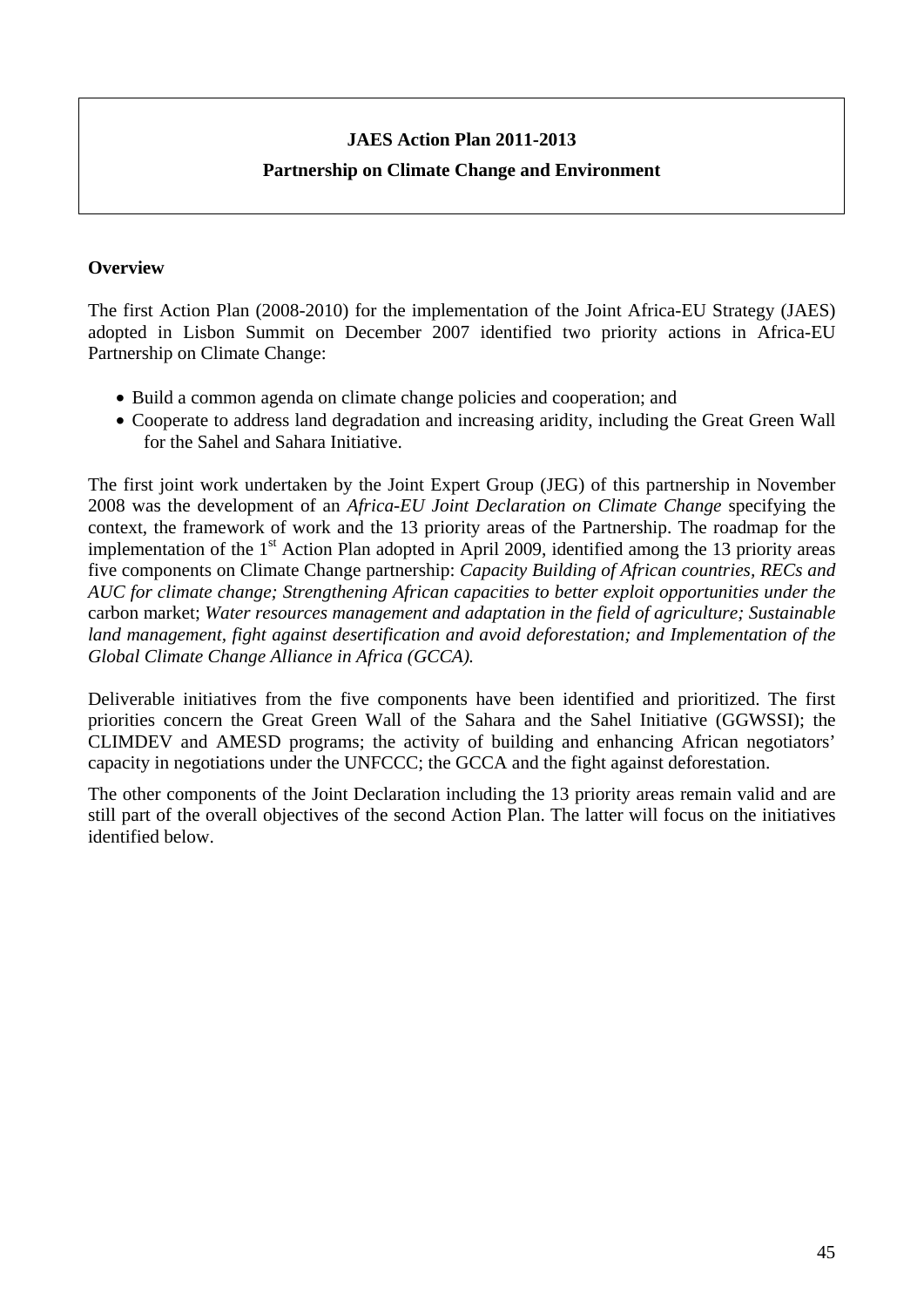## **I. Overall Objectives**

• To strengthen African capacities for climate change adaptation and mitigation including for reducing disaster risk and for combating desertification and deforestation.

• To work towards reaffirming and reinforcing our common positions on climate change issues namely our attachment to the principles and priorities of the UNFCCC and the Kyoto Protocol, in particular the principle of common but differentiated responsibilities.

• To reinforce coherence between the international climate change negotiations carried out under the aegis of UNFCCC and the Africa/EU partnership.

#### *Expected outcomes*

- Improved integration of climate change/desertification/deforestation issues into African national and regional development strategies as well as in Africa-EU development cooperation.
- Concrete initiatives in enhancing Africa's capacity to adapt and mitigate to adverse effects of climate change through:
	- o Capacity building of the national delegations for climate negotiations.
	- o Improved access to the carbon market including capacity building.
	- o Operationalisation of the CLIMDEV Africa Programme.
	- o Fight against deforestation and soil degradation through the implementation of GGWSSI and similar initiatives.
	- o Enhanced implementation of Climate adaptation measures including through the Global Climate Change Alliance (GCCA).
	- o Capacity building for planners and policymakers on the use of earth observation data for planning and policy makers.
- A strengthened Africa-EU dialogue on climate in particular linked to the other two Rio conventions (the Convention on Biological Diversity and the UN Convention to Combat Desertification).
- Harmonised approaches to adaptation and mitigation in order to efficiently coordinate actions aimed at reducing the negative impacts of Climate change.
- Integration of earth observation data in national development processes is facilitated.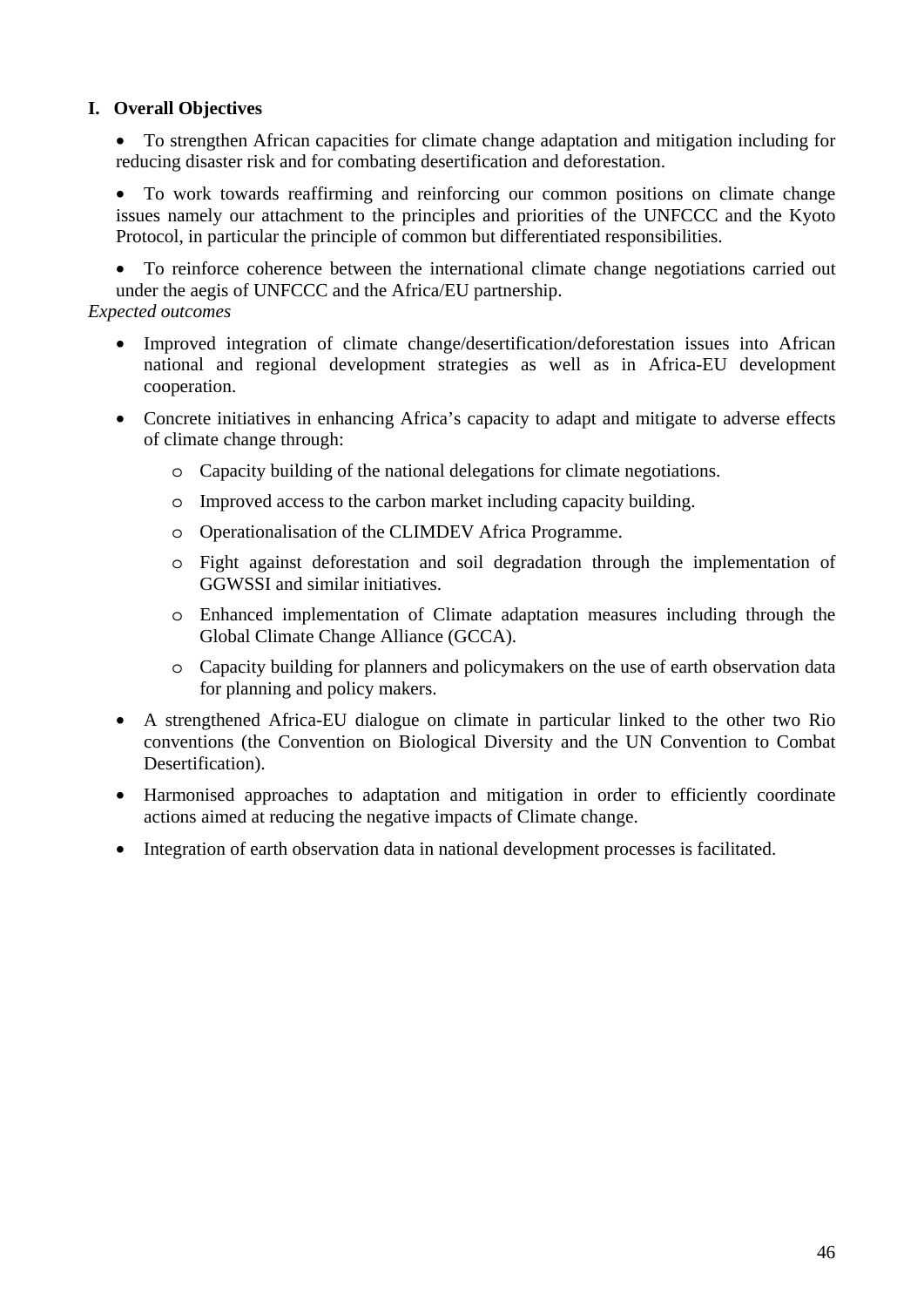#### **II. Specific initiatives and activities of Action Plan 2011-2013 by priority area**

#### **Priority Action 1: Great Green Wall of the Sahara and the Sahel Initiative**

The GGWSSI was conceived and launched by African political leadership. The first Action Plan identified the Great Green Wall for the Sahara and the Sahel Initiative as the pillar of one of the two priority actions of this partnership: "Cooperate to address land degradation and increasing aridity, including the Great Green Wall for the Sahara and the Sahel Initiative". In the future, the initiative could be extended to other areas in Africa affected by desertification. It is progressively strengthening its impact by building on and cooperating with all key related initiatives and actors, such as the Panafrican Agency of the Great Green Wall and the Terr'Africa initiative.

During the first Heads of States and Governments Summit on the Great Green Wall which took place in N'Djamena on 17 June, 2010 in the presence of four Heads of State (Senegal, Chad, Mauritania and Djibouti), of the Vice-president of Nigeria, the Prime Minister of Niger, the Secretary of State to the Agriculture and the Sustainable Development of Ethiopia and of the Ambassadors of Sudan and Chad, a convention creating a Pan-African Agency of the Great Green Wall was signed.

For the implementation of the initiative, two phases are foreseen: an initial phase (2 years) which will put in place an institutional and financial environment facilitating the implementation of the Great Green Wall program and to initiate a certain number of activities in some pilot countries and a second phase of implementation which could be spread out over a longer period split into project phases of ten years.

The GGWSSI targets the arid ecosystems of the Sahara and the Sahel and covers issues related to sustainable management of soils (including the three interdependent factors: desertification, climate change and deforestation). The GGWSSI should not be regarded as a separate and new program it should rather be seen as a federated platform, making it possible to link sustainable development, reduction of poverty and integrated land management. The objective of the priority action is to assist the countries concerned with the GGWSSI in the development of their national action plans, to support the development of trans-border programs and to bring support to the development of the capacities of the sub-regional organizations such as IGAD, UMA, ECOWAS, CILSS and CEN-SAD.

#### *Activities*

• Support the development of a regional harmonized strategy for the implementation of the GGWSSI and the mobilisation of the resources for this purpose;

- Support the concerted formulation of national plans of implementation of the GGWSSI;
- Support the identification and the development of trans-border projects;

• Develop a program for reinforcement of the capacities of the various actors involved in the implementation of the Great Green Wall (in particular for the planning and the coordination of the initiative at the regional level);

• Develop and run a network and a platform to exchange information to reinforce shared knowledge between the various stakeholders of the GGWSSI.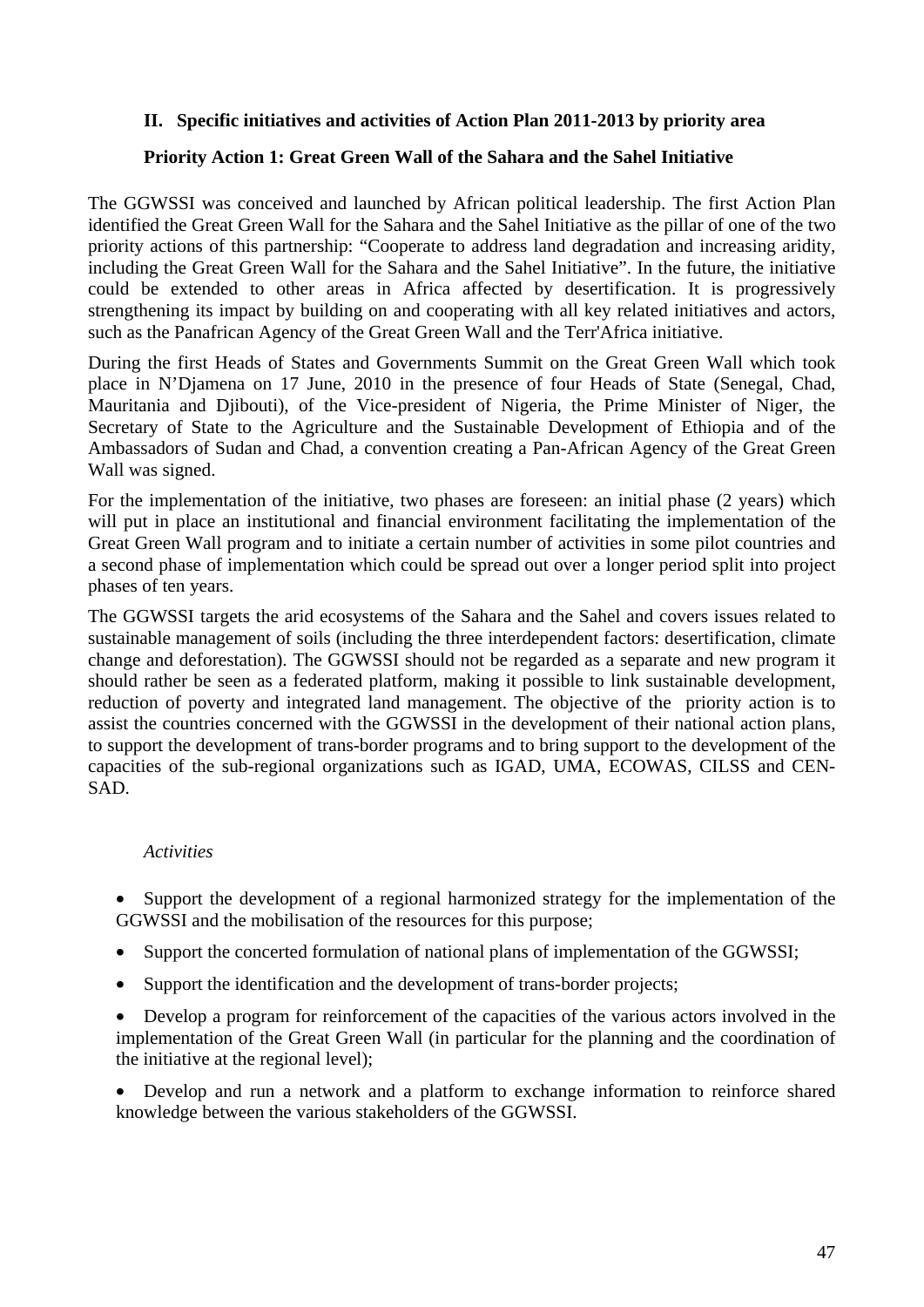• Support the implementation of the GGWSSI and clearly identify issues and areas where there is a need for action at trans-border level and for coordination. Formulation of thirteen National Action Plans.<sup>[2](#page-47-0)</sup>

## *Expected Results*

This first phase will lead to the formulation of a financing program of greater width to implement the actions identified.

- National action plans by the countries concerned are developed.
- Trans-border programs are identified and implemented;

• Enhanced capacity of sub-regional organizations, such as IGAD, UMA, CILSS and CEN-SAD to clearly identify issues and areas where there is a need to mobilise action at transboundary levels and for the coordination of those actions.

*Actors:* EU and African Member States and other development partners, AU Commission and European Commission, FAO, CENSAD, ECOWAS IGAD, UMA, CILSS, OSS and Regional centres of excellence, national GGWSSI focal points, civil society experts working in this field, including farmers and women organizations.

## **Priority Action 2: CLIMDEV and Climate Information Services using Earth Observation data**

Climate Information for Development in Africa Program (CLIMDEV Africa) is a joint initiative of the African Union Commission (AUC), the UN Economic Commission for Africa (UNECA) and African Development Bank (AfDB), that seeks ways of overcoming the lack of necessary climate information, analysis and options required by policy and decision-makers at all levels. The project is supported by various EU Member States and by the European Commission through the GCCA, AUC, ECA and AfDB, and is currently ongoing.

Both African and EU partners endeavor to construct a solid foundation in Africa for the response to climate change, building on solid science and observational infrastructure, enabling strong partnerships between government institutions, private sector, civil society and vulnerable communities, and creating and strengthening of knowledge frameworks to support decision-making and integrate the actions required. Likewise, the AMESD program has been involved in the establishment of the necessary infrastructure for climate information services.

*Activities* (CLIMDEV)

- Further operationalise the CLIMDEV Fund at the African Development Bank
- Support to the operationalization of the African Climate Policy Centre, the CLIMDEV capacity hub.

<span id="page-47-0"></span> $\overline{2}$  An existing FAO project foresees the preparation of five National Action Plans: Chad, Djibouti, Ethiopia, Niger and Mali. A complementary EU project aims at preparing a further eight National Action Plans: Senegal, Gambia, Mauritania, Burkina Faso, Nigeria, Sudan, Algeria and Egypt.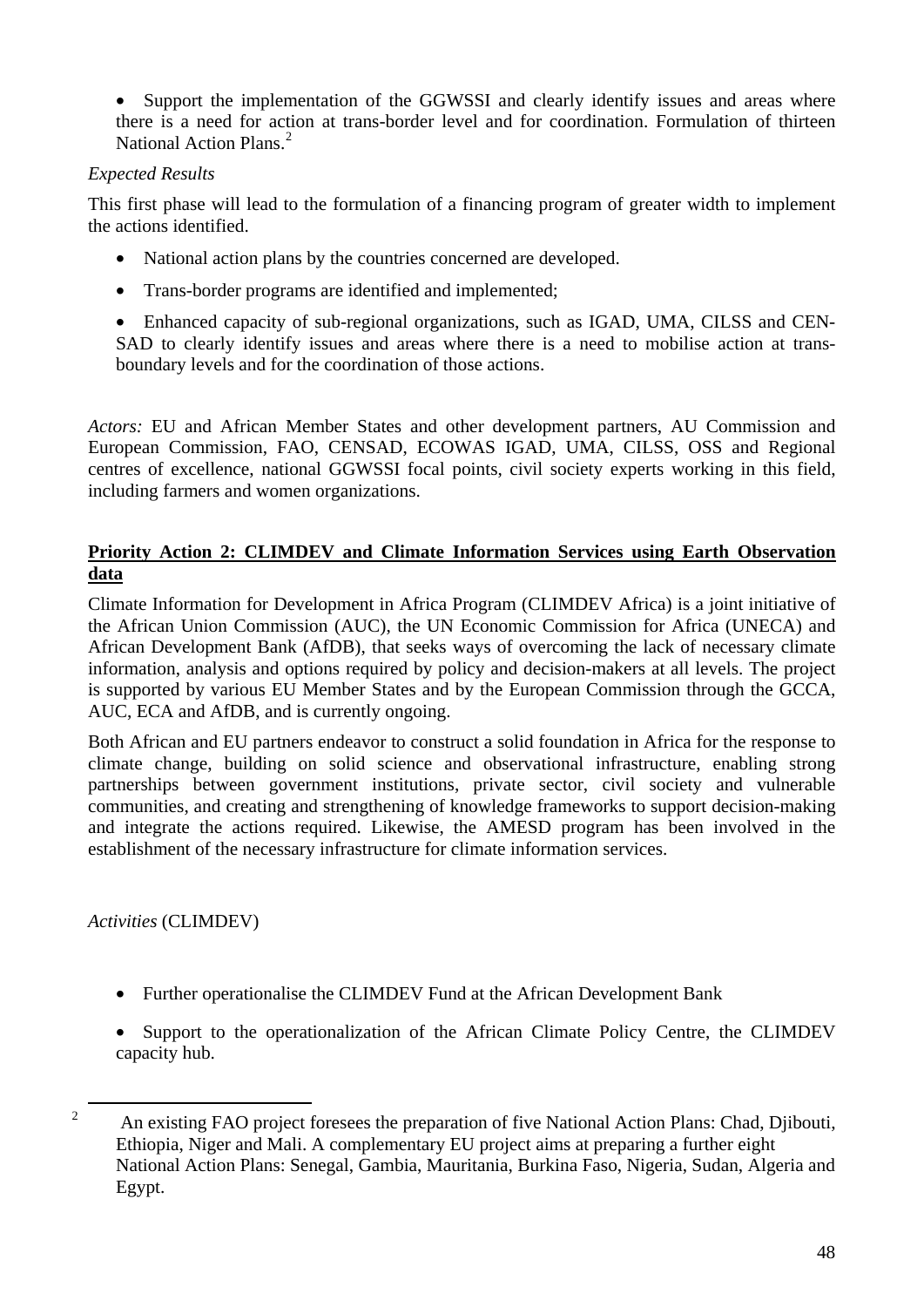• Support the coordination capacity of the AU Commission in the area of climate change and desertification.

• Contribute to a coherent framework for coordination of climate activities at African continental level, with a strong capacity building function.

#### *Expected results*

- African Climate Policy Centre fully operational.
- CLIMDEV Special Fund at the African Development Bank fully operational.
- Enhanced AU Commission coordination capacity for Climate Change and Desertification
- A coherent African climate change strategic continental approach.
- The structure of CLIMDEV would facilitate the launching of other initiatives such as access to Clean Development Mechanisms (CDM) and capacity building regarding access to Carbon **Markets**

*Actors*: AUC, EC, RECs, UNECA, Regional centres of Excellence, EU and African Member States, civil society experts working in this field,

#### *Activities* (AMESD)

The AMESD project (African Monitoring of the Environment for Sustainable Development) currently implemented by the African Union Commission (Phase I, 2007-2012) is strengthening the capacities of African institutions to use satellite-based Earth Observation information for decisionmaking in various environmental themes that are impacted by climate change (agriculture, land degradation, water management, etc.). AMESD is since its inception a major contributor to the objectives of the partnership in general.

- Enhancing the African capacities for the operational monitoring of climate change and variability, vegetation, water resources, land degradation, carbon dioxide emissions, etc., in support of decision-making processes in this area.
- A coherent African continental approach, including in international negotiations.

• Facilitate the integration and institutionalization of earth observation data and AMESD products and services into national and regional development processes.

• Support programs of the post AMESD (Phase II) within the framework of Global Monitoring for Environment and Security (GMES) Africa as adopted in the Ouagadougou Declaration in September 2010.

#### *Expected results*

- Improved quantity and quality of earth observation data.
- Improved decision making by key policy makers.

• Empowerment of the five regional implementation centers and associated regional networks and the development of infrastructure for environmental monitoring and strengthening of African capacities to exploit Earth Observation data for continental and regional decisionmakers.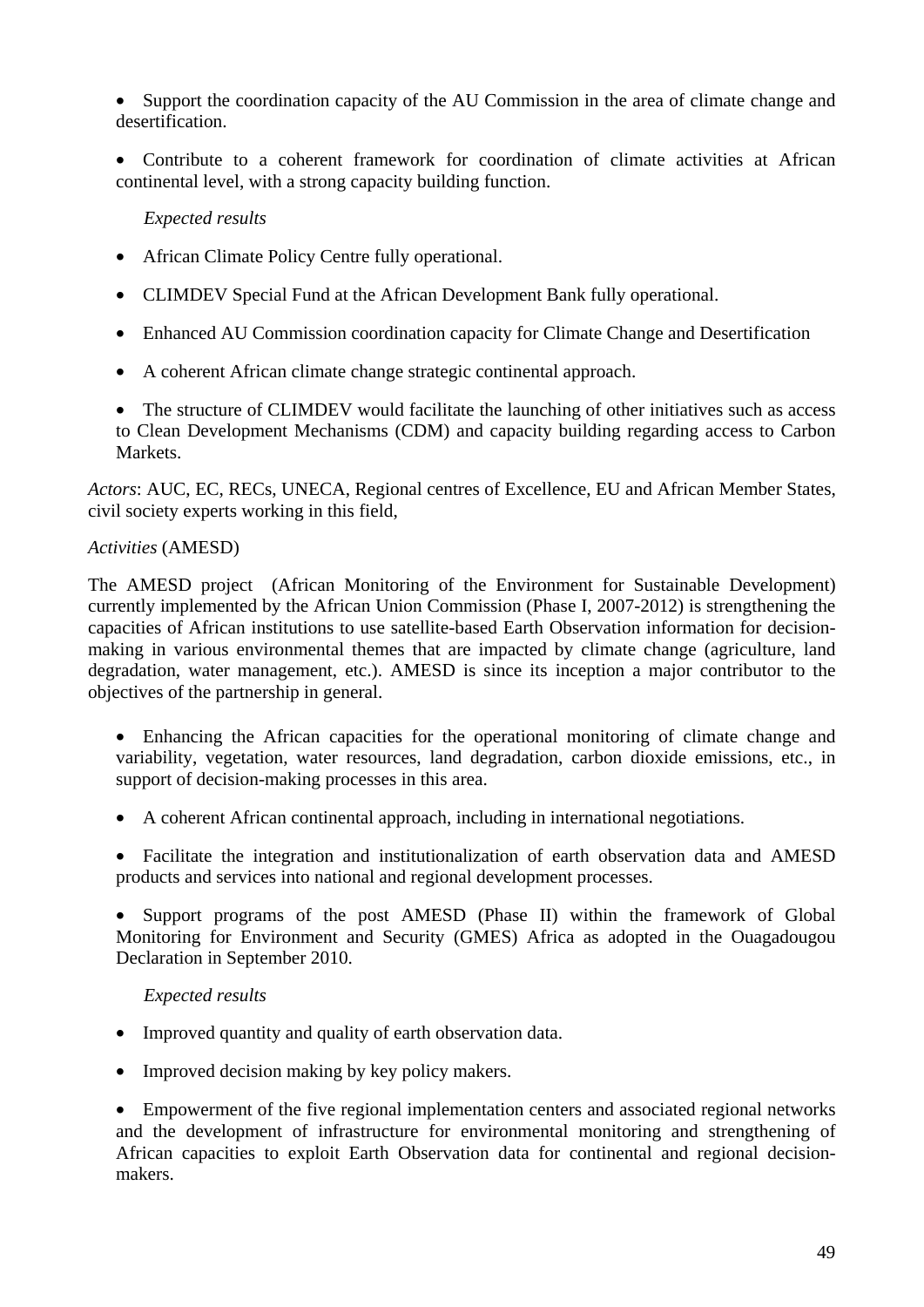*Actors*: AUC, EC, RECs, UNECA, WMO, EUMETSAT, UNEP, EU and African Member States, civil society experts working in this field,, Regional Implementation Centres (RICs).

## **Priority Action 3: Strengthening climate adaptation**

Enhanced action on climate adaptation is a key priority area of the Global Climate Change Alliance (GCCA), which was launched at the end of 2007 in the margin of the UN negotiations on climate change in Bali. This initiative aims to enhance the policy dialogue between the EU and developing countries most affected by climate change and to step up financial and technical cooperation. Adaptation support builds on the National Adaptation Programmes of Action or similar programmes when these are available and covers in particular agricultural improvements and water management. Special attention is given to integrate adaptation into wider development strategies. In addition to adaptation, the GCCA also supports capacity building for climate negotiations, reducing deforestation and enhancing participation in the carbon market.

In 2008-2009 the GCCA entered its implementation phase. Ongoing work in Africa includes  $\bigoplus$  1 M support earmarked for six African countries: Tanzania, Mali, Mauritius, Rwanda, Senegal, and Seychelles). Programming work is advanced for two additional African countries: Mozambique and Ethiopia, and four more should be included soon. In 2009 a regional GCCA support programme was decided under the 10<sup>th</sup> European Development Fund intra-ACP budget covering a)  $\otimes$  M support for CLIMDEV and capacity enhancement of the Department of Rural Economy and Agriculture (climate change and desertification coordination), and b)  $\bigoplus$  M support programme for COMESA and ECOWAS/CILSS.

#### *Activities*

- Implementation of the EU Global Climate Change Alliance at country and regional level.
- Continued activities with the following priority axes:
	- o Adaptation to the impact of climate change in most relevant sectors (agriculture, water, etc.).
	- o Reduction of emissions from deforestation.
	- o Improved access to investments through the Clean Development Mechanism.
	- o Increased capacity for integrating climate change challenges in national development strategies.

Strengthen the involvement of the African Union Commission in the implementation of GCCA in Africa.

#### *Expected results*

- Adaptation to climate change increasingly mainstreamed in national development strategies.
- Six to eight additional GCCA country interventions designed and implementation started in three to four countries.
- Enhanced capacity of COMESA and ECOWAS to deal with climate change adaptation.

*Actors*: African and EU Member States, European Commission, AU Commission, development partners, Regional Economic Communities, civil society organizations experts working in this field,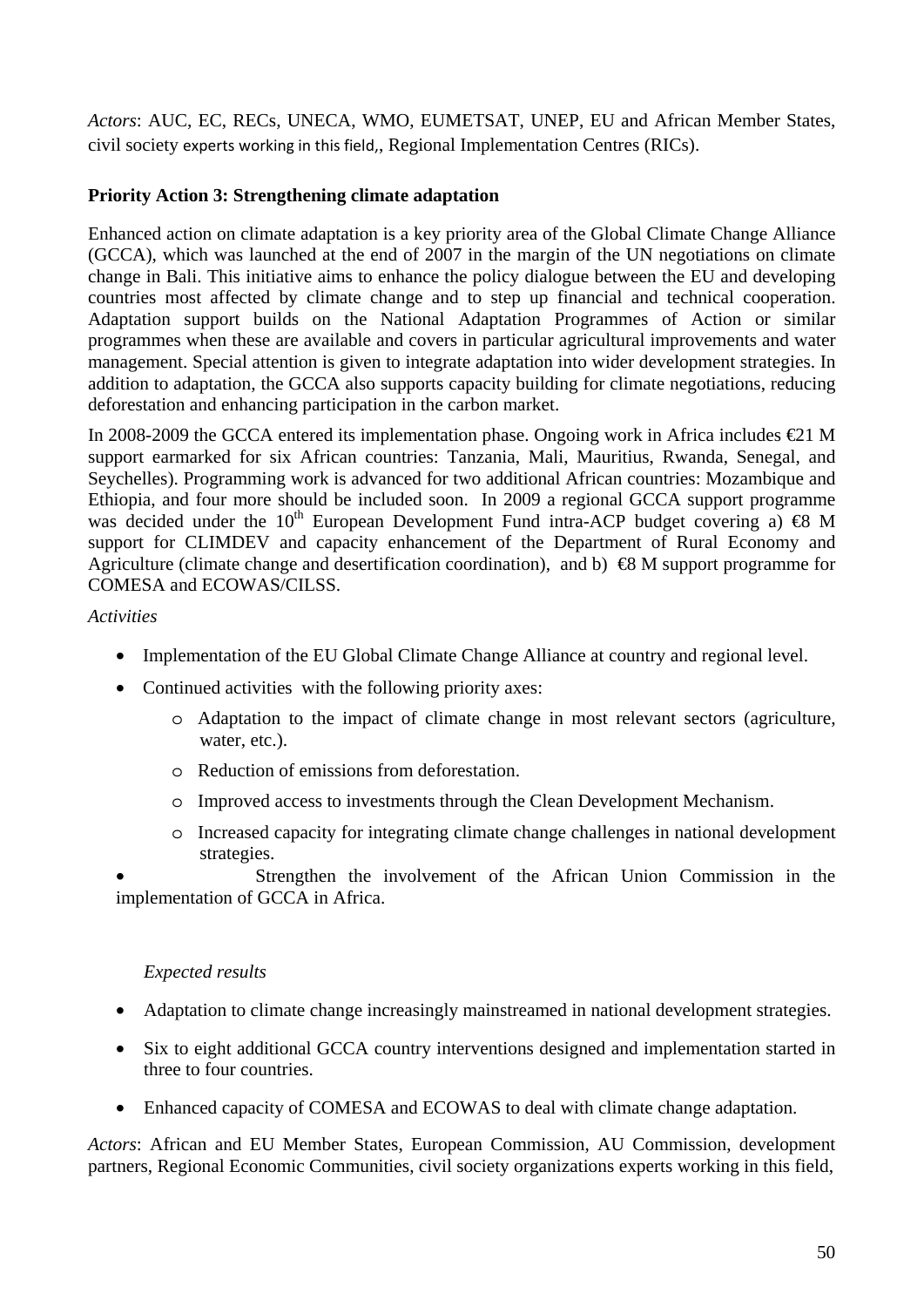#### **Priority Action 4: Fight against deforestation**

Progress has been achieved under the UNFCCC negotiations on the issue of Reducing Emissions from Deforestation and forest Degradation (REDD-plus) the follow-up of Copenhagen included the Paris and Oslo Conferences (February and May 2010 respectively)that led to the creation of the REDD+ Partnership involving more than 60 countries including the major African forest countries. Its core objective is to contribute to the global battle against climate change by serving as an interim platform to scale up REDD+ actions and finance. This partnership will support and contribute to the UNFCCC process. It will also promote transparency around international financing initiatives to reduce deforestation and degradation of tropical forests. Globally, around 4 billion USD will be made available for measures to reduce greenhouse gas emissions from deforestation and forest degradation in developing countries, and partners have expressed their willingness to substantially scale up financial support after 2012.

Improved forest governance is a key element of reducing emissions from deforestation. Therefore, it is important to exploit the synergies between the Forest Law Enforcement, Governance and Trade (FLEGT) initiative and REDD+ as well as the link with sustainable forest management.

The fight against deforestation is also an aspect of the GGWSSI (to counter the progress of desertification) that could be implemented in African countries not already covered.

#### *Activities*

- Facilitate actions that would qualify African projects as REDD+ projects; help definition and implementation of pilot projects in Africa.
- Continue FLEGT negotiations with the major African forest countries.
- Underline and strengthen the links between REDD+ and FLEGT in Africa.

#### *Expected results*

- Africa to be an active partner in the interim REDD+ Partnership, and to benefit from the REDD+ financing coherent with the magnitude of the deforestation and forest degradation issues that the continent is facing.
	- Conclude negotiations on FLEGT in several countries.
	- Coherence between REDD+ and FLEGT initiatives in concerned countries.

*Actors*: AU Commission and European Commission, European and African countries members of the Partnership, RECs, UNDP, UNEP, World Bank, African Development Bank, and regional development banks.

#### **Priority Action 5: Enhancing African negotiators' capacity in negotiations including the UN Framework of the Climate Change Convention (UNFCCC) and Kyoto Protocol**

The complexity of the climate negotiations calls for a wide range of expertise to be available in the participating countries. Lack of negotiating capacity is one of the constraints faced by African countries in the UNFCCC. There are a number of initiatives including the Global Climate Change Alliance that involve training to upgrade climate negotiation capacities.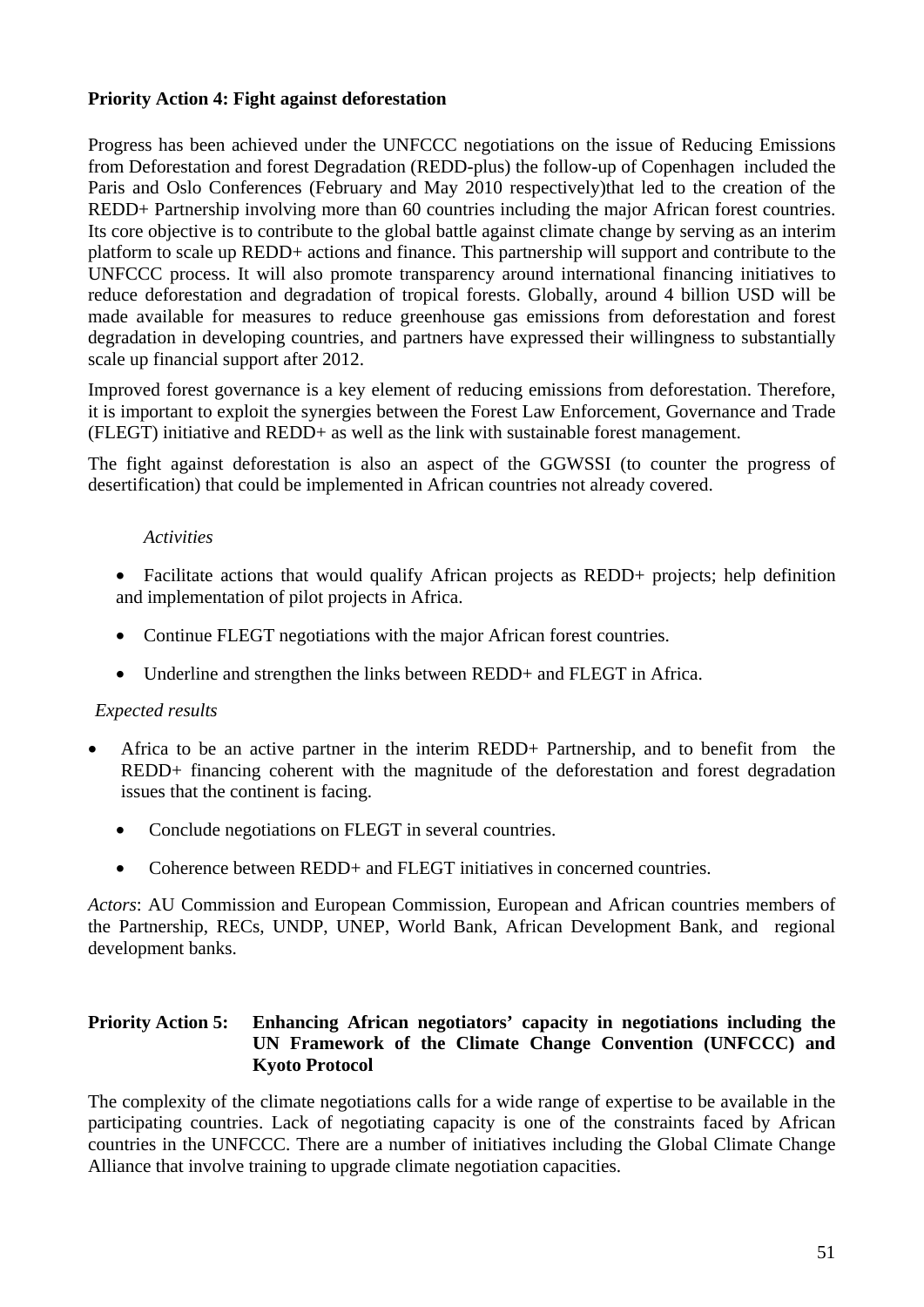#### *Activities*

• To provide the opportunity for African negotiators to be trained in climate change negotiations possibly in liaison with Universities.

• To provide short or long term training for practical experience in EU environmental services and African-based climate institutions e.g. African Centre of Meteorological Applications for Development (ACMAD), IGAD Climate Prediction and Applications Centre (ICPAC), AGHRYMET, SADC Drought Monitoring Centre, RECTAS etc.

• To identify selected African countries, representing the five regions and representatives from RECs, especially those involved in the international negotiations in need of building and strengthening their capacities in the concerned areas.

## *Expected results*

•Strengthened capacity of African negotiators in negotiations under the UNFCCC and Kyoto Protocol.

*Actors:* European Commission, African Union Commission, selected African countries, RECs and Africa-based climate institutions.

#### **Priority Action 6: Disaster Risk Reduction (DRR)**

*(1) There is a close link between climate change adaptation and disaster risk reduction (DRR), both aiming at reducing people's vulnerability. There is an increase in climate-related disasters that affect the African continent. Ongoing discussions between the two Commissions are looking at priority areas to support Africa in line with the Programme of Action for the implementation of the Regional Strategy on Disaster Risk Reduction (DRR) (2006 – 2015). This discussion falls within the EU Disaster Risk Reduction Strategy for Developing Countries.* 

#### *Activities*

- Support African Member States and RECs to establish multi-sectoral national platforms on DRR.
- Support preparatory work enhancing national and regional capacities to mitigate exposure to disasters.
- Support the creation and the networks of five regional centers of excellence for DRR.

#### *Expected results*

- DRR becomes a regional, sub-regional and national priority, with strong institutional frameworks, adequate resources and multi-stakeholder participation.
- DRR institutions have the requisite authority and capacity to coordinate across relevant sectors and from national to local levels.

*Actors:* EU and African Member States, the European Commission, the AU Commission, NPCA, RECs, civil society experts working in this field,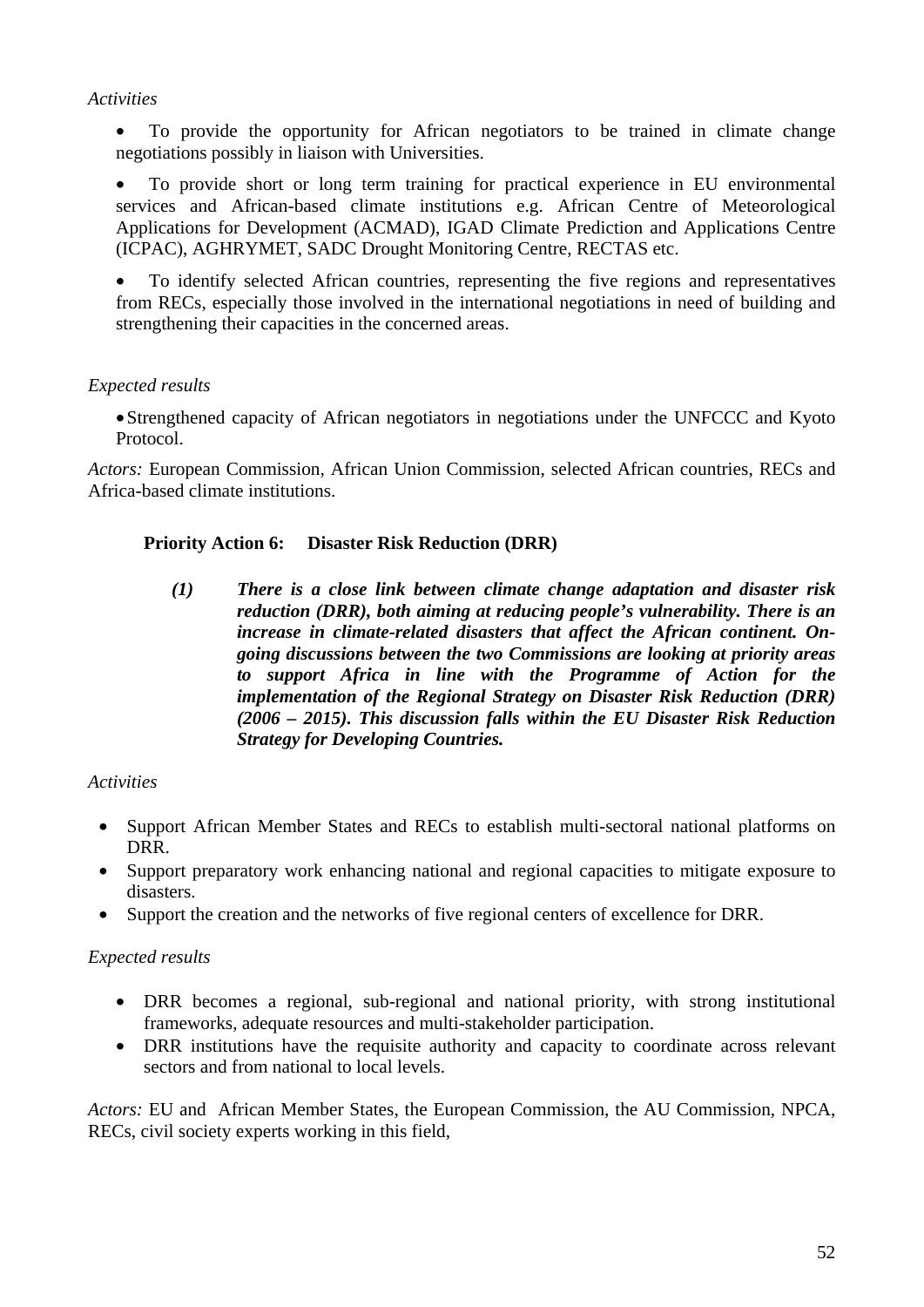## **Priority Action 7: Biodiversity Conservation Initiatives**

Healthy ecosystems and biodiversity are crucial for the livelihood and food security of African populations. The successful conclusion under the Convention on Biological Diversity (CBD) of the Nagoya Protocol on Access and Benefit Sharing will contribute to fair and equitable sharing of benefits of ecosystems. Ecosystem conservation also contributes to climate adaptation and reduced deforestation. The Nagoya Conference also agreed on new targets for protected areas.

#### *Activities*

- Enhance the understanding of the economics of ecosystem services and biodiversity.
- Promote the integration of biodiversity frameworks in national development and planning processes.
- Support African countries with implementation of the Protocol on Access and Benefit Sharing (ABS) and with the targets on protected areas.
- Promote participation and potential accession of the AU Commission in the processes of the Convention on Biological Diversity.
- Assist the AU Commission in coordinating African negotiators on bio-diversity and the regional, continental, and global fora.

#### *Expected results*

- Better understanding of the economic importance of ecosystems and biodiversity.
- Biodiversity frameworks and programs into national development and planning processes.
- Increased capacity to deal with ABS and with protected areas targets.
- Enhanced participation of the AU Commission in CBD processes
- Enhanced support for African negotiators on biodiversity supported

*Actors:* European Union and African states, RECs, UNEP, AMCEN, African negotiators.

#### **III. Specific suggestions to improve the functioning of the Climate Change Partnership**

•Encourage a stronger engagement of African and EU States in the climate change partnership.

•Strengthen the links between the partnership and various international, continental and regional climate conferences inter alia UNFCCC, CAHOSCC and AMCEN e.g. for the UNFCC Conferences in Cancun and South Africa in December 2010 and 2011 respectively; publish on the Africa-EU partnership website, the UNFCCC side events related to the priorities of the climate change partnership and vice-versa.

•Ensure that the partnership meetings benefit from support and dedicated resources for their smoother functioning. This includes interpretation, translation services and secretariat support to ensure and enhance effective participation of all concerned stakeholders and encourage subregional representation.

•Organise monthly "update" meetings through video conferences bringing together the JEG co-Chairs, the EC, the AUC, the AU Permanent Mission to the EU and the EU Delegation to the AU to facilitate a regular information flow.

• Enhance and diversify resource mobilization mechanisms including the translation of multilateral and bilateral financial pledges into concrete actions.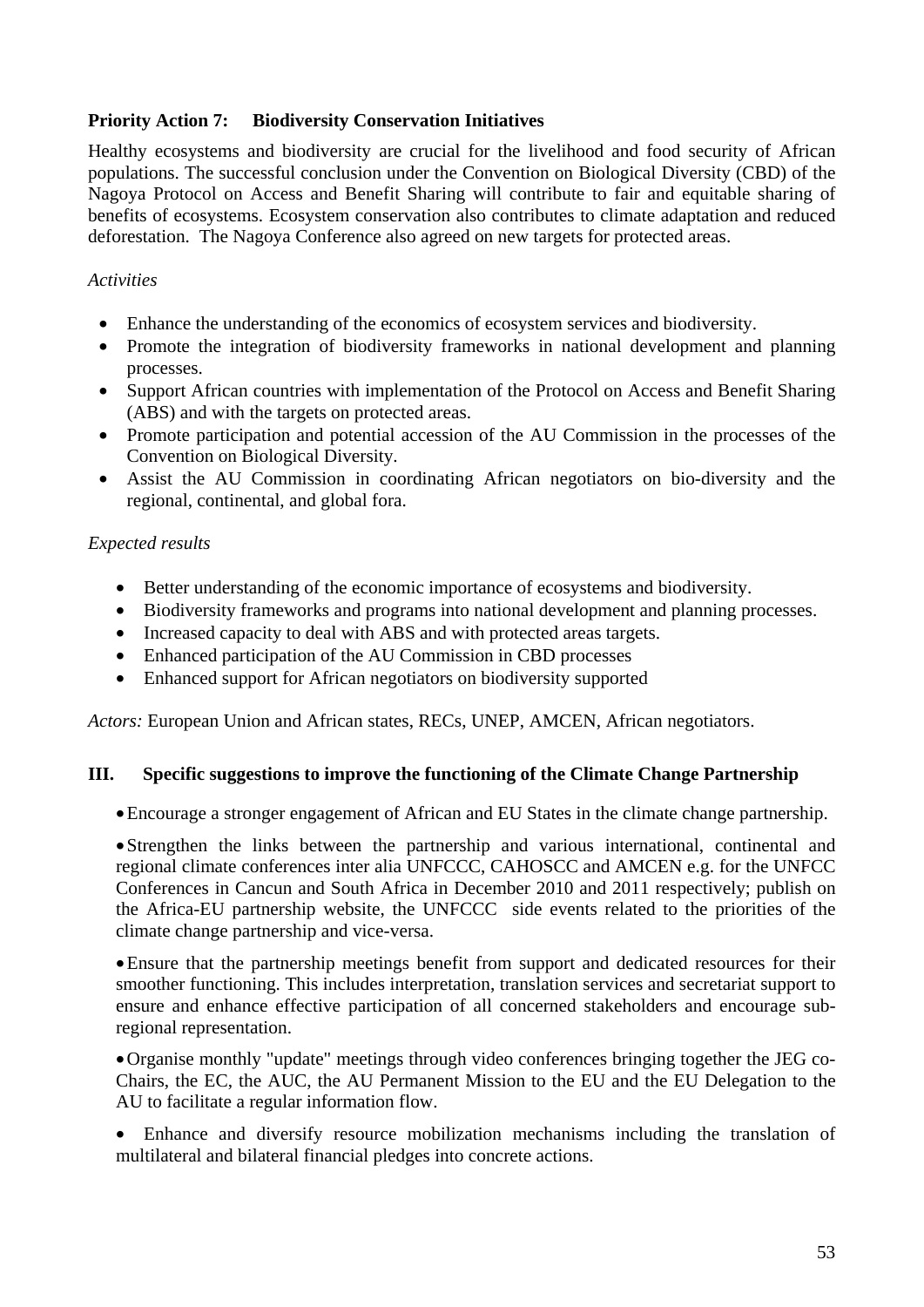•Promote coordination and exchange of information among relevant stakeholders to enhance aid efficiency

- Strengthen synergies with the Africa-EU partnerships relevant to climate change such as those on Energy, Migration, Peace and Security; Science Information, Society and Space and MDGs
- Ensure regular participation of representatives of RECs, NPCA Planning and Coordinating Agency (NPCA), UNECA and regional financial institutions such as the AfDB and other regional and pan-African organisations, including African-based climate institutions such as the African Centre of Meteorological Applications for Development (ACMAD), IGAD Climate Prediction and Applications Centre (ICPAC), AGHRYMET, SADC Drought Monitoring Centre, RECTAS etc. Research and private sectors also need to be increasingly involved.
- Integrate the work and objectives of the Africa-EU Partnership on Water and Sanitation launched in Johannesburg in 2002 in coordination with other partnerships and the Africa Working Group of the EU Water Initiative and building on the commitments of the 2008 Sharm el Sheikh Declaration.
- Link and further strengthen synergies with various activities of relevant stakeholders that could enhance the work of the partnership.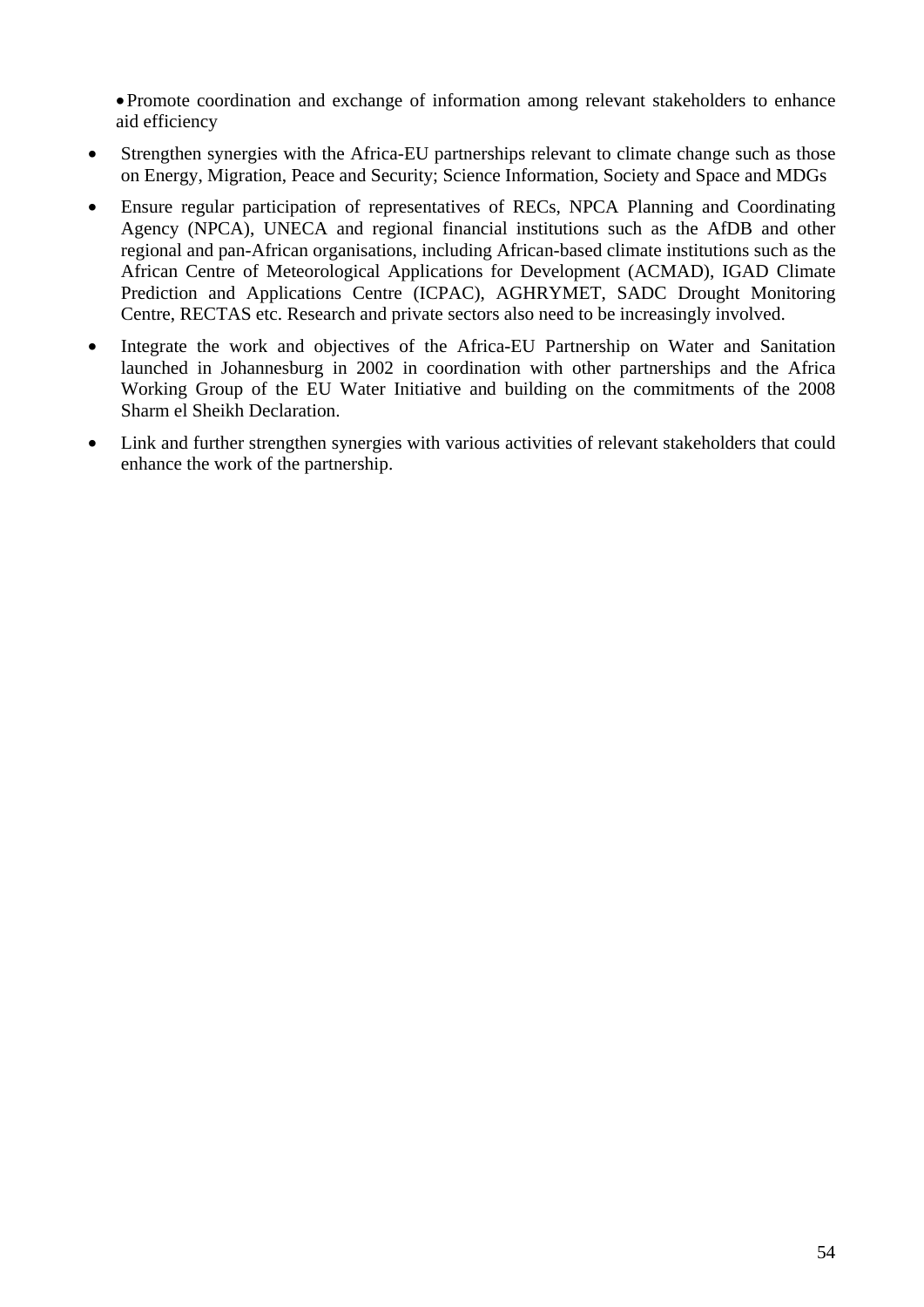# **JAES Action Plan 2011-2013**

#### **Partnership on Energy**

#### **Overview**

The AEEP is a long-term framework for structured political dialogue and cooperation between Africa and the EU on energy issues of strategic importance, reflecting African and European needs. Through the Partnership, Africa and Europe will work together to develop a shared vision and common policy answers, and to stimulate specific actions that address the energy challenges of the 21st century.

The first Ministerial High Level Meeting of the AEEP held on 14 September 2010 in Vienna, Austria<sup>[3](#page-54-0)</sup>, agreed on political targets to be achieved by 2020. The implementation of these targets is the joint responsibility of Africa and the EU. The monitoring of implementation of the targets will be undertaken by the Joint Experts Group (JEG) which brings together the African and EU Implementing Teams and their co-chairs. The Implementing Teams comprise of the AUC, EC, interested African countries and EU member states, African Regional Economic Communities (RECs), Power Pools and specialized institutions. The details of implementation will be agreed by the JEG during the AEEP  $2^{nd}$  Action Plan (2011-2013).

The Expected Results of the  $2<sup>nd</sup>$  Action Plan will contribute to the achievement of the AEEP targets for 2020. At the end of the 2011-2013 period these outcomes will allow the monitoring of progress towards the realisation of the political targets.

#### **I. Overall objective**

The overall objective of the AEEP is improved access to reliable, secure, affordable, cost-effective, climate friendly and sustainable energy services for both continents, with a special focus on achieving the MDGs in Africa.

In order to achieve its Overall Objective, the AEEP will focus its efforts on concrete, realistic, visible targets, to be attained by 2020, as agreed by the Ministerial High Level Meeting held in Vienna on 14-15 September 2010. Action will contribute to the realisation of existing national, regional and continental energy objectives and strategies in Africa, and will take into account the necessary social and environmental standards.

<span id="page-54-0"></span> $\frac{1}{3}$  The HLM of the AEEP brought together over 300 participants, including ministers, ambassadors and other high-level decision-makers from 21 European and 23 African countries, and commissioners from the AU and the EU, as well as academics, business leaders and members of civil society from across Africa and Europe.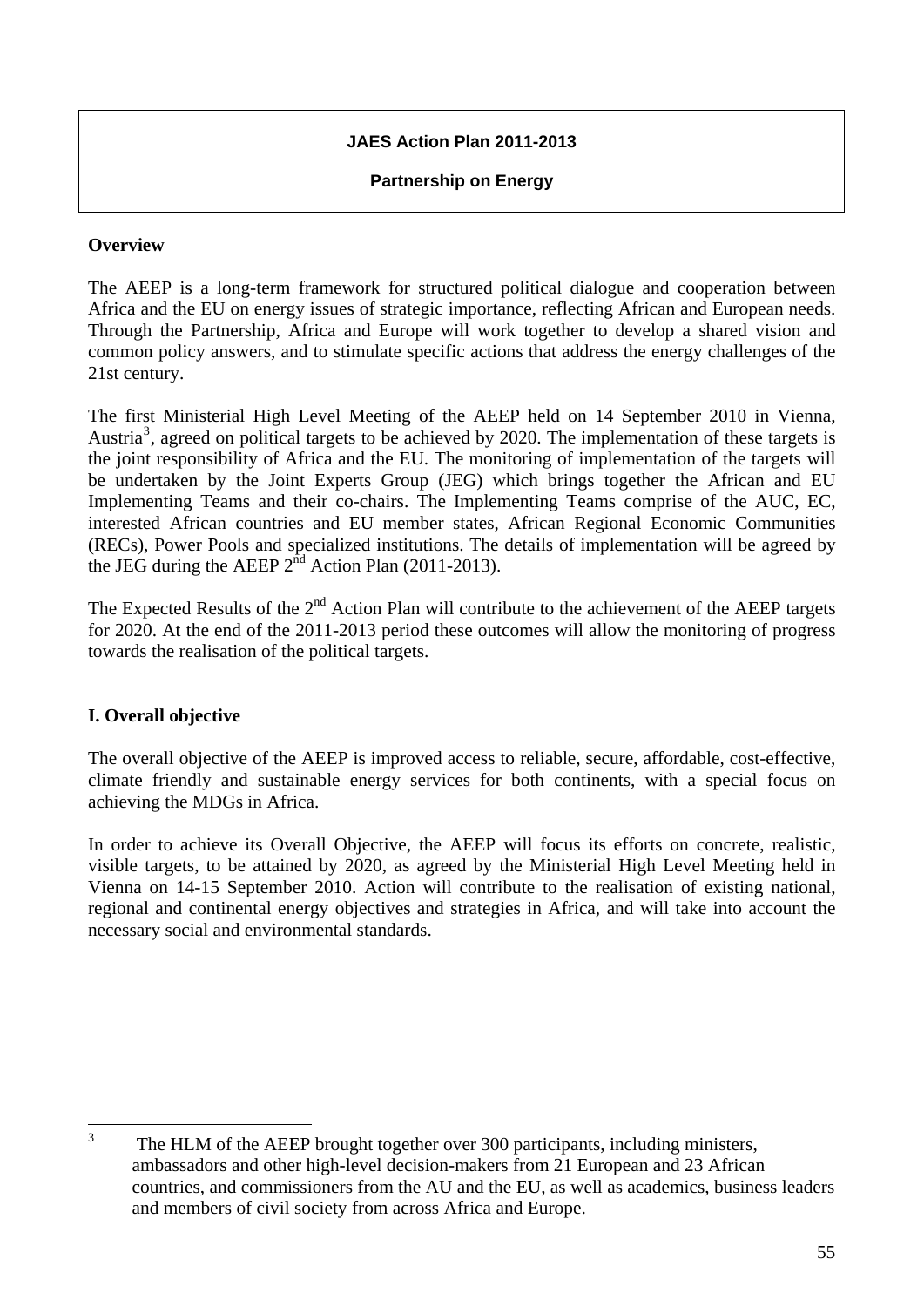## **II. Specific Initiatives**

#### **Priority 1: Energy Access**

#### **Activities**

- 1. Continue to implement 64 projects in 34 African countries under the first ACP-EU Energy Facility, benefiting more than 6 million people, with a total budget of  $\epsilon 400$  million, including a contribution of  $\in$  180 million from the EC.
- 2. Start to implement 60 energy access projects in 35 African countries under the second ACP-EU Energy Facility with a total EC contribution of around  $\epsilon$  180 million
- 3. Further implement and expand bi-lateral energy access initiatives and projects such as the Dutch-German Energising Development (EnDev) programme.
- 4. Create adequate political and regulatory frameworks to achieve regional and national energy access goals.
- 5. Develop innovative, sustainable financial schemes to implement access to energy programmes in Africa; and assist African countries to reform their electricity tariff systems ultimately aiming for cost-recovery.
- 6. Support the creation and/or operationalization of rural electrification funds and other African energy funds contributing to access.
- 7. Develop biomass energy strategies, covering all forms of biomass, including for improved traditional cooking, as well as the sustainable production of modern solid, liquid and gaseous fuels.
- 8. Support efforts to make energy programmes gender sensitive, taking into account the preponderant role of African women in producing and consuming energy.
- 9. Support sharing of best practices and peer-learning from countries with high levels of energy access through African institutions and networks in the energy sector.

#### **Expected Results**

Increased access to modern and sustainable energy services in Africa, focusing on sustainable models: to provide energy for basic services (health, education, water, communication); to power productive activities; and to provide safe and sustainable energy services to households.

*This result is a contribution to the AEEP Political Target for 2020 to bring access to modern and sustainable energy services to at least an additional 100 million Africans, focusing on sustainable models: to provide energy for basic services (health, education, water, communication); to power productive activities; and to provide safe and sustainable energy services to households.*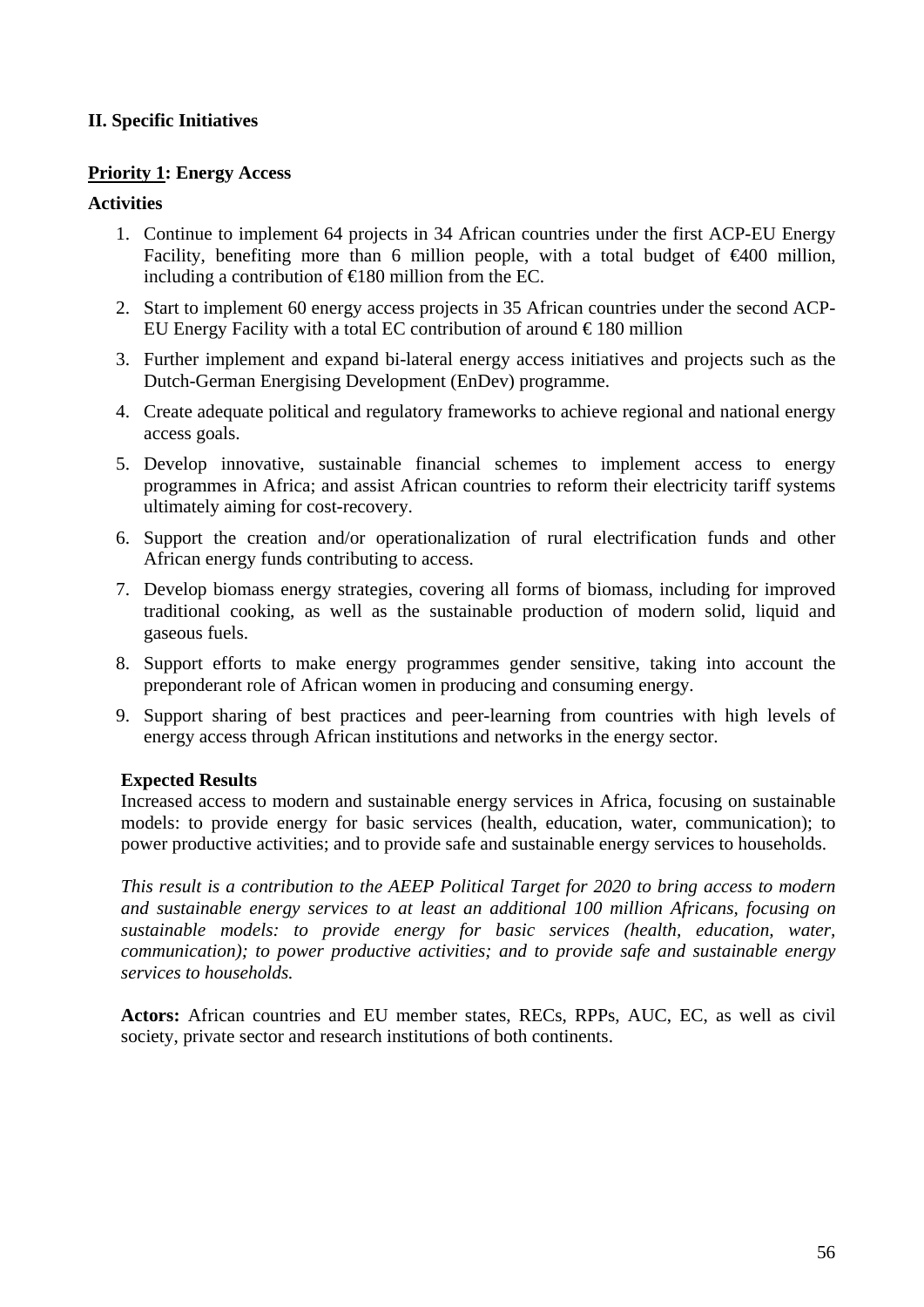# **Priority 2: Energy Security**

# **Activities**

- 1. Support regional energy master plans, policies and strategies on access, electricity and regional infrastructure through the "Programme for Infrastructure Development in Africa" (PIDA).
- 2. Further implement regional interconnection projects agreed and ongoing under the EU-Africa Infrastructure Trust Fund and other instruments that strengthen African regional power pools.
- 3. Support priority projects on electricity and gas interconnection infrastructure of regional power pools and RECs that will be jointly agreed and selected according to criteria of bankability and contribution to energy access to meet the 2020 political targets.
- 4. Support and promote the implementation of the "Hydro 2020 Initiative" aiming at increasing the production capacity, interconnections and energy trade.

#### **Expected Results**

Increased capacity of cross border electricity interconnections, both within Africa and between Africa and Europe, thus increasing trade in electricity while ensuring adequate levels of generation capacity.

Increased use of natural gas in Africa, as well as African gas exports to Europe, by building natural gas infrastructure, notably to bring currently flared gas to market.

*These results are a contribution to the AEEP Political Targets for 2020 to double the capacity of cross border electricity interconnections, both within Africa and between Africa and Europe, thus increasing trade in electricity while ensuring adequate levels of generation capacity; double the use of natural gas in Africa, as well as doubling African gas exports to Europe, by building natural gas infrastructure, notably to bring currently flared gas to market.*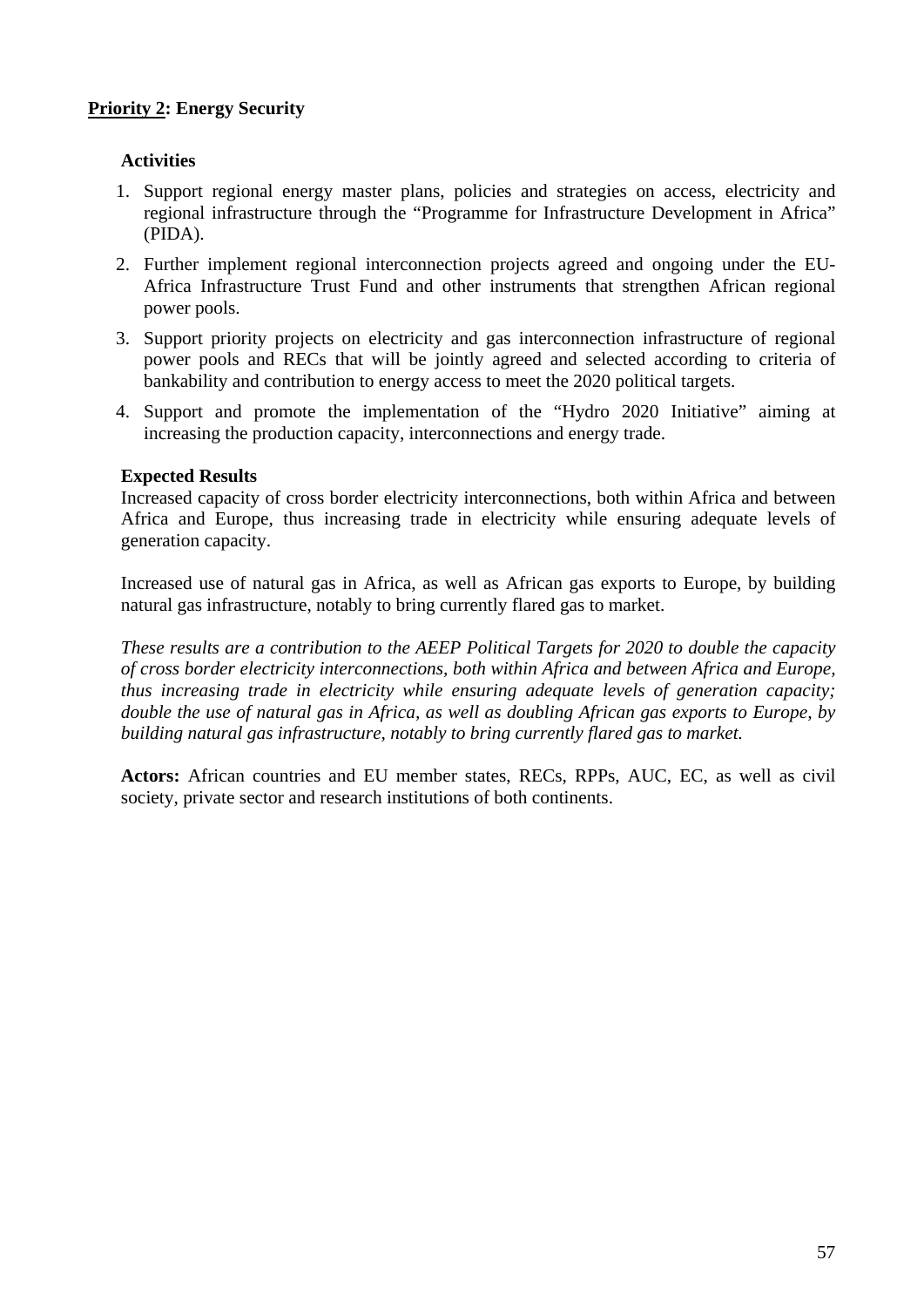# **Priority 3: Renewable Energy and Energy Efficiency**

# **Activities**

- 1. Develop subsequent phases of the Africa-EU Renewable Energy Cooperation Programme (RECP) and support management, coordination and monitoring of the start-up phase.
- 2. Implement support to renewable energy policies and development of markets.
- 3. Support capacity development for project preparation and mobilization of financing.
- 4. Promote renewable energy applied research, development and technology transfer.
- 5. Support existing and new regional centers for renewable energy and energy efficiency to aid in formulating and disseminating policies promoting renewable energy and energy efficiency and to provide a platform for the regional exchange on policy issues and technological questions.
- 6. Further the creation and support existing funds or facilities to strengthen the role of small and medium-sized enterprises, and to stimulate the market for decentralized, renewable energy
- 7. Develop joint approaches to support and facilitate implementation of regional and continental priority projects jointly agreed on renewable energy (in hydropower, solar and geothermal).
- 8. Develop a programme on increasing energy efficiency in the electricity systems (supply and demand sides) and support existing regional energy efficiency initiatives such as SAPPs "demand-side management virtual power station".

# **Expected Results**

Increased use of renewable energy in Africa: by building new and/or rehabilitating existing hydro-power, wind power and solar energy facilities and other renewable facilities, such as geothermal and modern biomass.

Improved energy efficiency in Africa in all sectors, starting with the electricity sector, in support of Africa's continental, regional and sectoral targets.

*These results are a contribution to the AEEP Political Targets for 2020 to increase the use of renewable energy in Africa: by building 10 000 MW of new hydro-power facilities; by building at least 5 000 MW of wind power; 500 MW for all forms of solar energy; and by tripling the capacity of other renewables, such as geothermal, and modern biomass improve energy efficiency in Africa in all sectors, starting with the electricity sector, in support of Africa's continental, regional and sectoral targets.*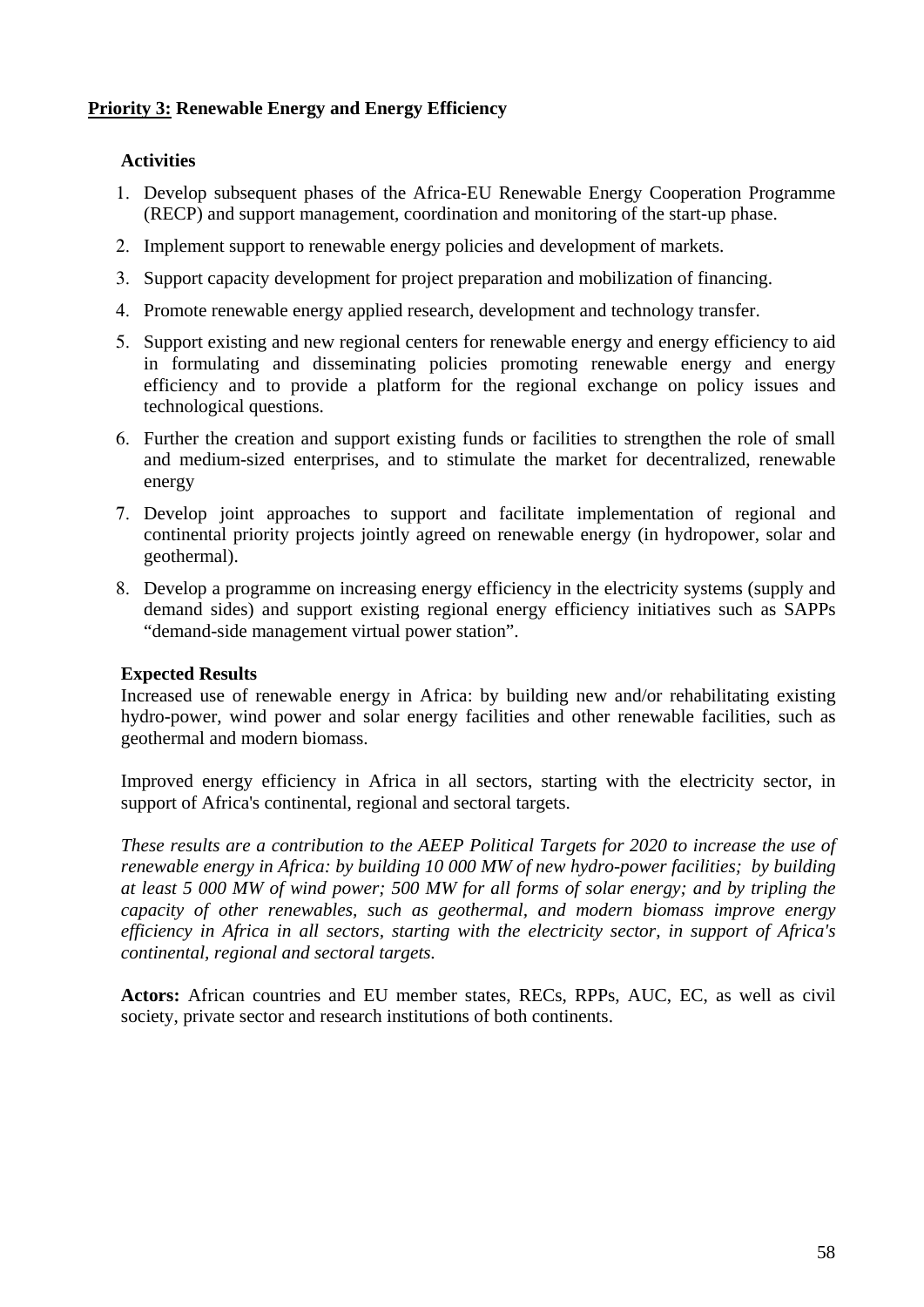## **Priority 4: Institutional Capacity Building**

- 1. Strengthen existing and launch new capacity building initiatives and activities for national, regional and continental institutions in Africa with a focus on coordination, information systems, databases, planning, standardisation, innovative financing mechanisms to leverage local and international finance.
- 2. Intensify efforts to facilitate cooperation among African and European private sector investors, with particular focus on attracting European and international investment to Africa.
- 3. Intensify cooperation with research institutions and civil society in order to improve their ability to engage in energy issues.
- 4. Develop a distributed AEEP Monitoring and Evaluation tool. The tool will have a double purpose: retrospective, to measure the impact of AEEP efforts in view of realizing our common targets; prospective, to benefit from experience gained in order to improve the efficiency and effectiveness of public intervention in the energy sector. The efforts to monitor AEEP activities will focus on access to energy for basic needs, for social services and for productive activities.

#### **Expected Results**

Improved institutional capacity for national, regional and continental institutions in Africa (RECs, regional power pools, specialized institutions, etc.) on coordination, information systems, databases, planning and standardization

**Actors:** African countries and EU member states, RECs, RPPs, AUC, EC, as well as civil society, private sector and research institutions of both continents.

#### **Priority 5: Scaling up Investment**

- 1. Support regulatory reforms and good governance in the energy sector to provide for an enabling environment.
- 2. Mobilize internal resources for increased access to services, e.g. by making utilities more effective and efficient.
- 3. Focus on using available public resources to attract private capital for energy access activities.
- 4. Support public and private investment in grid and off grid power.
- 5. Support efforts to better identify barriers for project financing, and to make recommendations on how best to mobilize private and public resources for investment in the energy sector.

#### **Expected Results**

Increased investment in the energy sector (public and private).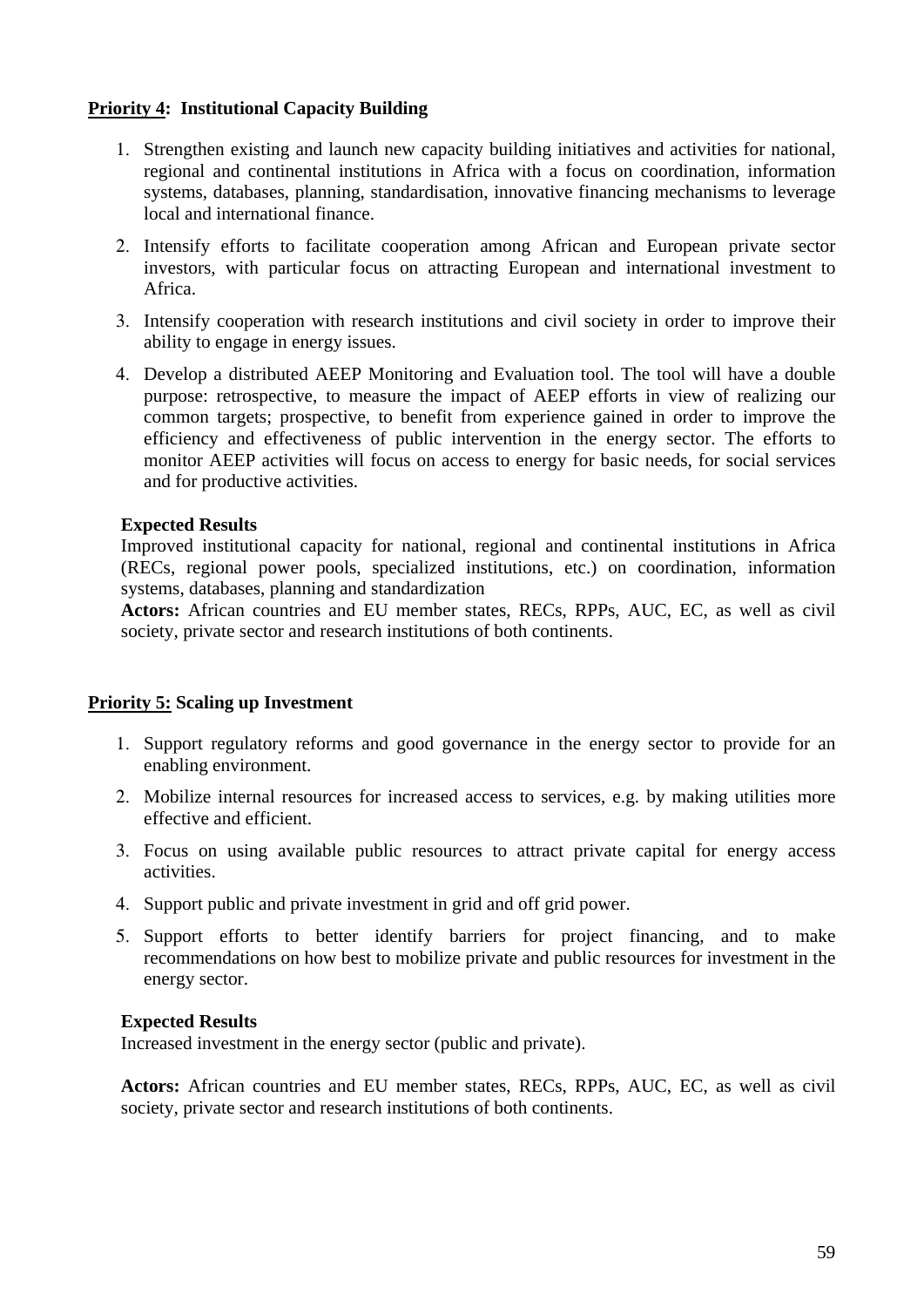## **Priority 6: Dialogue**

- 1. Africa and the EU will strengthen dialogue at multiple levels on energy issues of mutual interest, including research institutions, the private sector and civil society.
- 2. Specific events including broad representation of the private sector, civil society and research institutions – will be organised on key issues of the AEEP:
	- Continental and intercontinental infrastructure: a tool for energy security;
	- Governance of the energy sector: a tool to achieve universal access;
	- Renewable energy and energy efficiency: keys to access and energy security.

## **Expected Results**

On the basis of the monitored results of the Action Plan the above-mentioned targets will be reviewed and updated, also in the light of new political developments and joint agreements.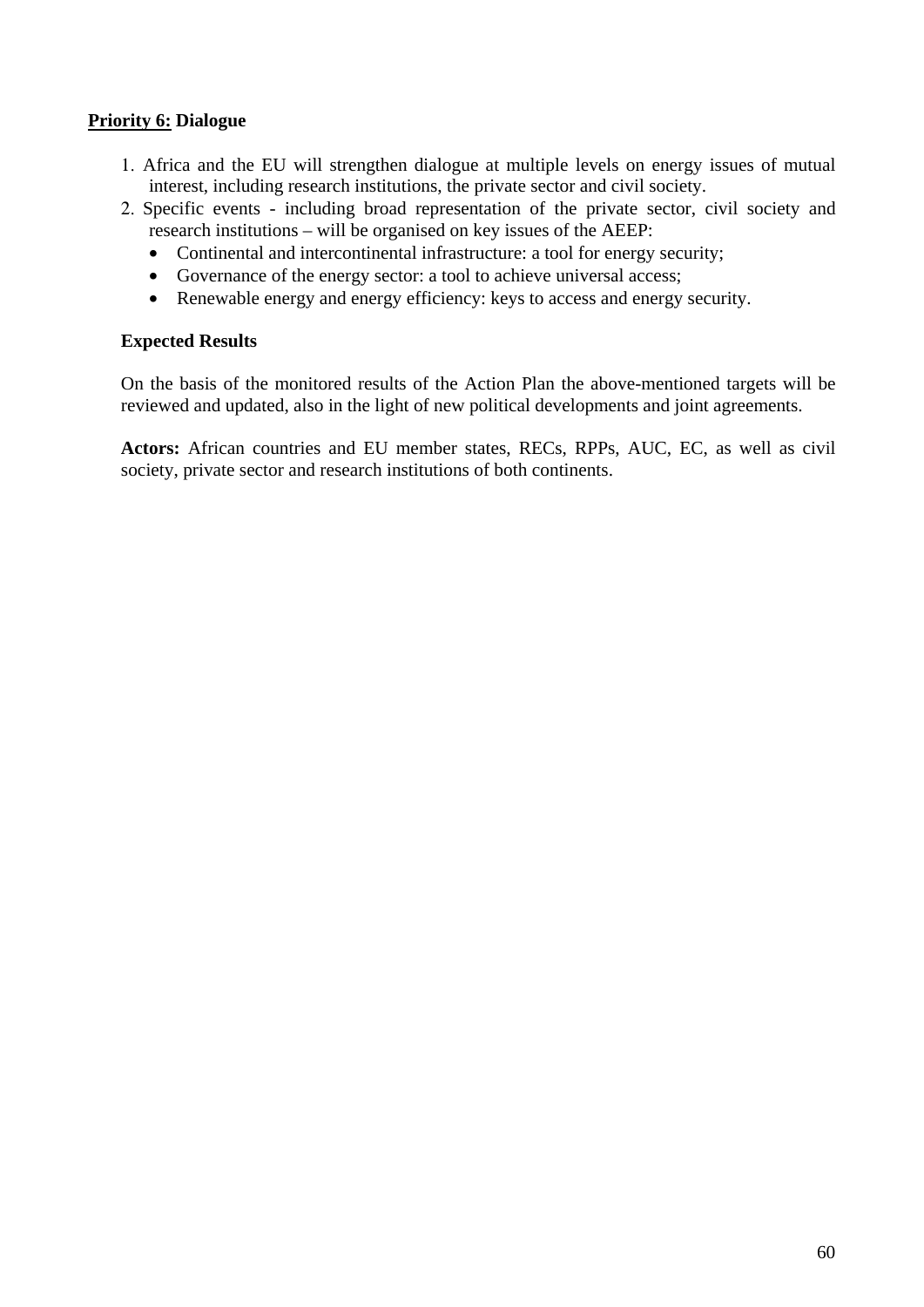# **JAES Action Plan 2011 – 2013 Partnership on Migration, Mobility and Employment**

# **I. Overview**

The Africa-EU Partnership on Migration, Mobility and Employment aims to provide comprehensive responses to migration and employment challenges, in the interest of all partners, and with a particular focus on creating more and better jobs for Africa, on facilitating mobility and free movement of people in Africa and the EU, on better managing legal migration between the two continents, on addressing the root causes of migration and refugee flows, on the conditions of and access to employment, on the fair treatment of all migrants under applicable international law, on finding concrete solutions to problems posed by irregular migration flows and trafficking of human beings and to ensure that migration and mobility work for development. All these orientations should be addressed in a balanced and comprehensive way. These objectives were already set out in the Action plan 2008-2010 and will continue to steer this Partnership, also in the Action plan 2011- 2013.

Following the Lisbon Summit of December 2007 dialogue and cooperation between Africa and the EU on migration, mobility and employment issues have intensified. Yet actual results are uneven and scattered, depending very much on the political interests and institutional capacities of the concerned African and EU States. Both in Africa and in the EU, competences and responsibilities for migration and employment policies are still very much at the national level, with the regional and continental dimensions being recognised, but not yet encompassed.

# **II. Overall objectives**

The new Action Plan will further strengthen inter-regional, continental and inter-continental dialogue and cooperation in the area of migration, mobility and employment among countries of origin, transit and destination. In addition, higher education appears as a more visible and integrated part of this partnership. Through this Action Plan Africa and the EU renew their commitment to the implementation of (a) the Declaration of the 2006 Tripoli Ministerial Conference on Migration and Development, (b) the EU-Africa Plan of Action on Trafficking in Human Beings, especially Women and Children, and (c) the 2004 Ouagadougou Declaration and Action Plan on Employment and Poverty Alleviation in Africa.

The new action plan will have two main strands: (1) enhancing dialogue, and (2) identifying and implementing concrete actions, both of them encompassing the inter-regional continental and intercontinental dimension of the partnership.

The major challenge for the period 2011-2013 will be to **further strengthen and enrich the political and policy dialogue** on migration, mobility and employment as well as tertiary education issues between the two continents, whilst encompassing dialogues and cooperation taking place on national and regional levels.

In the area of **migration and mobility** this dialogue will be informed by the Joint Africa-EU Strategy agreed in Lisbon in December  $2007<sup>4</sup>$  $2007<sup>4</sup>$  $2007<sup>4</sup>$ , as well as the Declaration of the 2006 Tripoli Ministerial Conference on Migration and Development, the EU-Africa Plan of Action on

<span id="page-60-0"></span> $\frac{1}{4}$ 

In particular paragraphs 68, 69 and 70.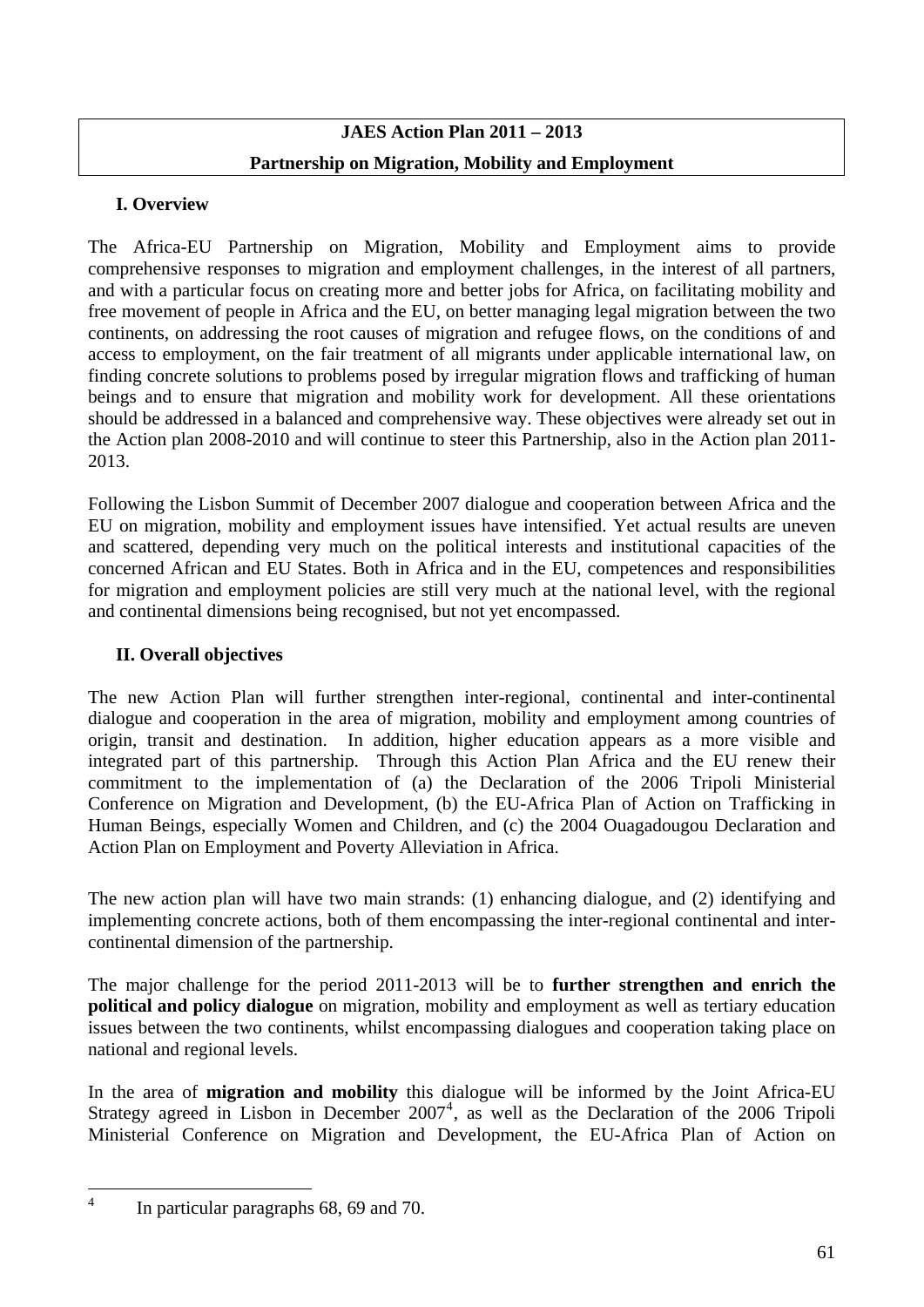Trafficking in Human Beings, especially Women and Children, and the 2004 Ouagadougou Declaration and Action Plan on Employment and Poverty Alleviation in Africa.

For the period 2011 – 2013 the agenda for the dialogue between Africa and the EU on these topics will be comprehensive and balanced, taking into account concerns of countries of origin, transit and destination. It will include topics such as

- a. diasporas, remittances, brain drain, migrant rights, social consequences of migration;
- b. regular migration, including circular migration, mobility, visa issues,
- c. illegal migration, trafficking in human beings, smuggling of migrants, readmission and return, and
- d. refugees, asylum and protection

Both parties will deepen their political dialogue on the human rights, including social, economic and cultural rights of migrants, refugees and asylum seekers in this partnership and in other relevant fora. In the framework of this dialogue, both parties will notably exchange views on lessons learnt and best practices on the implementation of existing instruments, such as the 1969 OAU Convention on refugees, the 1951 Geneva Convention relating to the status of refugees and its 1967 Protocol, the 2009 AU Convention for the Protection and Assistance of Internally Displaced Persons in Africa, and other relevant human rights instruments as well as international humanitarian law instruments. This dialogue will also address issues related to sex trade, sex tourism and cheap labour. The dialogue on visa issues will look at conditions and procedures for delivery of visa, and facilitating mobility for commercial, professional and study reasons.

In the area of **employment**, the dialogue will focus on strategies and initiatives targeting job creation and sustainable and inclusive growth, acknowledging the role of relevant stakeholders, including social partners and the private sector. Furthermore, the dialogue will focus on the questions related to the implementation of the Ouagadougou Action Plan and the global 'Decent Work Agenda' with special emphasis on the *creation of more, more productive and better jobs* in Africa and the link to *social protection* as well as to the *informal and social economy*.

In direct relation to strategies on employment, mobility and the harnessing of brain drain the parties will extend their dialogue to the area of **higher education**. This dialogue will look, inter alia, at ways of supporting the *mobility of students and scholars* and the realisation of the *African higher education harmonization process.* 

Dialogue on all these topics will in particular focus on the question of how to enhance coherence and synergies between migration, mobility, employment, education policies and *development/ poverty reduction strategies*.

It is envisaged that the dialogue process will yield ideas for further concrete actions that may be added to the Action Plan in the coming years.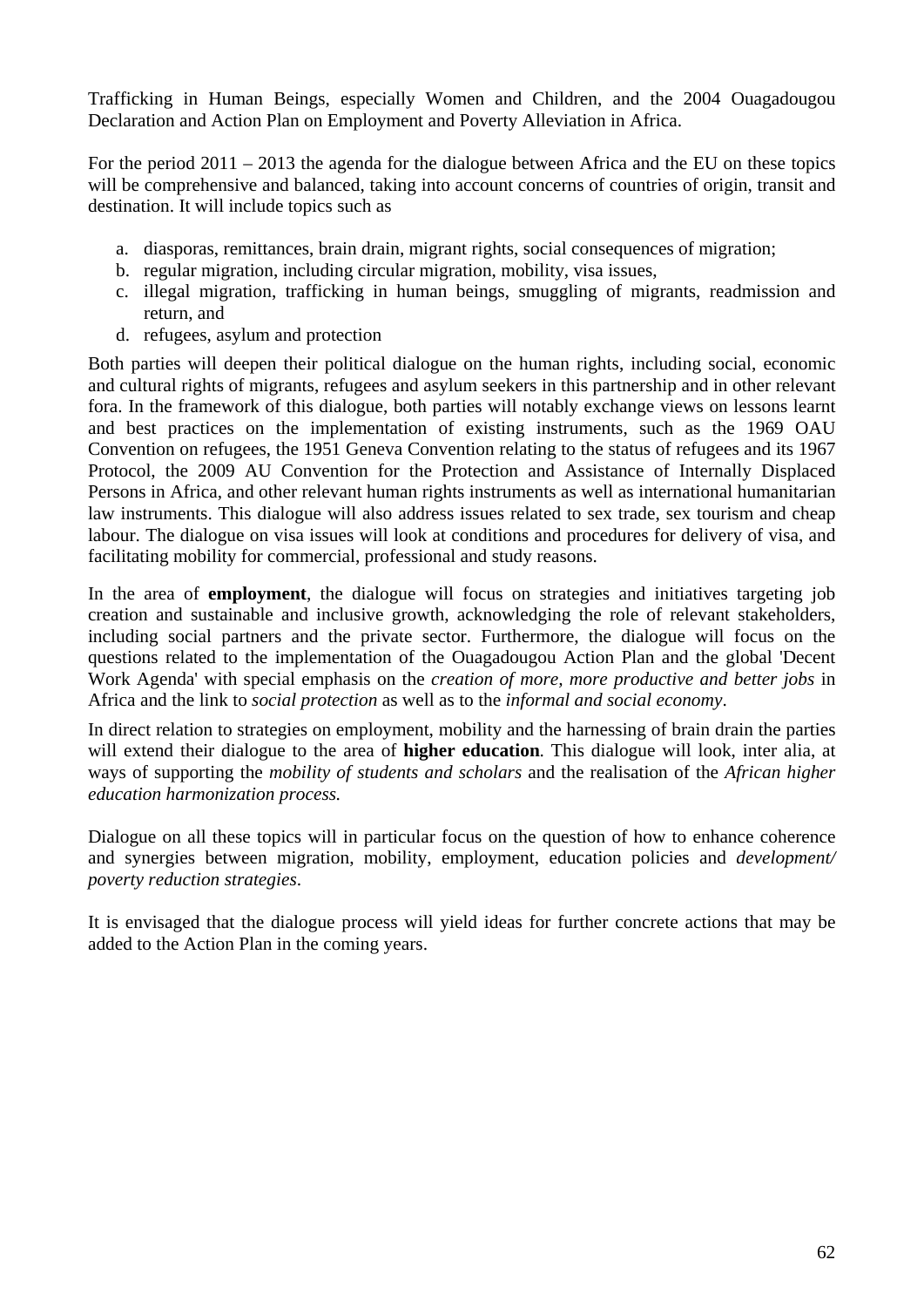# **III. Specific initiatives and activities**

The second strand of the Action Plan 2011 – 2013 consists of a number of **concrete actions**. Some of these were already initiated or launched under the Action Plan 2008-2010 and are reaching their implementation stage under the next Action Plan. Several of the employment related initiatives that have been identified and discussed at the June 2010 AUC-EC Workshop on Employment, Social Protection and Decent Work in Dakar will inform the relevant employment initiatives of this Action Plan.

At the moment the following initiatives are envisaged for the Action Plan  $2011-2013^5$  $2011-2013^5$ :

1: *Facilitation of the dialogue*. To organise and facilitate the Africa – EU dialogue a  $\epsilon$ 3 million support project has been launched in 2010. The project will engage in the organisation of *workshops and meetings, information exchange and capacity building.* The project is implemented by a consortium of three organisations (ICMPD, IDEP, FIIAPP), under the responsibility of a Steering Committee led by AUC and EC, and a consultative role of the Joint Expert Group (JEG).

2: *African Remittances Institute*. The preparatory phase project (technical and consultative) designed to facilitate a structured and deepened reflection on all aspects of the prospective establishment of the African Remittances Institute (ARI) was launched in 2010, involving the World Bank in association with AUC and EC, as well as IOM and AfDB. The Steering Committee that has been established is led by the AUC Preparatory activities will encompass, consultations research, capacity building and networking. It is envisaged that the Institute, once established, will facilitate better, more effective and safer remittances' transfer system, which will fully take into account the specificities of African countries.

3*: Human Trafficking Initiative.* The AUC, in partnership with the EC, will assist RECs in developing and implementing *regional action plans* to strengthen protection, prevention and prosecution of trafficking in human beings, in line with the Ouagadougou Action Plan and AU.COMMIT, that cover countries of origin, transit and destination. Furthermore a *monitoring and evaluation tool* will be designed and implemented at regional level to enable measurement of implementation and impact as well as to assist in the *identification of best practices* for the African Continent.

4: *Diaspora Outreach Initiativ***e.** The Partners will establish an Africa–EU Diaspora cooperation framework, with the objective of engaging the Diaspora in the development of Africa and to build capacity and transfer skills, knowledge and technologies from the Diaspora to the African continent. This cooperation framework will be built on the AU Diaspora Initiative, and create synergies between the following three existing programmes: (a) Global Mapping of Africa Diasporas (AUC – WB), (b) Capacity building for Diaspora ministries in Africa (NL/DE), (c) EU-wide networks of African Diaspora organisations working in the field of development.

<span id="page-62-0"></span> 5 For each initiative a fiche has been prepared, indicating the objectives, activities, funding and actors involved.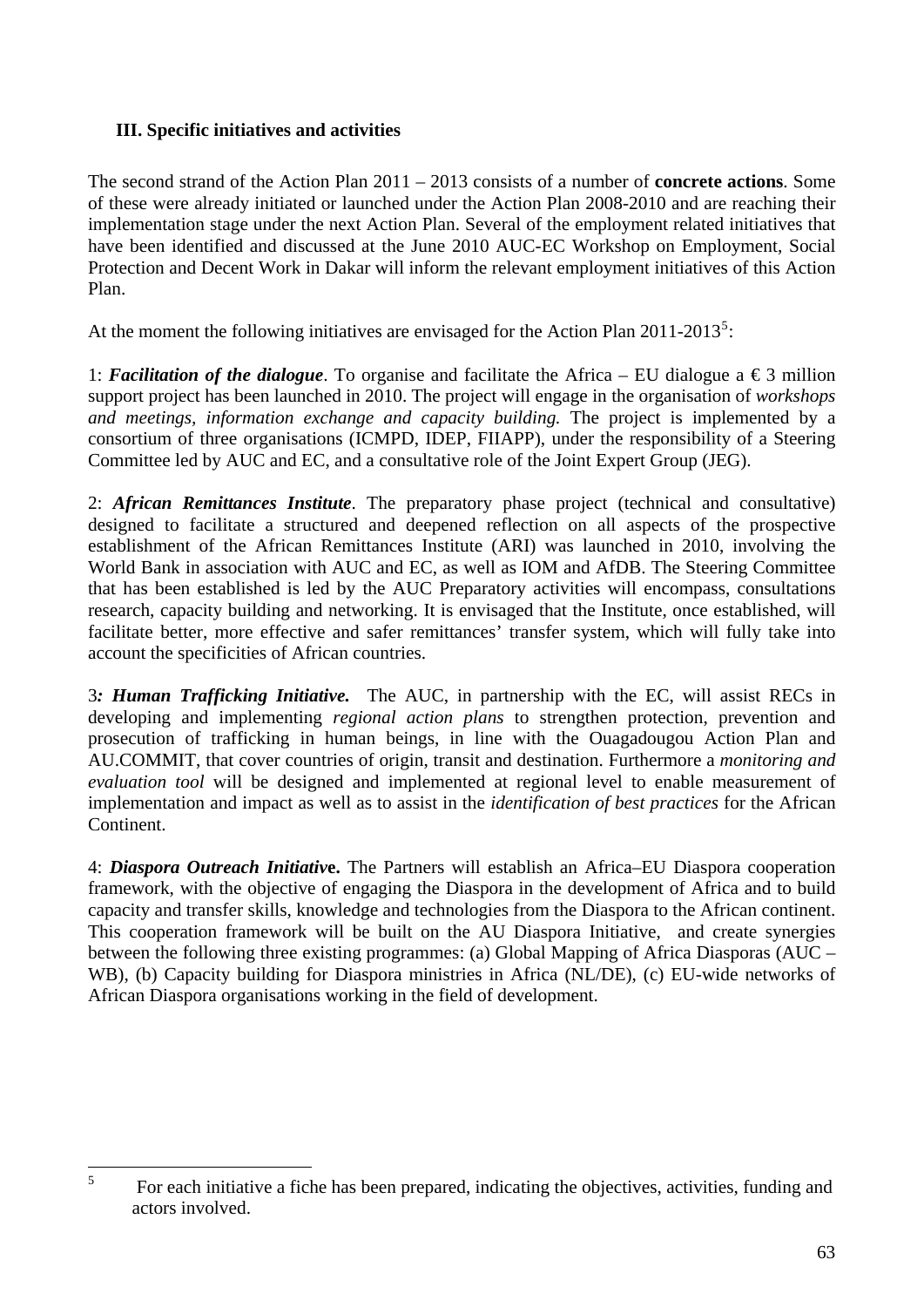Priority actions that will be developed are: (1) Mapping of African Diaspora organisations in the EU, (2) Programmes addressing specific sectoral needs, such as a Diaspora Health Network, (3) AU regional network on African diasporas in Europe.

5: *Observatory on Migration*. The ACP Observatory on Migration will create a network of researchers and research centres to provide policy makers, civil society and the public at large with reliable and harmonised data on migration. In order to achieve this objective it may establish links with other relevant observatories. It will run a website, and publish research studies and papers. It will furthermore function as an exchange platform for migration research papers and expertise. The Observatory initiative will be launched in October 2010. This initiative could serve as a starting point to develop future activities covering all the African continent.

6: *Decent Work Initiative*. AUC and EC will jointly launch a project with the objective of extending social protection coverage in particular in the informal economy. The two Commissions will organize an event to allow the exchange of experiences between relevant experts and other key stakeholders including governments, private sector, social partners, civil society and international organisations. Furthermore, the AU Programme on Upgrading the Informal Economy and the Productivity Agenda for Africa will continue to provide support to a multi-level dialogue and policy development on the informal economy (mainstreaming of the informal economy, empowerment and social dialogue, productivity improvement, knowledge and data base management, etc). This dialogue may also involve Asian and Latin American countries.

7: *Labour market governance and capacity building*. This initiative aims at strengthening the institutional capacity of the labour market institutions in Africa, so that they can play effectively their role in the social and economic development in the continent. The initiative will target public employment services and labour administrations. It will aim to harmonise and coordinate labour market information systems (also in connection to the network of Employment and  $TVET<sup>6</sup>$  $TVET<sup>6</sup>$  $TVET<sup>6</sup>$ Observatories currently implemented in African countries). Support will be provided at national, regional and continental level. The initiative furthermore aims at the mapping of skills required and available at national, regional and continental level, identifying the gaps and working for the improvement of employment opportunities and employability.

8: *Regional and sub-regional fora on employment, labour, social protection and labour migration*. In cooperation with RECs, fora will be strengthened to allow organizing consultations on thematic policies of common concern, and to contribute to enhancing the functioning of the labour market, supporting the harmonization processes of the labour and social protection frameworks at regional levels. Furthermore, partners will establish a platform for social dialogue between the African Union and the European Union including an effective representation of all stakeholders, including non-state actors such as representatives of civil society, the private sector, trade unions and parliamentarians, with a particular focus on the informal economy.

<span id="page-63-0"></span> 6

TVET: Technical and Vocational Education and Training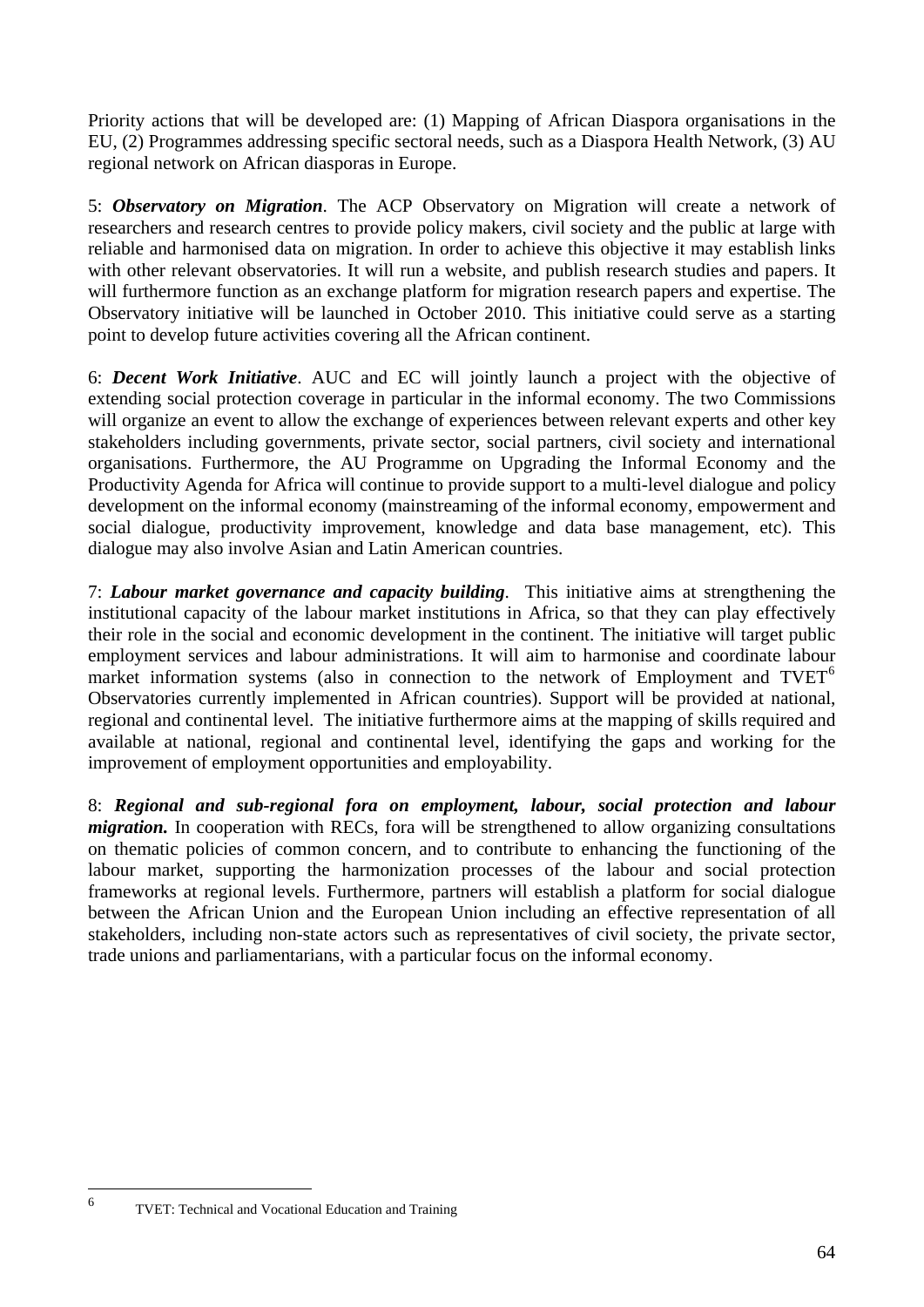9: **Access to finance and guarantees**. The European Union and Africa will intensify their cooperation in the area of job creation, building on the 2004 Ouagadougou Declaration and Action Plan on Employment and Poverty Alleviation in Africa. Special attention is devoted to improve the access to financial services for the poorest and underserved, through support of the microfinance sector and through enhancing the small- and medium-sized enterprises' (SMEs) access to long term finance.

One such initiative is the progressive development of the African Guarantee Fund (AGF) supported by the African Development Bank (AfDB), Denmark, and Spain. Access to finance and guarantee will be developed taking into account existing guarantee schemes, including at regional level and in close cooperation with other donors as well as with the European Investment Bank (EIB). The potential for co-guaranteeing SME-portfolios in Africa will be systemically explored.

10: *Nyerere Programme*. This programme was initiated by the AUC in 2005. Its aim is to contribute to high level African human resource development and retention; while supporting intra-African academic mobility, and thereby mitigate the effects of brain drain. This enhanced scholarship programme will be launched in November 2010. Under the scheme, African students, scholars and academic staff will receive scholarships for master and PhD level studies and to allow exchange of academics and university administrative staff. Overall, it is expected that over the five consecutive rounds of selection more than 2000 participants will benefit from the scheme.

11: *Pan-African University.* The Pan-African University is a project by the African Union, aiming to exemplify excellence, relevance and global competitiveness of African higher education and research. It is a network of African higher education and research institutions, with thematic hubs in each of the five geographic regions of Africa (Eastern, Western, Central, Southern and Northern Africa). It is expected that the first four thematic institutes will be launched in 2011.

12: *African Higher Education Harmonisation and Tuning*. This initiative aims to review the state of implementation of mutual recognition of higher education certificates and qualifications in Africa. It will involve assessment of the potential of using the European approach of 'Tuning'<sup>[7](#page-64-0)</sup>. The initiative includes the implementation of the African Quality Rating Mechanism, the popularisation of the revised Arusha convention, and the development of a roadmap for the harmonisation of higher education in Africa. A pilot phase on the potential of using this tuning approach is expected to begin in 2011.

The above initiatives may be further developed and strengthened during the course of implementation of this Action Plan. Other initiatives might be jointly identified and agreed throughout the period of validity of the Action Plan if specific needs are identified by the partners.

<span id="page-64-0"></span><sup>—&</sup>lt;br>7

 <sup>&#</sup>x27;'Tuning' is a methodology which allows universities to understand and fine-tune curricula and make them comparable on a transnational basis. It focuses on a specific subject area's generic competences or transferable skills, subject specific competences, learning outcomes, credits, approaches to learning, teaching and assessment, quality assurance and employability.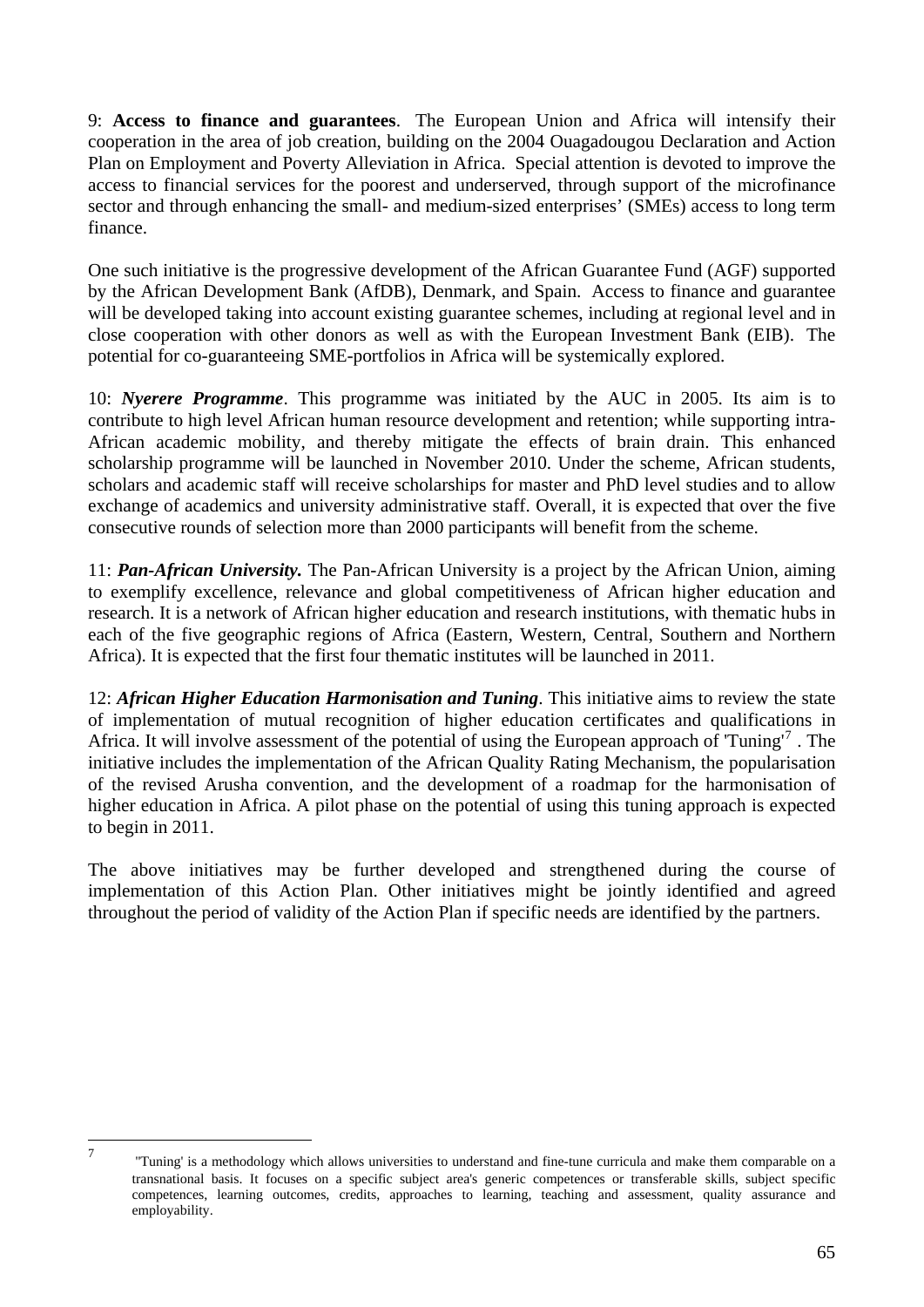As for the *financing* of these initiatives the Partnership will continue to rely on resources available in the EU, the AU as well as in African and EU States. Partners agree to make efforts to increase the *visibility, transparency and accessibility of these resources,* including through enhanced coordination in the framework of this MME Partnership. The two Commissions will conclude the examination of the feasibility of setting up a fund as provided for in the outcome document of the Tripoli Ministerial Conference on Migration and Development of November 2006.

The joint experts group will monitor the implementation of this action plan and will evaluate the progress made.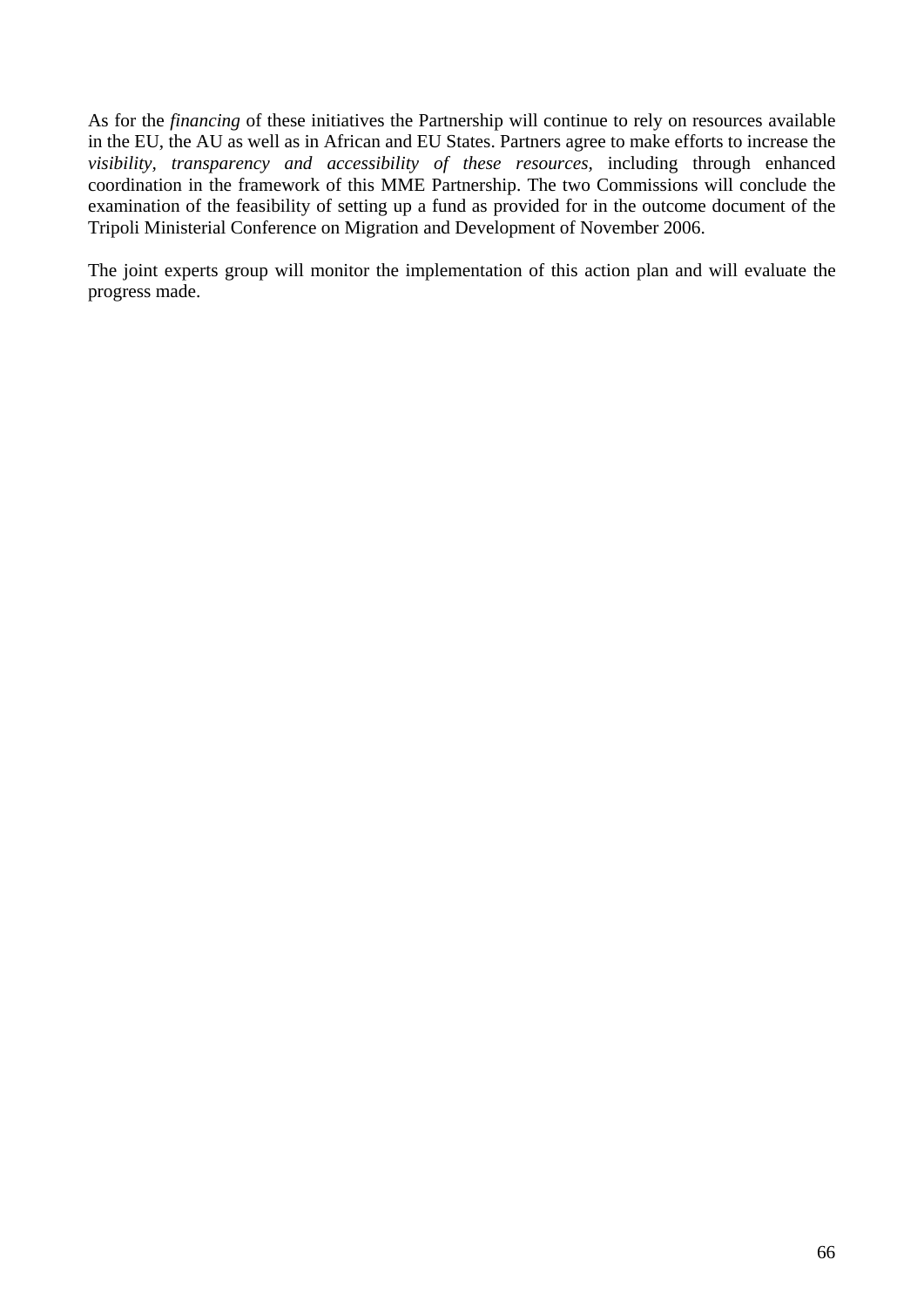# **JAES Action Plan 2011-2013**

#### **Partnership on Science, Information Society and Space**

# **I. Overall Objectives**

This Partnership interlinks three Priorities for development policy, which singly and in conjunction with one another can leverage faster socio-economic development in Africa: science, information society and space applications. By strengthening their cooperation to produce knowledge-based societies and economies, Africa and the EU recognise that:

- the development of science, technology and innovation, as well as the spreading of the digital era to all sections of society are key motors of socio-economic growth and sustainable development;
- competitiveness in the world economy rests increasingly on knowledge and application of modern technologies and:
- attainment of the MDGs requires a general effort to raise S&T capacities in Africa and enable widespread use of ICTs and related services.

In that respect, this Partnership is cross-cutting in nature, contributing to the attainment of all other development objectives. For optimal effectiveness, there should therefore be close coordination with other JAES Partnerships (particularly infrastructure, climate change Migration Mobility and Employment(MME) and MDGs); In addition, clear articulation with the formal institutional apparatus governing EU-Africa relations should be developed.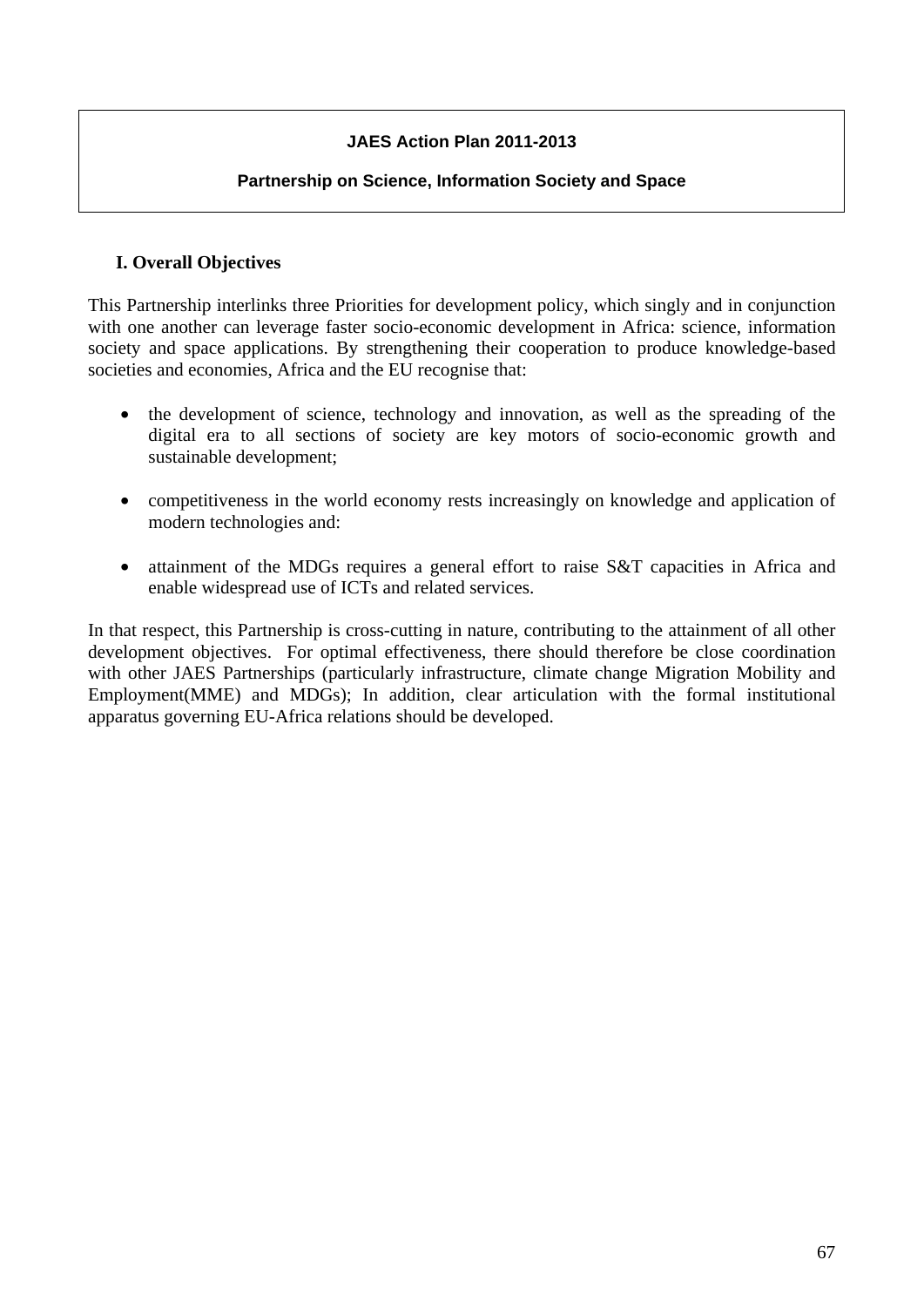# **II. Specific initiatives and activities of Action Plan 2011-2013 by priority area**

# **PRIORITY ACTION 1: S&T capacity building for the implementation of Africa's Science and Technology Consolidated Plan of Action (CPA)**

**Objectives: To strengthen African Capacities in the area of science and technology, in order to enhance the use of science and technology and to improve S&T cooperation.** 

#### **Expected outcomes**

- Strengthened African S&T capacities and EU capacities for working with Africa to enhance coherence of cooperation
- Improved training, and hence increase the quality and number of African and EU scientists, technicians and engineers
- Improved training and exchange programmes for African and EU scientists, technicians and engineers
- The mainstreaming of S&T into REC's sectoral programmes and projects, including those in EDF RIPs
- Improved pan-African infrastructure and facilities for R&D
- The active pursuing of AU-EU high-level policy dialogue
- Enhanced S&T cooperation at all levels (bilateral, bi-regional, bi-continental, REC-level) in key areas of the CPA
- Enhanced innovation capability of African and European SMEs
- Development of STI evidence–based AU EU policy making, including support to the Africa STI observatory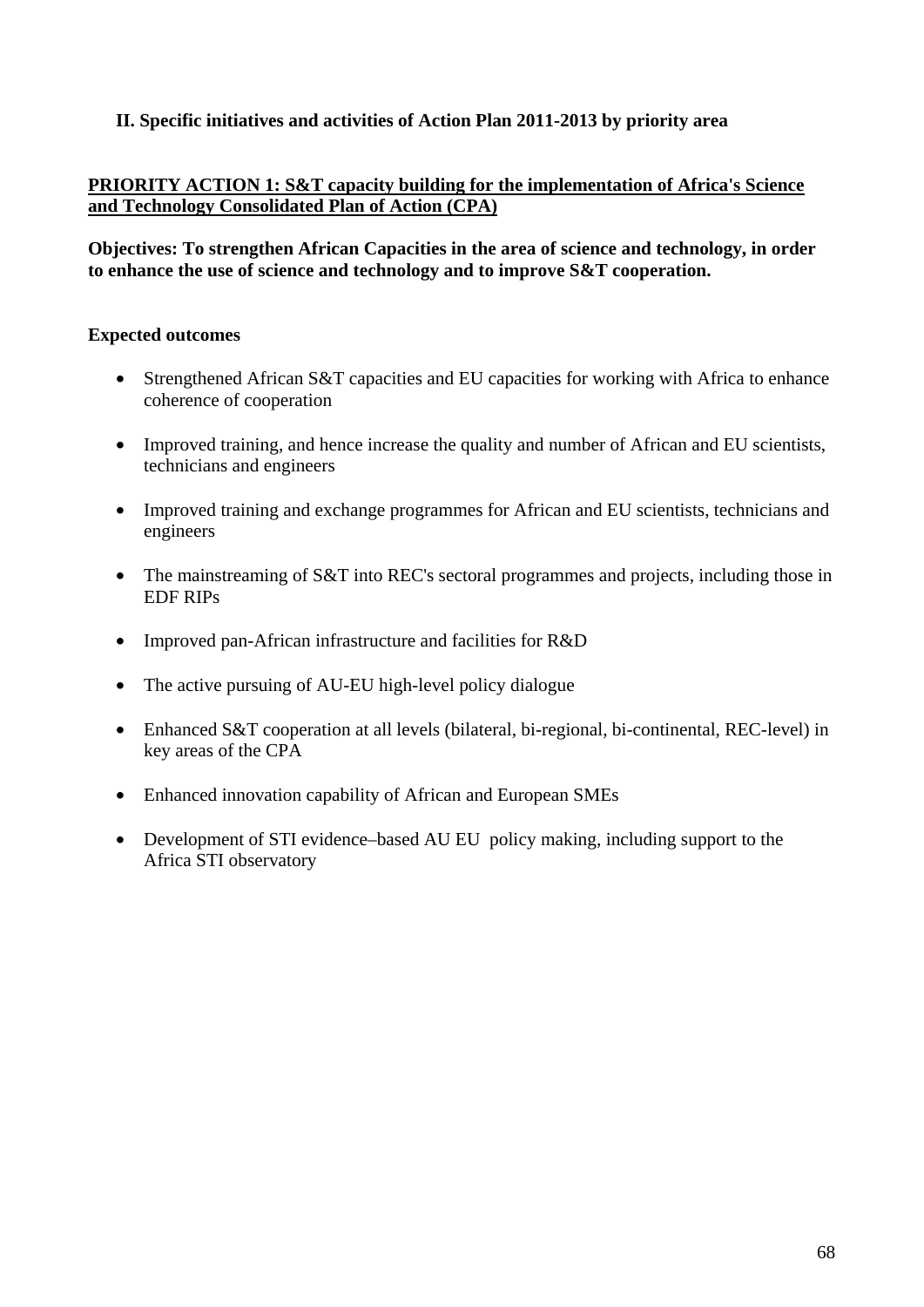- Awareness-raising at all levels (policy makers/government; parliament; local stakeholders/communities; private sector; civil society) on the opportunities for S&T to contribute to national/regional/pan-African development and to respond to major challenges that both Africa and Europe are faced with
- Consolidate and implement national/regional/pan-African S&T policies consistent with regional or continental social and economic development agendas. This will include supporting the AU objective of designing a multi-annual African Research Framework, inter alia by implementing the African Research Grants Initiative, as well as providing the AUC with the requisite experience and management capacity
- Enhance EU (Commission and Member States) cooperation, in partnership with RECs (through a well-defined framework with the AU) on mainstreaming science and technology for socio-economic sustainable development and support the strengthening of their capacities in this area
- Complete formulation of the *Science and Technology for the development of African Small and Medium Enterprises and Business Incubators network* Lighthouse project and seek its financing by mobilizing further European (EC; Member States; Private sector and Local authorities) and African national, regional and continental financial instruments, the Private Sector, NGOs and any other interested stakeholder organisations
- Explore all possibilities for Africa to support the deployment of regional, global and high quality research infrastructures
- Set up an adequate mechanism to promote an African brain-gain programme
- Cooperate in capacity building in R&D and R&D policy in Africa and the EU
- Stimulate and support collaborative research in the areas of the CPA. This will be done by exploiting opportunities of new programmes focused on developing bi-regional funding frameworks
- The S&T related activities will be implemented in line with the CPA with a focus on the grand challenges Africa and Europe are faced with. Priority will be given to joint strategic initiatives where a particular impact of S&T is expected, for example, Climate Change/Energy, Sustainable Agriculture and Food Security and Global Health (emphasis on Maternal and Child Health and Infectious Diseases). Strategies will be developed to further adapt and open the existing  $7<sup>th</sup>$  FP instruments to African scientists
- Pursue the EUC–AUC Exchange programme, extend it to Member States and include RECs, following the development of an exchange strategy by the AUC-EC
- Seek active coordination and cooperation with university related activities in order to improve the value of S&T within national policies including budget allocation to science and research
- Ensure coordination with the proposed new high-level AU-EU science and technology policy dialogue.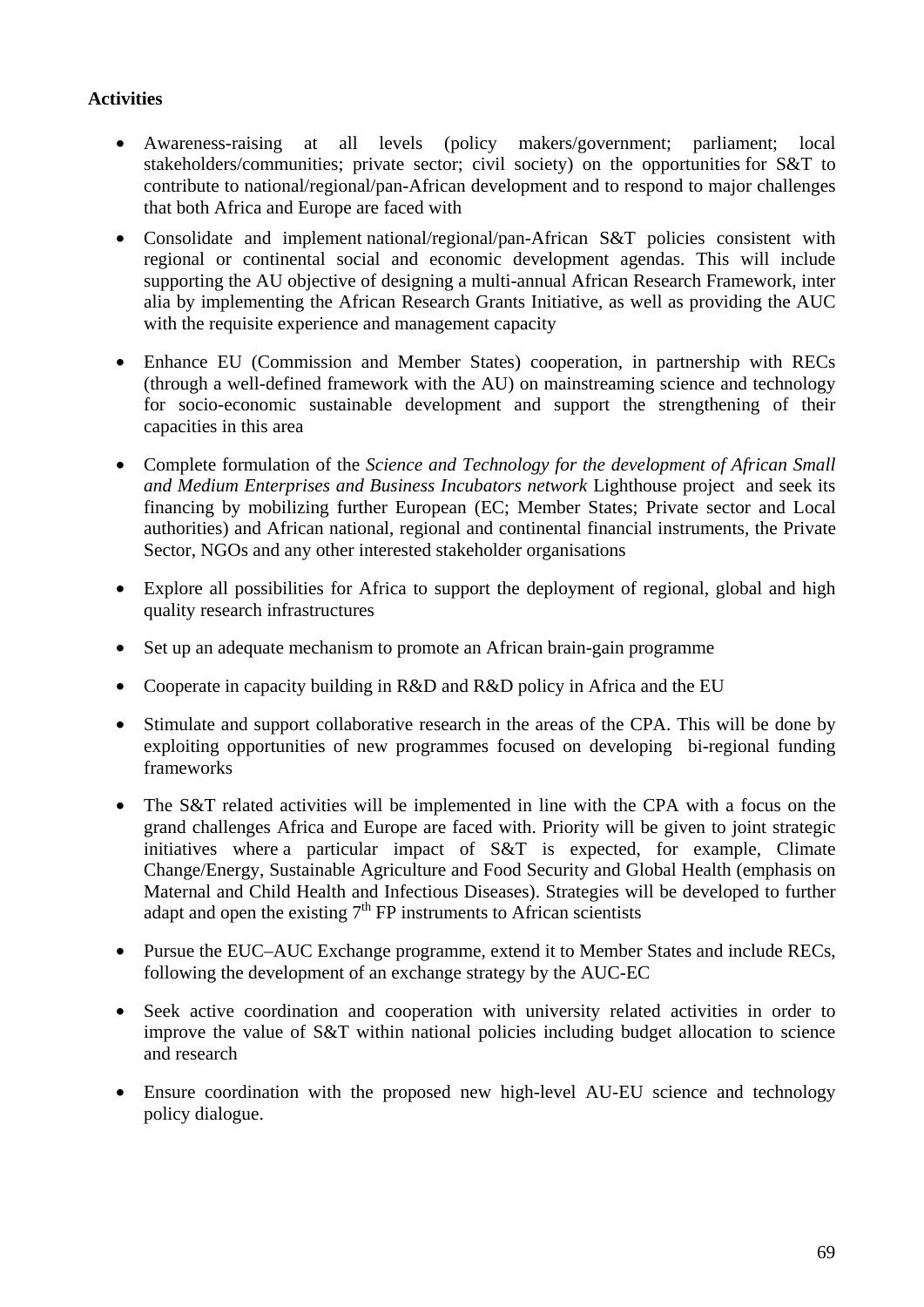#### **Actors**

 AU Commission/NPCA; RECs; African States; AfDB and associated Economic Blocs

 European Commission; EIB; EU Member States and associated economic regions

 Private Sector; universities; science and technology institutions and associated research centers

- International Finance Institutions
- UNESCO, UNECA and other UN agencies

#### **Finance**

- Dedicated financing tools
- $10^{th}$  EDF; DCI; FP 7; ENPI; EIB; AfDB

 Bilateral contributions from EU and AU Member States, from the RECs and the European regions and from local authorities

 Multilateral cooperation between MS, eg. a grouping of African and European MS, who initiate and finance joint projects of mutual interest

Private Sector and Foundations that support R&D

## **PRIORITY ACTION 2: Support the development of an inclusive information society in Africa**

**Objectives: Complement and develop new strategies to support investments made on ICT infrastructures deployment, as planned in the EU-Africa Partnership on Infrastructures. This will be done by exploiting synergies between the EU 2020 Digital Agenda and the AU ICT development frameworks as well as with support to capacity-building initiatives for mass diffusion of ICTs and related services considered as key enablers for poverty reduction, economic growth, social development and regional integration** 

#### **Expected Outcomes**

• A successful implementation of the AU ICT development frameworks including ARAPKE (the African Regional Action Plan for the Knowledge Economy), the Reference Framework for ICT Policy Harmonization and the 2010 Addis Ababa AU Summit Declaration on ICT for Africa's development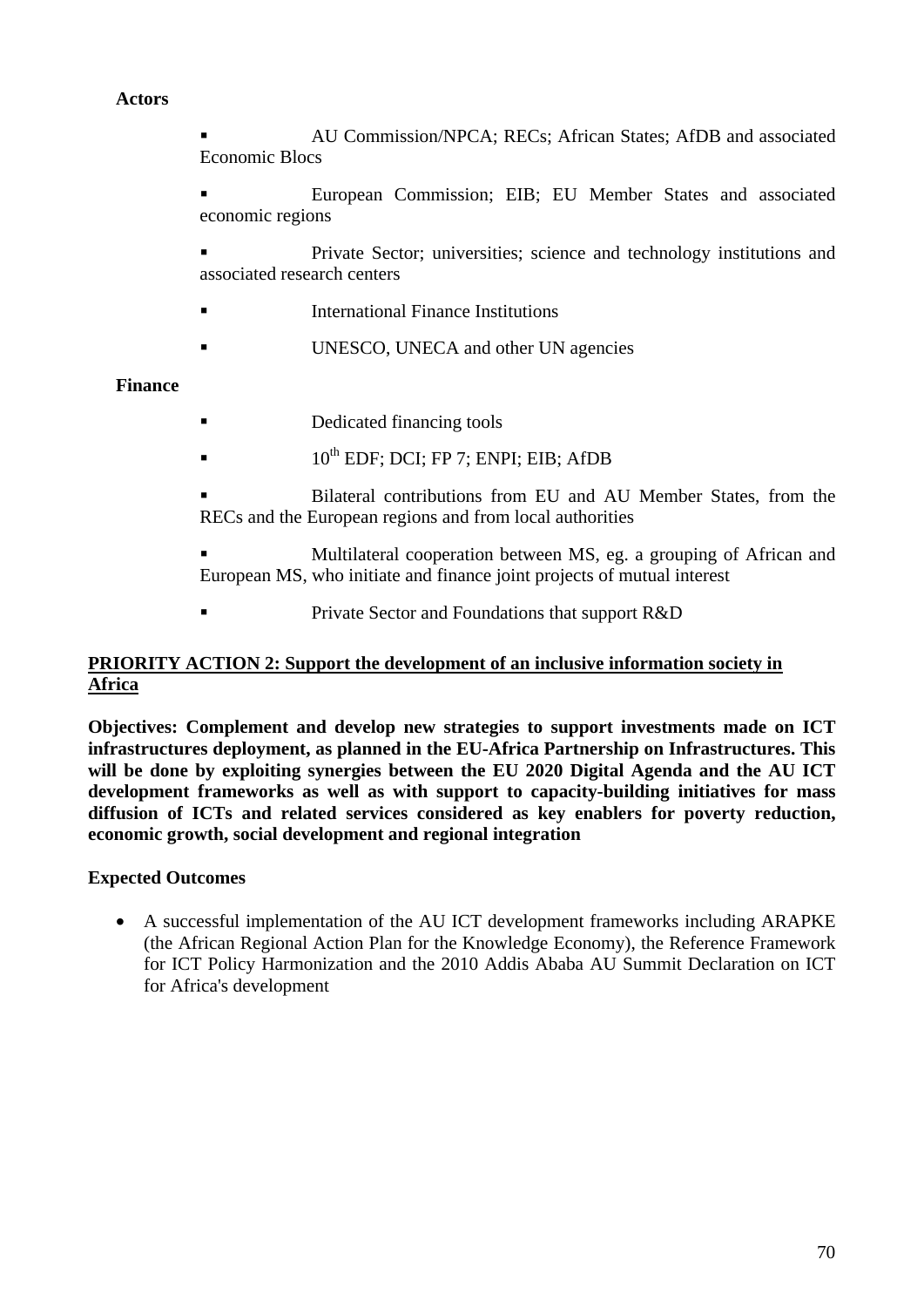- A more inclusive and affordable access to ICT applications and services and widespread use of ICTs (e.g. the internet and mobile applications), across all socio-economic sectors in order to fast-track the MDGs objectives, notably in health (e.g. use of telemedicine and the creation of bio-data banks) and the education sector
- Stronger cooperation regarding the digital economy and the reduction of the digital divide, including private sector, international financial institutions and UN agencies
- A more competitive African economy through ICT uptake and innovation
- Consultation on African-EU positions and approaches in international and regional ICT fora to enhance mutual understanding
- Mutual beneficial economic collaboration for AU-EU industries and SMEs involved in ICTs

- Set up an AUC-EC Information Society Dialogue, in partnership with Member States, addressing all ICT-related cooperation issues in a comprehensive and integrated way, with the view to better bridge policies, programmes and practices related to the implementation of the EU 2020 Digital Agenda and AU ICT development frameworks, and to coordinate EU and African positions in global ICT fora. These can include e.g. enhancement of digital literacy, skills and inclusion, skills for research and technological development, regulatory issues, infrastructure deployment with promotion of the use of e-applications in various sectors of governance.
- Establish a multi-stakeholders implementation group, co-chaired by the AUC and EC and gathering ICT representatives from European and African Member States, RECs, research community, private sector, civil society and NGOs, international financial institutions and international organizations in order to facilitate cooperation and better coordination of national and regional programmes, as well as to identify concrete initiatives of mutual interests in support of EU and AU priorities and mobilize funds accordingly. The implementation group will notably focus on the following activities :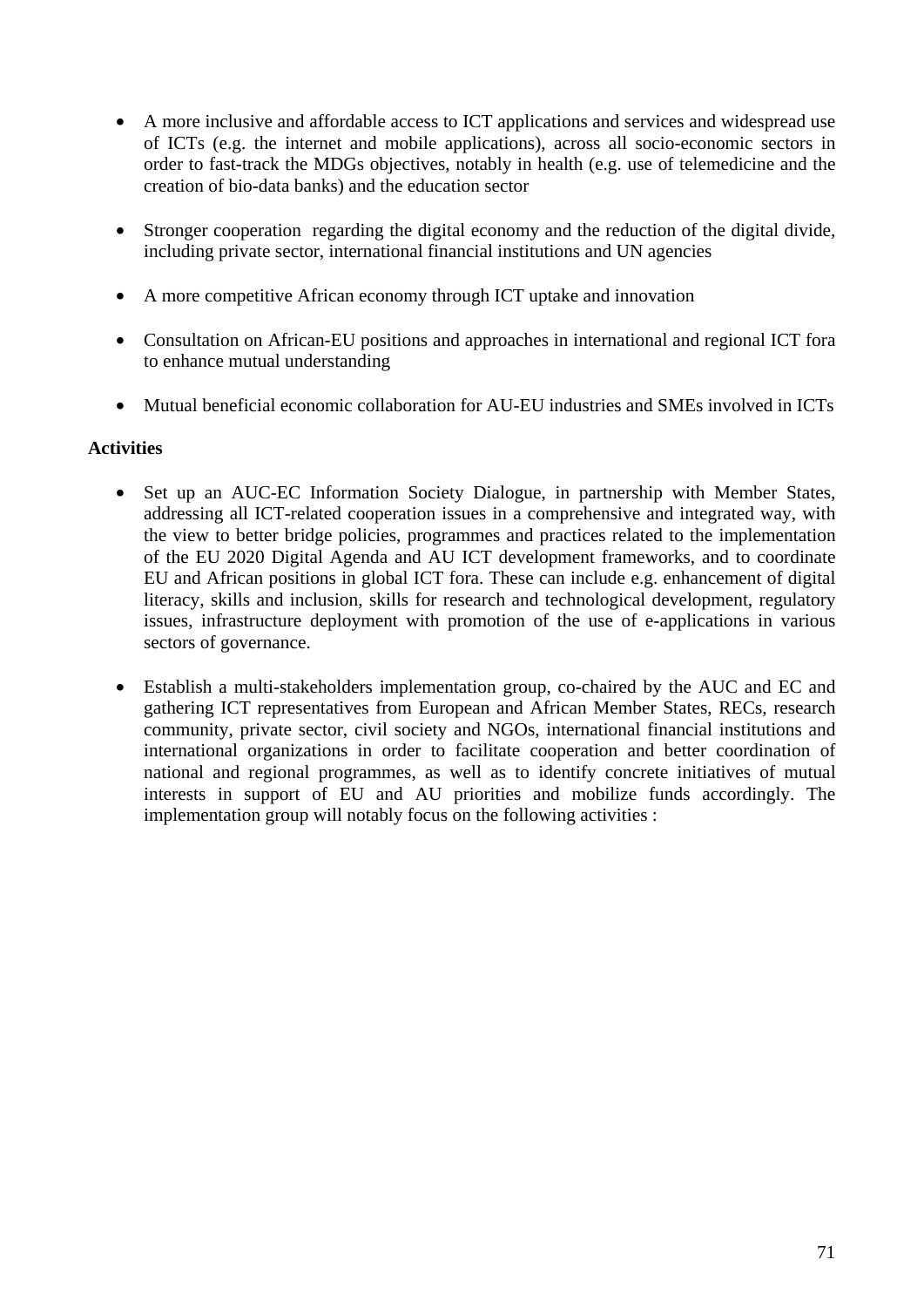- o Build on the current *Harmonisation of ICT Policies in Sub-Saharan Africa* (HIPSSA) initiative to ensure the full participation of African non ACP member states and to further support implementation of ICT regulatory and policy reforms and regional harmonization in view of creating the right enabling environment to foster private investment and market development while ensuring affordable service costs and the widest diffusion of ICTs and e-services
- o Promote the diffusion and sharing of ICT best practices and successful public-private partnerships, notably by establishing close interaction with the EU-Africa Business Forum and support for Africa EU networking platforms as well as linking national initiatives to existing regional and global platforms and networks, notably to those provided by international financing institutions and private sector fora
- o Design appropriate e-skills and digital literacy initiatives, supporting the development of local digital content and applications of high socio-economic impact, notably in the fields of health and education in order to fast-track attainment of the MDGs
- o Upgrade ICT research cooperation, local ICT innovation and entrepreneurship, exploiting in particular the potential of mobile and fixed wireless technologies as well as promoting ICT business incubators and living labs, including notably the *Africa Incubators Network* and the *European Network of Living Labs*

Promote cooperation in Research and Education Networking by exploiting interconnection between the European GEANT network and established African regional networks and supporting the development of an integrated pan-African Research and Education Network.

## **Actors**

- **AU Commission/NPCA: RECs: African States**
- European Commission; EIB; EU Member States; Regions
- Research Community
- Private Sector
- Civil Society and NGOs
- Local Authorities
- International Financing Institutions
- UN specialized agencies and international organizations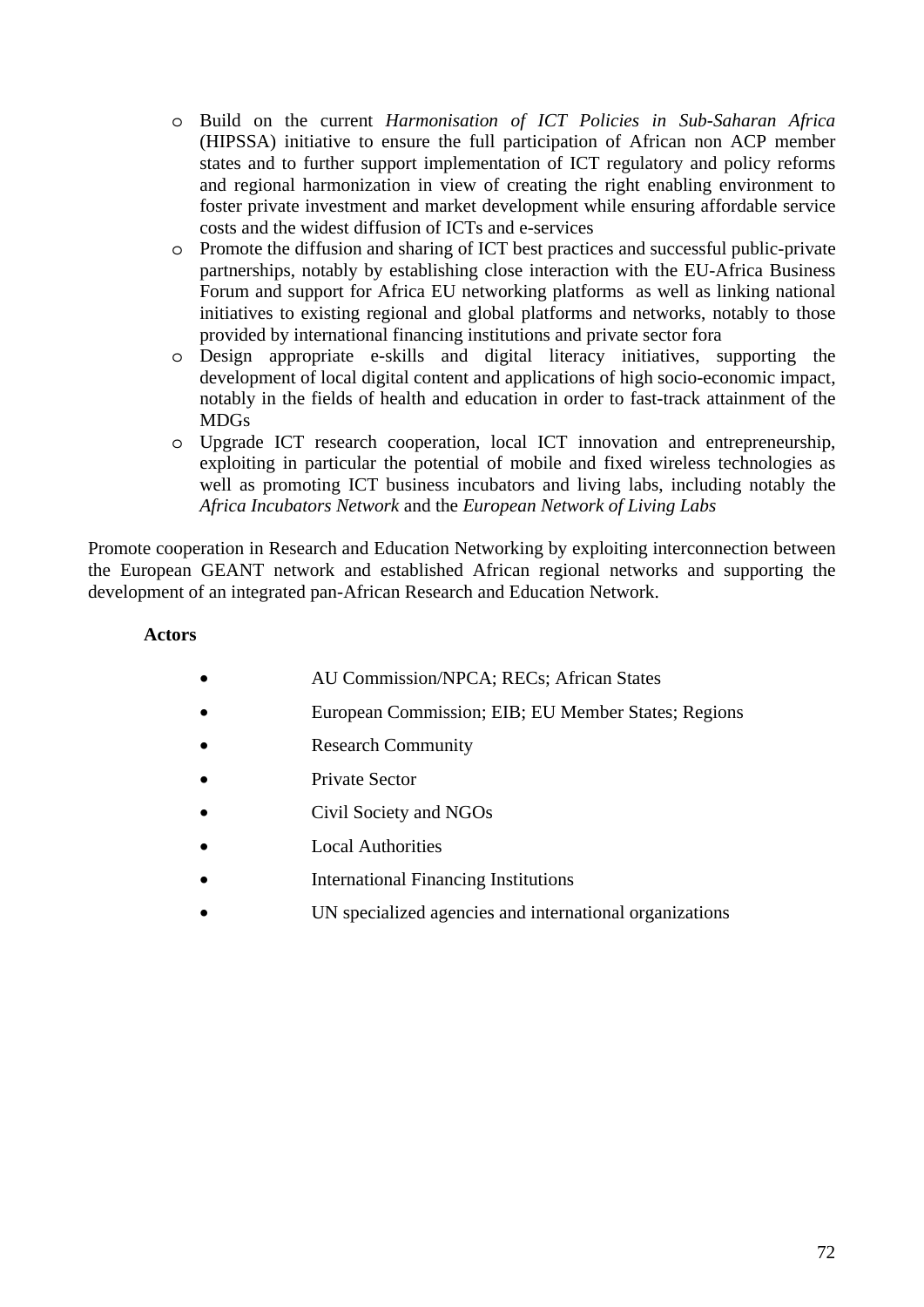# **Finance**

• Dedicated financing tools and appropriate financing sources in accordance with their respective scope and their relevance to objectives and activities concerned, their specificity and eligibility criteria, such as the  $10<sup>th</sup>$  EDF; ENPI; DCI; EU-Africa Infrastructures Trust Fund and FP7

- Bilateral contributions from EU Member States and African States
- Private sector: NGOs: local authorities: financial institutions

### **PRIORITY ACTION 3: Enhance Cooperation on Space Applications and technology.**

**(2) OBJECTIVE: ENHANCED COOPERATION IN THE USE OF SPACE APPLICATION AND TECHNOLOGY TO SUPPORT AFRICA'S DEVELOPMENT** 

#### **Expected outcomes**

- Strengthening and developing of Pan African Institutions
- Integration of Space-related issues fully in specific dialogues and cooperation initiatives in areas such as navigation, telecommunications and Earth observation for the environment and resource management, climate change, peace and security
- Development of specific projects (such as telemedicine), based on existing space infrastructure to achieve regional and global development goals.

### **Activities**

• **GMES and Africa :** Pursue the process initiated in 2007 at the Lisbon Summit, taking into consideration the on-going deliberations and guidance on the process

*Finalise, expedite and implement the Action Plan on GMES and Africa, in particular*:

- establish a secretariat to drive the GMES and Africa Initiative
- Complete the identification of user communities and validation of requirements
- Complete the mapping of contributing organisations, projects and activities
- Promote harmonisation and prioritise future actions
- Fully integrate Earth-observation data, products and methodologies in support to policies in areas such as climate change, food security, water management, monitoring of natural resources, peace and security, etc.
- Allocate adequate (approx  $\epsilon$  20 million) for the preparatory phase of the GMES and Africa
- Fully exploit synergies with relevant GMES-Europe Services and other established European missions such as Meteosat and Envisat among others
- Take full benefit of the current programme and cooperation in earth observation, including research projects
- Identify adequate funding mechanism (FP; EDF; ENPI; African institutions etc) and kick-off priority projects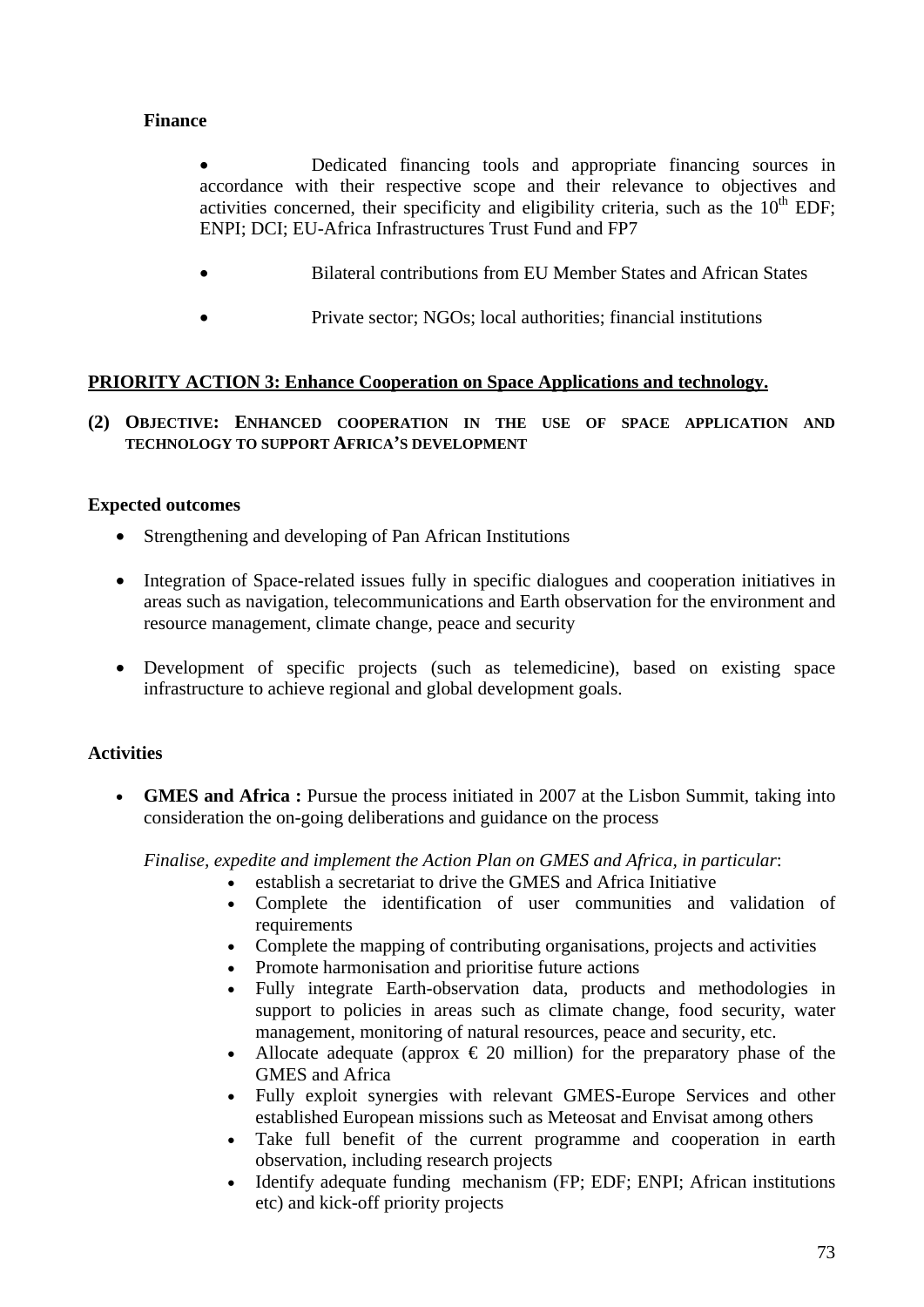Identify, develop, finance and pursue the necessary capacity building efforts at continental, regional and national level so that the African technical and policy institutions have the necessary resources to fully exploit available Earth observationbased information and products in support of the establishment and monitoring of their policies by identifying, developing and financing the capacity building programmes

Design and implement the appropriate coordination and governance mechanisms aiming at a long-term cooperation in the area by developing frameworks to:

- Ensure adequate mechanism for coordination between continental, regional and national level
- Ensure adequate representation of user communities in the governance mechanism to ensure that GMES and Africa is being developed in response to user and development needs
- **Implement adequate and inclusive monitoring mechanisms to assess impact** on development policies and compliance with user requirements
- Estimate resources needed up to 2020 based on current level of investments and priority actions reflecting the conclusions of the "GMES and Africa" Action Plan
- **Promote dissemination of information and transparency through Workshops** and other suitable information mechanisms.
- **Reformulate and support the implementation of the African Geodetic Reference Frame (AFREF)** to establish a foundation for space applications in Africa by providing an essential element for regional and multinational projects requiring precise positioning and geo-referencing.
- **On the basis of appropriate African initiatives, jointly develop the concept and establish a strong African institutional and policy framework for**:
	- o **Promoting the exploitation of space-based applications** and technologies in support of development goals
	- o **Assess the feasibility of an autonomous African Space Agency** to assist the continent to coordinate continental space activities in an integrated and sustainable way, drawing on the expertise of the European and African Commissions, ESA, EUMETSAT and committed African States (such as Algeria, Egypt, South Africa, Nigeria, Kenya and others).

### **Actors**

- AU Commission/NPCA; UNECA and UN agencies; African States; RECs and other existing African regional space technology organisations, agencies and facilities
- European Commission, EU Member States
- European agencies such as the European Space Agency (ESA) and EUMETSAT
- Research institutes and organisations
- Private Sector, NGOs and other related organisations and Development partners.